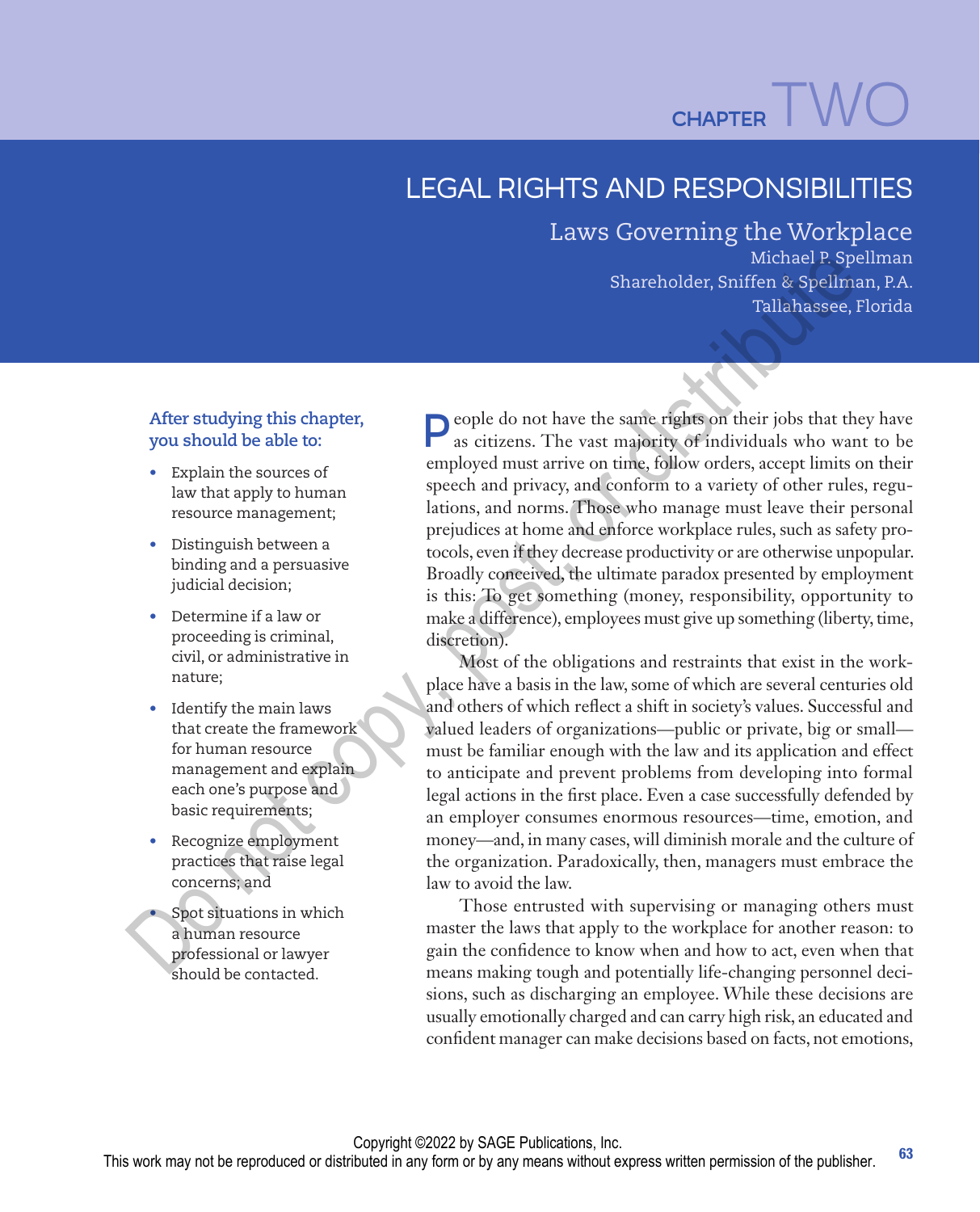and use discretion, not impulses, even with the looming threat of a legal action. The reality is that, in today's workplace, nearly every employee possesses at least one legally protected characteristic (e.g., race, color, religion, sex, national origin, age, gender identity, sexual orientation, or disability, to name a few) or has engaged in at least one act of legally protected conduct (e.g., organized or participated in a union, filed for workers' compensation, or complained about harassment or conduct the employee thought was unlawful or a waste of resources). An employee may brandish one of these characteristics like a shield, especially when that person's performance is being scrutinized. Employment laws do not shield workers from discipline when it is warranted, and supervisors should not be afraid to act due to a potential lawsuit. Indeed, the failure to discipline someone when it is justified creates problems as well, by establishing precedent. It is better for managers to learn the law and confidently apply standards uniformly and objectively.

A final, compelling reason for administrators to delve into the law is so that they can capably assist in implementing worthy societal objectives. Equality, fairness, dignity, economic well-being, strong familial relationships, and healthfulness are all goals that employment laws impact—directly and indirectly. In notable instances, the government, the largest employer in the nation, has led the way in complying with new workplace laws and modeling desirable behavior by employers—for example, by providing equal opportunities to women, members of minority groups, and individuals with disabilities. An administrator who comprehends policy objectives as well as technicalities will reap personal satisfaction along with professional success. like a shield, especiality when that persons performance is being serutinized. Employ-<br>ment laws do not shield workers from discipline when it is warranted, and superpensity<br>ment laws do not beinfud to act due to a potenti

Still, even leaders who diligently stay abreast of legal developments will find themselves perplexed on a regular basis. Another overarching paradox in the legal arena is this: Those in charge are expected to uphold the law, but inherent complexities and uncertainties make compliance frustratingly difficult. Five commonly occurring factors explain much of this disconnect:

- 1. Legal requirements and interpretations of them are voluminous and dynamic, so managers sometimes have the experience that "the more you know, the less you know." A manager who seeks to review all available information on a topic before making a decision may be overwhelmed and experience "paralysis by analysis." There is always more to know.
	- Supervisors should not hesitate to contact legal counsel for guidance, but formal opinions take time, and counsel may be unwilling to stand behind initial, informal opinions.
- 3. Applying a statute is rarely straightforward. A law often contains a general principle, but the apparent simplicity of such a principle is usually qualified or conditioned on the intricacies and exceptions created by courts or executive agencies. For example, the Americans With Disabilities Act (ADA) requires an employer to provide **reasonable accommodation** to employees with

64 **PART** or the Superior of the position of the USE of the CHALLET CHALLET CHARLET THE CHARLET CHARLET THE PUBLISHER Copyright ©2022 by SAGE Publications, Inc.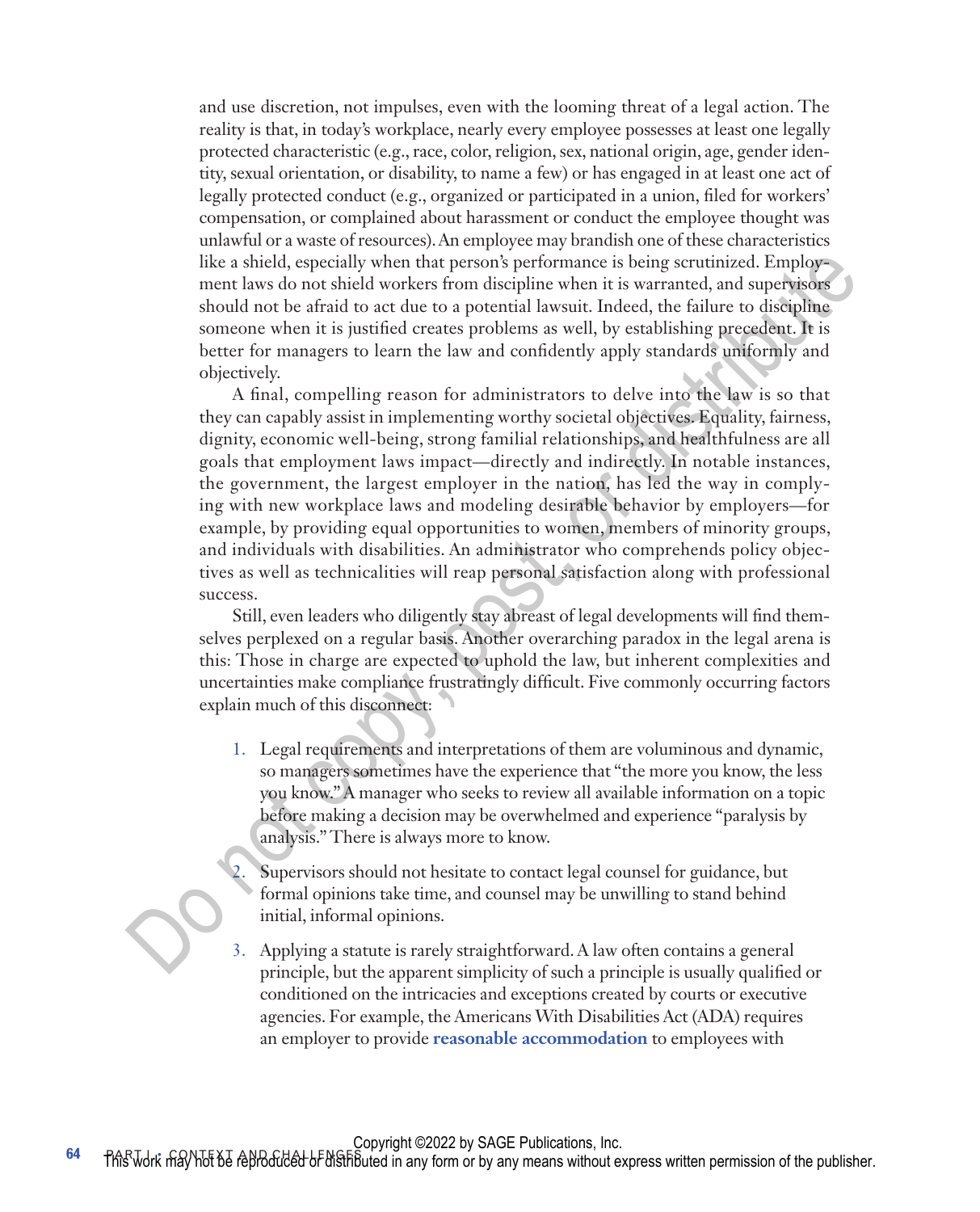disabilities. But what is reasonable? For example, must an employer pay for a sign-language interpreter so that an employee who has a hearing impairment can participate in a group meeting?

- 4. Basing decisions on judicial opinions is tricky, because judges decide cases based on specific facts. Managers seldom have either the time or the resources to research these decisions or decipher their distinctive facts; and, even if they did, they rarely confront circumstances identical to those relied upon by a court, making it difficult to determine whether minor distinctions should alter their decision making.
- 5. Legal requirements may be crosscutting, so that compliance with one directive conflicts with the requirements of another. For example, antidiscrimination laws require swift corrective action to stop harassment, but civil service laws require time-consuming, fairness-ensuring procedures prior to discipline.

In light of these many challenges, the prudent course for a manager would be to call a human resource (HR) professional or attorney before taking any action. Although managers should consult with legal experts regularly, the reality is that they must make choices daily about how work is to be performed, often with little time for input from others. This chapter provides a basic overview of the law, which will help a manager understand the legal landscape and recognize which decisions can be made without consulting an expert and which ones cannot.

No matter how complex employment law on a particular topic appears to be, it typically is grounded in the balance of three often-competing interests: (1) employers' need to manage their workforces and operations in efficient ways; (2) employees' rights to economic security, privacy, and other matters; and (3) governments' interest in pursuing social objectives through public policy. The balance struck varies from situation to situation and changes dynamically over time. Indeed, as attitudes, social norms, and economic conditions change, previously resolved issues may resurface (e.g., health benefits for family members may extend to same-sex partners/spouses) and new areas of contention arise (e.g., whether veterans with post-traumatic stress disorder have a disability that must be accommodated). on, vey rarely comon continuous<br>nearest control in the Uniteral upon to the control in the complexies of<br>earth and control in the properties of a small control in the properties<br>of the requirements of another. For example

In reading this chapter, note its emphasis on the rights and responsibilities of individual employees—in other words, *employment law*. Chapter 11 discusses *labor law*—the collective rights of employees to organize and bargain in public sector workplaces. Since 1960, the trend has been toward more direct government intervention into employees' individual relationships with employers, and the result has been a proliferation of employment law statutes, litigation, and court decisions. Still, in the United States union membership is higher in the public sector than in the private sector, so the rules applied to agency workplace issues are often found in collective bargaining agreements, not the law. In these instances, disputes are resolved through grievance procedures, not lawsuits. This chapter's focus on legal processes also means that alternative dispute resolution methods (see Chapter 10), such as arbitration and mediation, receive little attention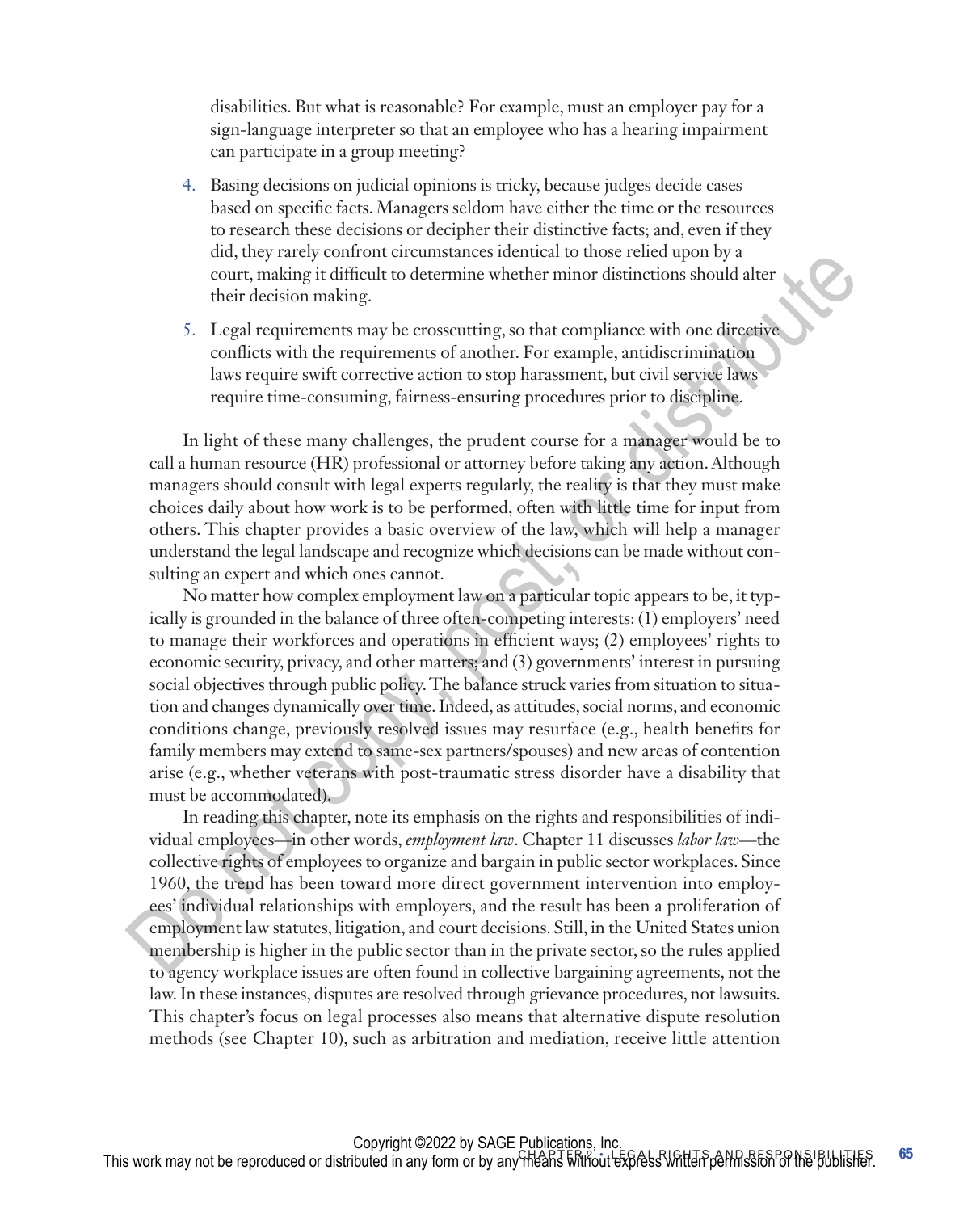#### Exhibit 2.1 Keeping Abreast

How do administrators stay up-to-date with legal changes? Most prefer to await policy directives from their organizations, and this works well normally, but sometimes employers are behind the curve and managers need current information. The HR department is usually a good source to tap. Singular situations for line managers are routine events for HR administrators, who have access to networks of specialists and subscribe to niche publications.

Still, it pays to develop an independent perspective. Professional association newsletters and conferences are ideal sources of information

about the latest trends. The International Public Management Association (IPMA) publishes a manager-friendly newsletter that covers legal issues. Leading newspapers follow legal developments, and resources abound online. Of particular note is the Catherwood Library at Cornell University's School of Industrial and Labor Relations, which houses a vast collection of labor and employment law materials accessible through a user-friendly subject guide (http:// www.ilr.cornell.edu/library) and the Society for Human Resource Management (SHRM) (http:// www.shrm.org).

here. Yet, more than 90% of employment-related disputes initiated in judicial forums are settled before trial, often as a result of mediation.

The chapter begins with a review of a few foundational principles and then shifts to a discussion of specific activities. Disciplinary procedures, speech and political activity, compensation and scheduling, health and safety, and the individual liability of employees are examined. Next, searches, pre-employment investigations, and post-employment references are reviewed. The last part of the chapter explains how antidiscrimination and anti-retaliation laws affect the employment relationship. For each topic, the relevant laws are identified and discussed. After studying this chapter, a student should be able to examine a policy, such as a dress code, explain the legal provisions that apply to it, and determine whether it is permissible. Checking agencies' decisions against current regulations to ensure they are lawful is an ongoing process. Exhibit 2.1 discusses strategies for staying up-to-date. and the curve and managers need current<br>
mathem at wellopments, and resources abound online,<br>
mathem on the HR department is usually a Of particular note is the Catherwood Library<br>
source to the Shaparlar situations for l

# **THE FOUNDATIONS OF EMPLOYMENT LAW**

Legislation is a major source of employment law in the United States. Exhibit 2.2 lists the main federal laws and their purposes, but state statutes and local ordinances affect the employer–employee relationship as well. States and local governments, for example, have created civil service systems, raised the minimum wage above the national minimum, and passed antidiscrimination and anti-retaliation laws with broader protections than those found in national laws. In some cases, citizen-led initiatives, in the form of amendments to a state's constitution, have mandated the increase in minimum wage.

Not surprisingly, these laws frequently conflict, and courts must decide whether one governmental body's law preempts another's. The term "preempt" generally refers to the displacing effect that federal law has on a conflicting or inconsistent state law under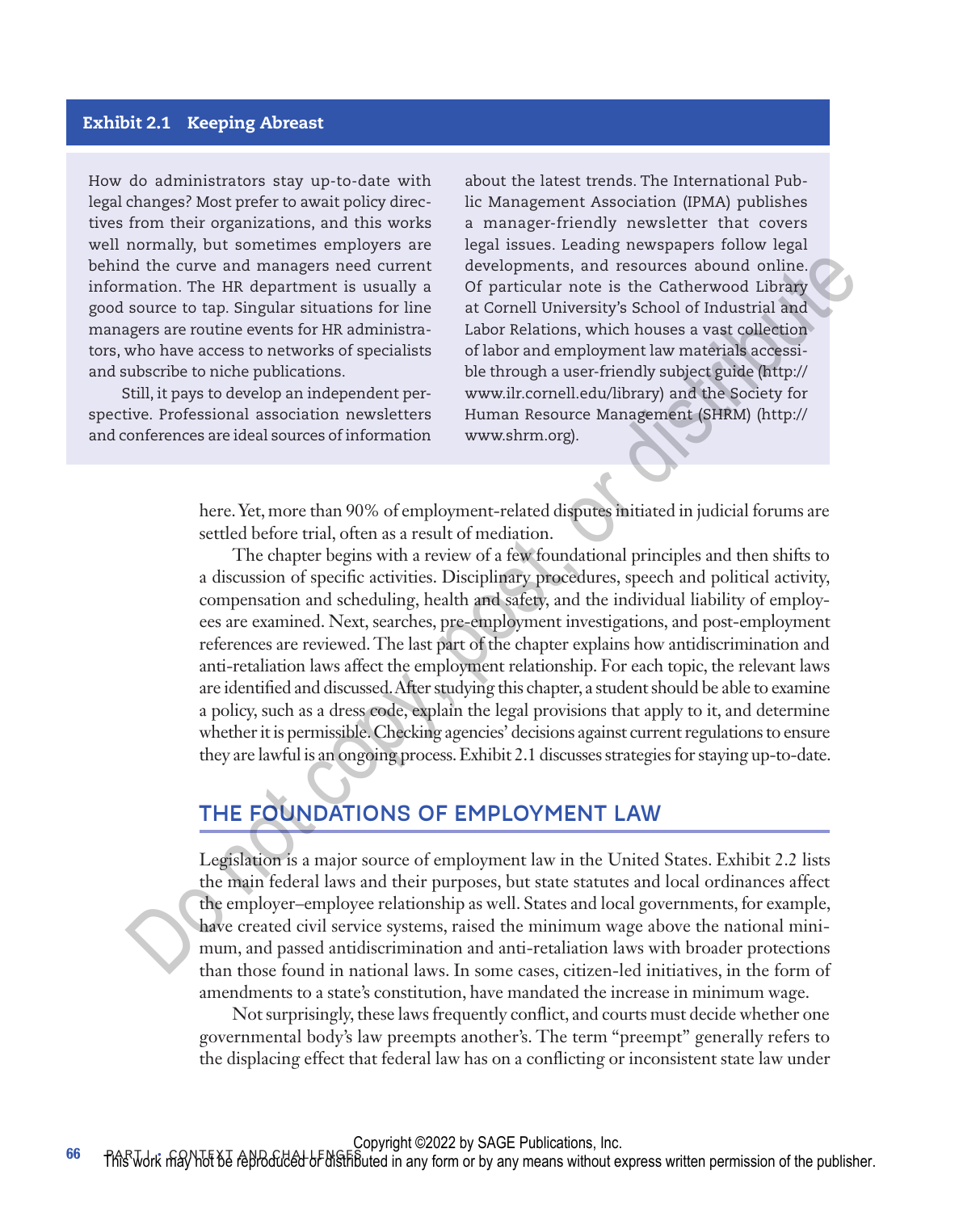## Exhibit 2.2 Overview of Selected Federal Employment Laws

| 42 U.S.C. § 1981 (Civil Rights<br>Prohibits intentional discrimination based on race or ethnicity in<br>Act of 1866)<br>the making and enforcement of contracts (including employment).<br>42 U.S.C. § 1983 (Civil Rights<br>Prohibits public sector employment discrimination based on<br>Act of 1871)<br>race, color, religion, sex, or national origin. Section 1983 is<br>the exclusive tool for bringing suit against individuals acting<br>under "color of law" or public entities for the violation of rights<br>guaranteed by the U.S. Constitution, including the free exercise |  |
|------------------------------------------------------------------------------------------------------------------------------------------------------------------------------------------------------------------------------------------------------------------------------------------------------------------------------------------------------------------------------------------------------------------------------------------------------------------------------------------------------------------------------------------------------------------------------------------|--|
|                                                                                                                                                                                                                                                                                                                                                                                                                                                                                                                                                                                          |  |
| of speech, religion, and expression.                                                                                                                                                                                                                                                                                                                                                                                                                                                                                                                                                     |  |
| 42 U.S.C. § 1985<br>Prohibits conspiracies to deprive citizens of equal protection of<br>the law or equal privileges and immunities under the law. Can be<br>used to challenge public sector employment discrimination with<br>Section 1983.                                                                                                                                                                                                                                                                                                                                             |  |
| Protects workers age 40 and over from adverse employment<br>Age Discrimination in<br><b>Employment Act</b><br>actions based on age, including hiring, promotion, and termination<br>decisions.                                                                                                                                                                                                                                                                                                                                                                                           |  |
| <b>Americans With Disabilities</b><br>Prohibits discrimination against qualified individuals with<br>disabilities. After the U.S. Supreme Court issued several decisions<br>Act (ADA)<br>narrowing the ADA's scope, Congress amended the Act in 2008 and<br>broadened its application.                                                                                                                                                                                                                                                                                                   |  |
| Civil Rights Act of 1964, Title VII<br>Prohibits employers from discriminating against employees in<br>hiring, promotion, and termination decisions based on race, color,<br>religion, sex, or national origin.                                                                                                                                                                                                                                                                                                                                                                          |  |
| Civil Rights Act of 1991<br>Amended Title VII and other employment laws to provide the<br>right to trial by jury and the recovery of emotional distress<br>damages.                                                                                                                                                                                                                                                                                                                                                                                                                      |  |
| <b>Consolidated Omnibus Budget</b><br>Mandates an insurance program giving some employees the<br>Reconciliation Act of 1985<br>ability to continue employers' group health coverage after leaving<br>employment.                                                                                                                                                                                                                                                                                                                                                                         |  |
| <b>Consumer Credit Protection Act</b><br>Regulates the use of credit reports by employers. Limits the<br>amount of an employee's earnings that may be garnished and<br>protects employees from being discharged because their wages<br>have been garnished.                                                                                                                                                                                                                                                                                                                              |  |
| <b>Electronic Communications</b><br>Title I, The Wiretap Act, prohibits employers from intercepting wire,<br><b>Privacy Act</b><br>oral, and electronic communications.<br>Title II, the Stored Communications Act, prohibits employers from<br>intentional unauthorized access to stored communications.                                                                                                                                                                                                                                                                                |  |

(*Continued*)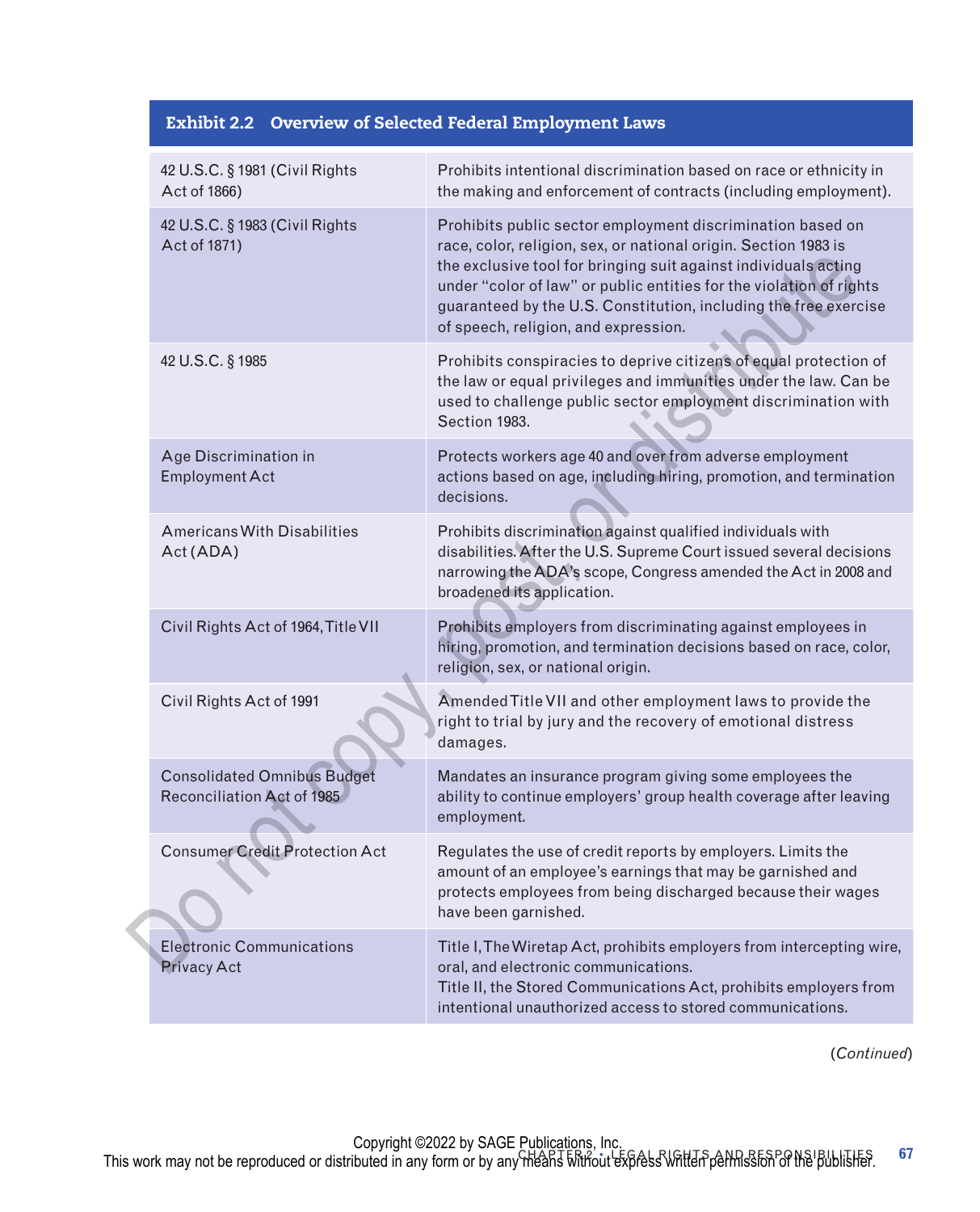#### (Continued)

| <b>Employee Polygraph Protection Act</b>                              | Limits the uses of lie detectors by private employers with respect<br>to employees and job applicants. The act does not apply to<br>governmental employers.                                                                                                                         |
|-----------------------------------------------------------------------|-------------------------------------------------------------------------------------------------------------------------------------------------------------------------------------------------------------------------------------------------------------------------------------|
| <b>Employee Retirement Income Security</b><br>Act (ERISA)             | Establishes minimum standards for health and pension plans in<br>private industry.                                                                                                                                                                                                  |
| <b>Equal Pay Act</b>                                                  | Prohibits employers from paying men and women different wage<br>rates for equal work on jobs that require equal skill, effort, and<br>responsibility and are performed under similar working conditions.                                                                            |
| Fair Labor Standards Act (FLSA)                                       | Sets minimum wage and overtime pay standards with notable<br>exceptions, sets standards for record keeping, and regulates the<br>employment of minors.                                                                                                                              |
| Family and Medical Leave Act<br>(FMLA)                                | Requires employers of 50 or more employees and all public<br>agencies to provide up to 12 weeks of unpaid leave to eligible<br>employees for the birth and care of a child, adoption and placement<br>of a child, or serious illness of the employee or immediate family<br>member. |
| <b>Genetic Information</b><br>Nondiscrimination Act of 2008<br>(GINA) | Prohibits employers from discriminating on the basis of genetic<br>information, requiring genetic testing, purchasing or collecting<br>genetic information, and disclosing genetic information.                                                                                     |
| Health Insurance Portability and<br>Accountability Act (HIPAA)        | Protects the security and privacy of health data.                                                                                                                                                                                                                                   |
| Immigration Reform and Control Act                                    | Prohibits employers from knowingly hiring or recruiting immigrants<br>who do not possess lawful work authorization.                                                                                                                                                                 |
| Occupational Safety and Health Act<br>(OSHA)                          | Regulates safety and health conditions, including exposure to a<br>variety of health hazards.                                                                                                                                                                                       |
| Patient Protection and Affordable<br>Care Act (ACA)                   | Requires employers with at least 50 workers to provide health<br>insurance coverage to any employee working an average of 30<br>hours per week.                                                                                                                                     |
| <b>Pregnancy Discrimination Act</b>                                   | Amendment to Title VII; prohibits discrimination on the basis of<br>pregnancy, childbirth, or related medical conditions.                                                                                                                                                           |
| Rehabilitation Act of 1973, Sections<br>501 and 505                   | The first civil rights statute for workers with disabilities; applies to<br>entities that are recipients of federal funding.                                                                                                                                                        |
| <b>Uniformed Services Employment</b><br>and Reemployment Rights Act   | Protects the employment rights of National Guard and Reserve<br>members called up to active duty.                                                                                                                                                                                   |
| <b>Whistleblower Protection Act</b>                                   | Protects personnel from retaliatory adverse action when, in good<br>faith, they object to agency misconduct.                                                                                                                                                                        |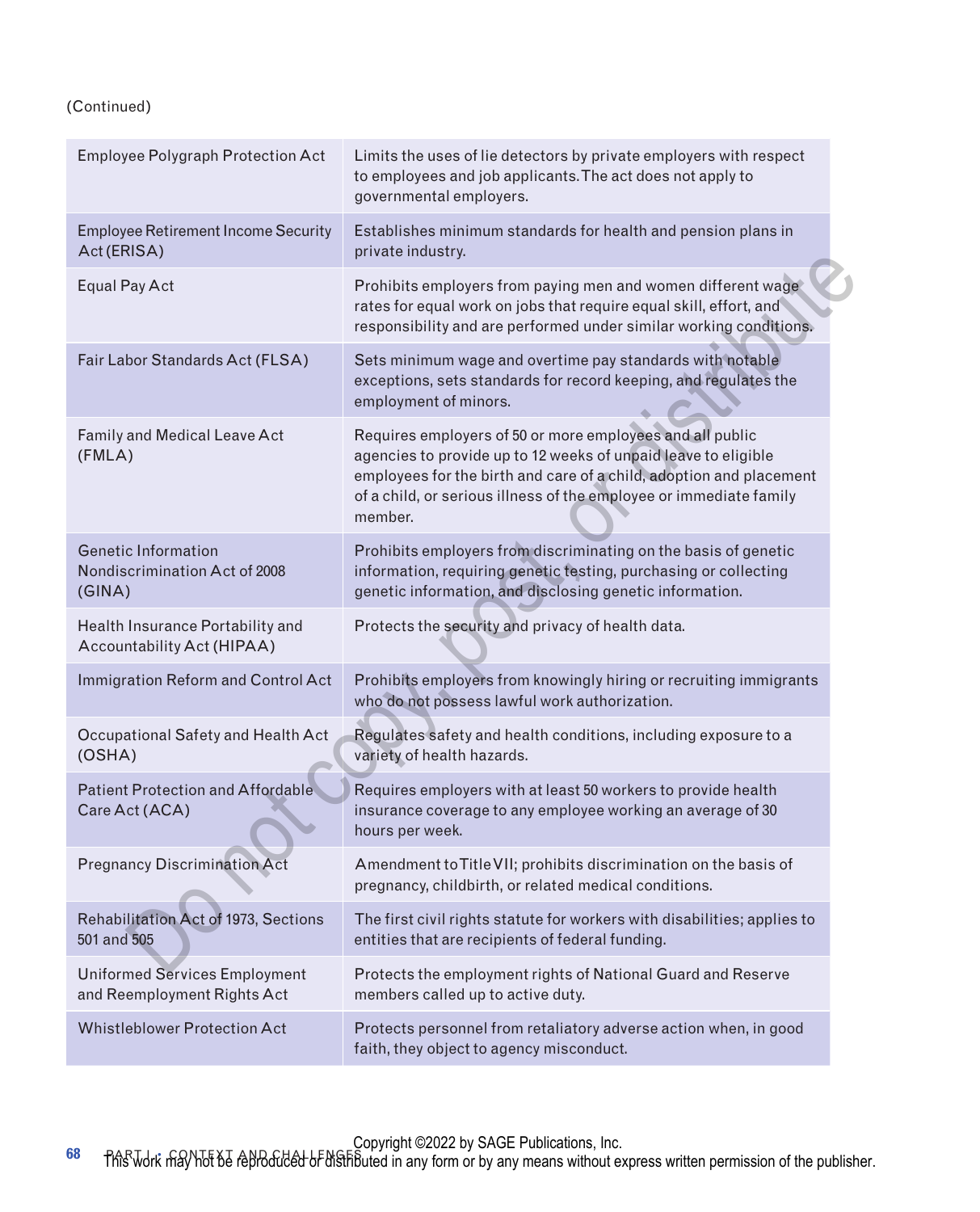the Supremacy Clause of the U.S. Constitution (Article VI, Section 2), but it also refers to the displacing effect that state laws have on conflicting local government ordinances.

Confusion also occurs when Congress attempts to abrogate *sovereign immunity* by passing laws purportedly giving state employees the right to sue their state employers. The Eleventh Amendment to the U.S. Constitution creates a federal system in which each state is a sovereign entity that can be sued only if it consents to be sued. Congress can abrogate this immunity only if it unequivocally expresses its intent to do so and creates a remedy congruent and proportional to the wrong addressed. In recent years, the Supreme Court has held that Congress did not adequately abrogate this immunity in passing the ADA (Title I, Employment), the Age Discrimination in Employment Act (ADEA), the Family and Medical Leave Act (FMLA), and the Fair Labor Standards Act of 1938 (FLSA); thus, state employees may not use these laws to sue their state employers for money damages. Importantly, only states, not other political subdivisions (such as cities or counties), are immune from suits for damages under the Eleventh Amendment.

Judicial opinions are another source of employment law. The United States is a **common-law system**. Not all rules are written down in statutes or codes. Instead, the law is built up successively, case by case, in written opinions of appellate judges. As a result, to find the law on any given issue, in addition to reading any pertinent legislation, one must read court opinions on the matter for interpretive guidance. In contrast, in a **civil-law system** comprehensive statutes or codes enacted by a legislative body cover almost every subject. Increasingly in the United States, specialized federal and state statutes do provide comprehensive legal rules on issues, but legislatures still leave gaps for courts to fill, so judicial interpretations remain important in developing and memorializing the law.

A manager seeking to apply the law expressed in a judicial opinion should be aware that only controlling court decisions must be followed. The United States adheres to the principle of **stare decisis**, which means that courts generally should abide by precedents established by superior courts. In essence, the federal and state court systems have a pyramid structure. In the federal system, the U.S. Supreme Court sits at the pinnacle, the 12 federal circuit courts (appellate courts) make up the middle, and the 90 federal district courts (trial courts) constitute the base. For a court's opinion to be a *controlling precedent* or binding precedent, it must have been written by a court directly up the pyramid from the lower court. The Supreme Court's interpretation of federal law controls all the circuit and district courts, but a circuit court's opinion binds only the few district courts located directly below it on the pyramid. Often, circuit courts disagree on a particular principle, and a district court is restrained by the ruling of its particular circuit court; however, if a circuit court has not ruled on an issue, a district court may choose to embrace a well-reasoned, nonbinding opinion of another circuit, treating it as a persuasive precedent. creates a remedy congruent and proportional to the wong addets<br>sed. In recent years, or different and the simple sympath is immunity<br>in passing the ADA (Tide I, Employment), the Age Discrimination in Employment Act<br>(NDFA)

Federal and state constitutions create legal rights as well. In the U.S. Constitution, the First, Fourth, Fifth, and Fourteenth Amendments conspicuously shape the employment relationship. Constitutional rights may be asserted both defensively and offensively. The most common defensive use is by criminal defendants. A person asserts a right offensively by bringing a civil suit. In litigation, a constitutional right frequently is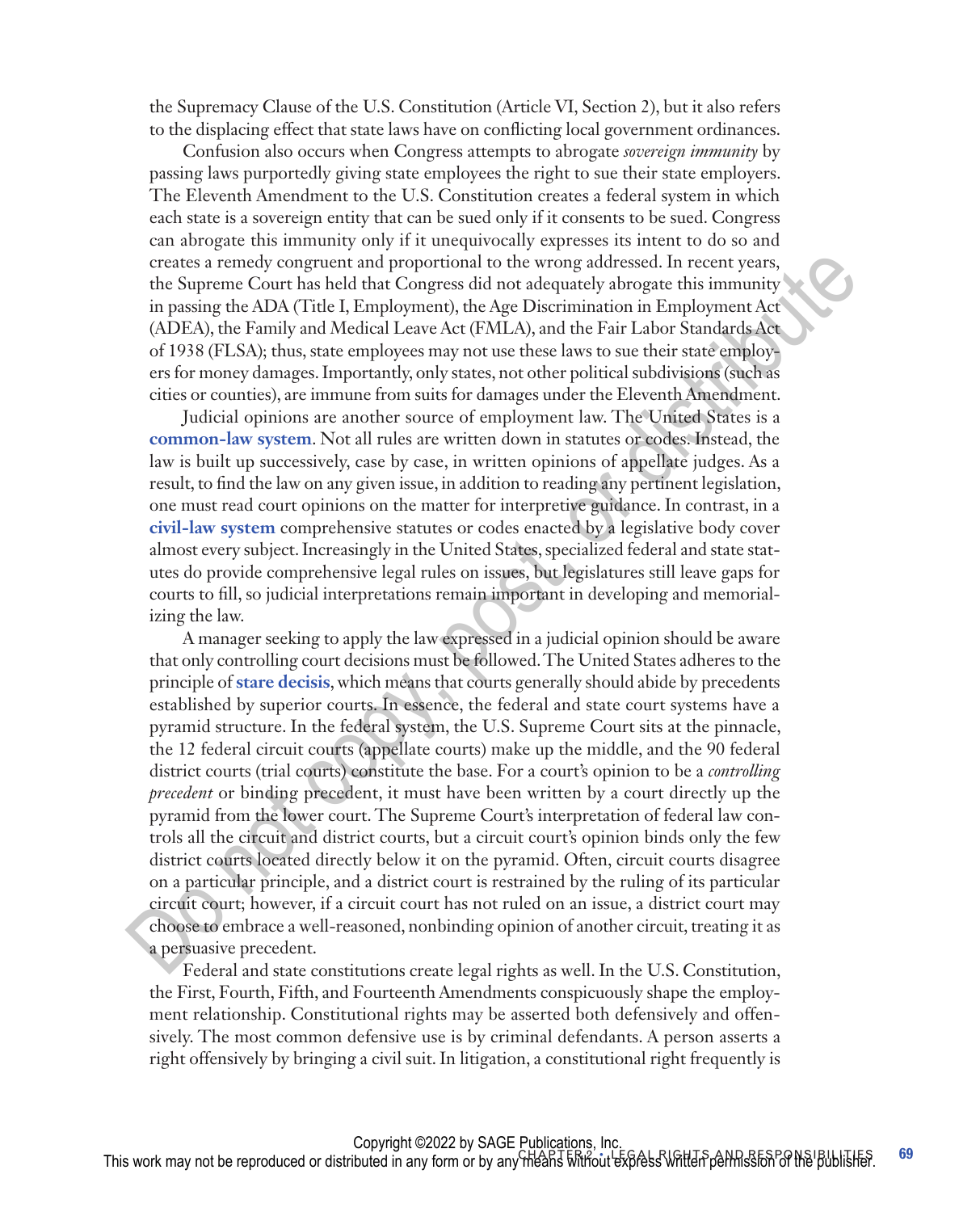paired with a statute implementing that right. For example, 42 U.S.C. § 1983 (commonly referred to as Section 1983) allows a person whose constitutional right has been violated to sue the responsible public official or employee—and, to a lesser extent, a governmental body—for money damages and, like many other federal laws cited above, provides attorney's fees for the prevailing party.

With all these potential sources of law, where should a manager who wants to prohibit employees from wearing sagging pants start looking? If a federal agency enforces or administers a statute, the agency's rules, regulations, compliance manuals, and guidances provide detailed explanations about how to apply it. The **Equal Employment Opportunity Commission (EEOC)** and the U.S. Department of Labor (DOL) are responsible for most federal employment laws, and they publish voluminous materials on those laws. State agencies enforce and administer state employment laws and publish related materials, but they rarely provide the comprehensive assistance that federal agencies do. While an agency's interpretation of a statute is not binding on a court, courts generally defer to agencies because of their expertise.

As you read this chapter, notice the differences among criminal, civil, and administrative laws and procedures. A criminal-law dispute occurs in court and involves the government on one side and a person believed to have violated the criminal code on the other. While the government seeks to prosecute and punish the defendant, extensive procedures focus on protecting that same defendant from wrongful conviction: A defendant is entitled to a jury of his or her peers, is provided an attorney if unable to afford one, may refuse to testify or otherwise incriminate himself or herself, and can be found guilty only if the government proves its case very convincingly (beyond a reasonable doubt).

Civil-law disputes take place in courts, usually (but not always) before juries, and involve private or government parties seeking to determine their rights under the civil laws; often the goal is to obtain an award of money to compensate for a physical or economic injury or to enjoin conduct that is unlawful. Each party usually pays its own attorney or self-represents. The person bringing the claim must prove it by a comparatively low standard (a "preponderance of evidence"), but elaborate procedures still allow each side to vigorously present its own allegations and undermine those of the opponent. The emphasis remains on protecting the parties from an erroneous result; consequently, these cases take a long time. Exhibit 2.3 shows the progression of a basic civil lawsuit. enforces or administers a statute, the agency's rules, regularions, complinee manu-<br>inducement and administers are and administer and also and how to apply it. The Equal<br>Imployment Opportunity Commission (EEOC) and the U.

Administrative-law disputes are handled by agencies. Typically, an administrative-law judge holds an evidentiary hearing to determine the facts, and an agency head makes a final decision. The process permits politically selected agency leaders to influence decisions and shape policy. Disputes generally involve the government on one side and a person challenging a decision of the government (e.g., denying or disciplining a license, enforcing a regulation, or denying a benefit) on the other. Procedural rules favor speedy resolution, with short timelines, few motions, and little discovery. Parties pay their own attorneys, and employees often self-represent because they cannot afford counsel.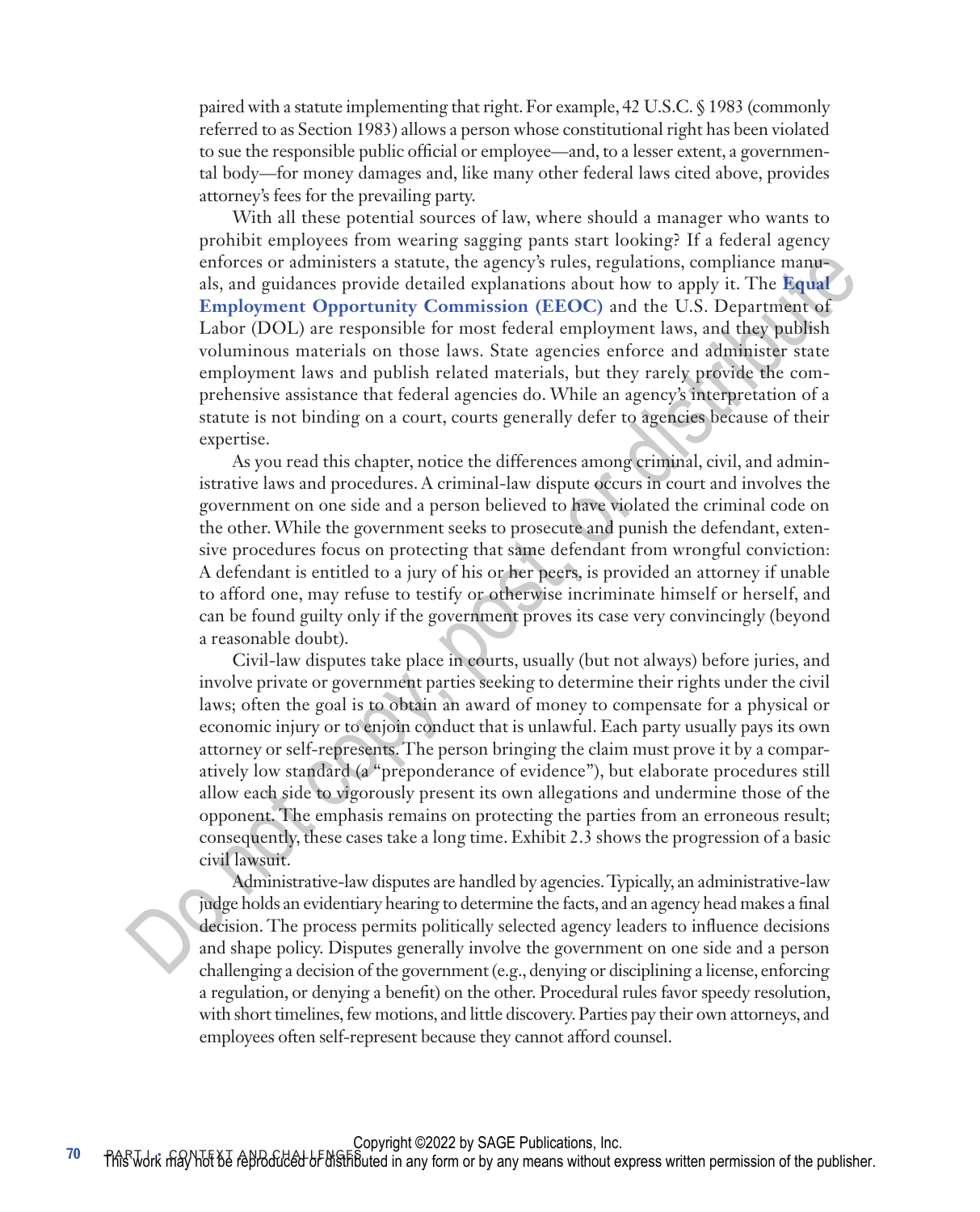#### Exhibit 2.3 Basic Civil Lawsuit Flowchart



#### *Source:* Adapted from a flowchart by the legal self-help company Jurisdictionary (http://www.jurisdictionary.com).

Keeping these three types of laws separate analytically can be difficult, because an employee may violate all types in a single incident. Consider the example of a police officer who unnecessarily strikes and injures a person during an arrest: A prosecutor may charge the crime of battery, the victim may sue for civil money damages, and the police standards commission may discipline the officer's certification.

The last foundational principle to bear in mind throughout this chapter is the notion of a remedy. When evaluating alternative courses of action, for each one a manager should ask, "If a lawsuit is filed and the employer loses, what will the remedy be?"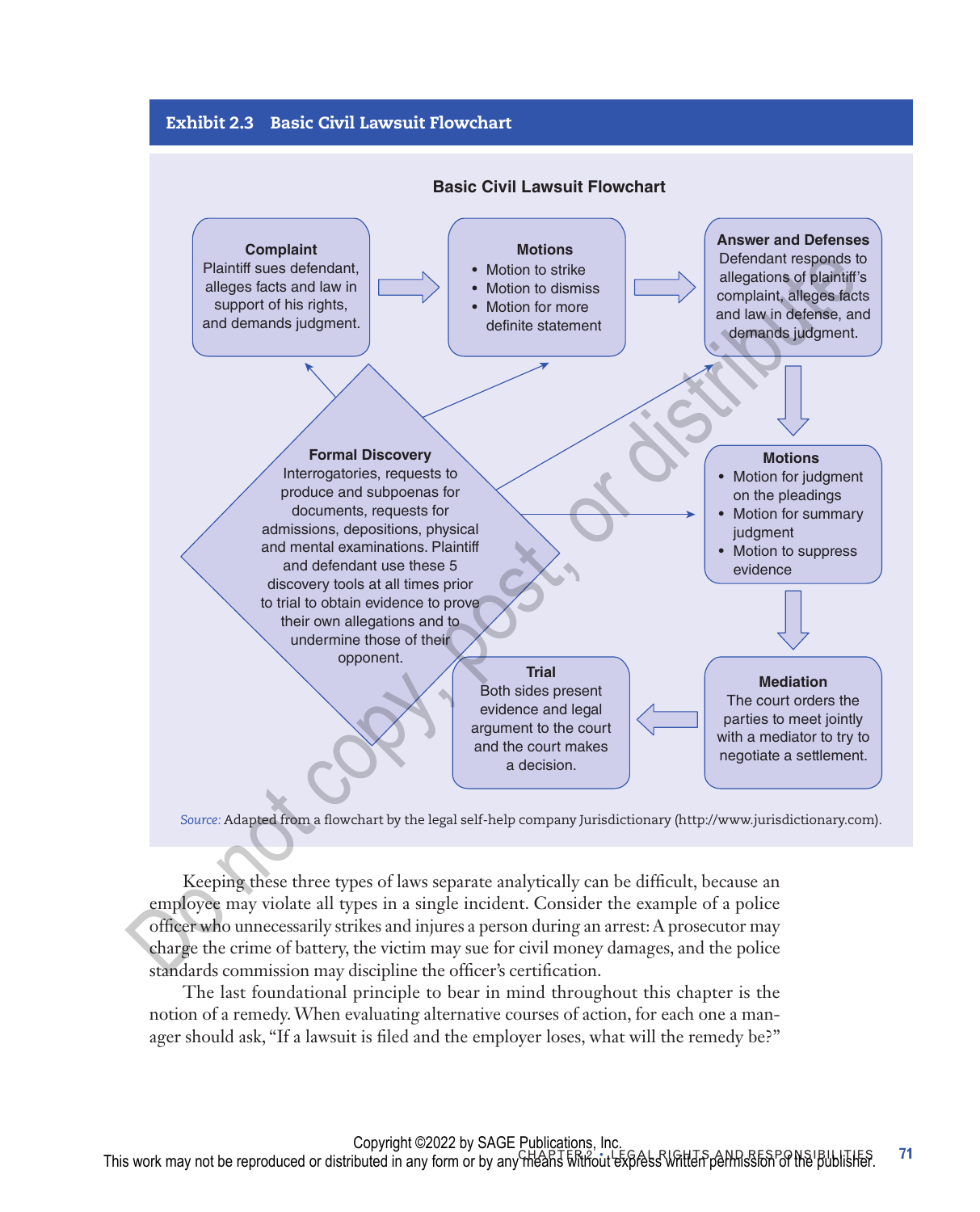The remedy is the concrete risk. Directing a driver to operate a school bus with faulty brakes could be costly, but firing a habitually tardy nurse who should have been merely suspended probably will necessitate reinstating him later. The remedy is determined by the legal claim being made and the losses suffered. Possibilities include hiring, reinstatement, retroactive seniority, reasonable accommodation, back pay, front pay, a declaratory statement that a particular practice violated the law, an injunction to modify behavior, court-ordered affirmative action, medical costs, damages for emotional distress, punitive damages, attorney's fees, expert witness fees, and litigation costs. In addition to quantifying the risk, the remedy is illuminating for another reason: It reveals the importance that society places on the right involved. A famous legal maxim holds that "where there is no remedy, there is no right."

## **THE EMPLOYMENT RELATIONSHIP**

An employment relationship is formed when parties exchange promises about duties, wages, hours, and benefits. Employers have policies and forms that define the arrangement, but legislatures and courts have added terms to it.

**At-will employment** is the relationship predominantly used by American businesses, and governments use it as well (Bowman & West, 2007). In its pure form, it means that if the parties do not specify the duration of employment—and most do not—either party may terminate the employment at any time, for any reason (other than an unlawful one). Supporters claim that the relationship upholds freedom of contract and fairly balances the interests of employers and employees, because either employer or employee may sever the relationship. But critics point out that many workers need their jobs more than their employers need them, so at-will employment opens the door to abuse. It permits an employer to refuse to hire members of disfavored groups, to engage in opportunistic firings, and to punish employees for behaving in socially undesirable ways. It also subjects families to uncertainty and hardship based on employers' whims. To ameliorate these effects, lawmakers and courts have carved out exceptions to at-will employment that make it unlawful for an employer to take adverse action against an employee for specific bad reasons. The civil rights laws are the most well-known example. As a result of these exceptions, at-will employment now means something different: If the parties do not specify the duration of employment, either party may terminate it at any time, for any lawful reason. From a manager's perspective, this means that despite employment being "at-will" in name, employees have many rights that cannot be violated. damages, atomoy's fees, expert vimeas fees, and litigation costs. In addition to quanti-<br>tying the risk, the remedy is illuminating for another reason: It receals the importance<br>for a society places on the right involved.

In the public sector, many employees do not serve at will. Schools and colleges use annual contracts to ensure that teachers stay for the entire academic year, and they use tenure systems to protect teachers' academic freedom. Governments use civil service systems to guard against patronage. In these relationships, employers promise employees that they will be discharged only for cause. Legislatures and courts have added conditions to these arrangements as well. The Supreme Court has ruled that when a law, rule, or understanding creates an expectation of continued employment in a government job, then employees possess a constitutionally protected property interest that cannot be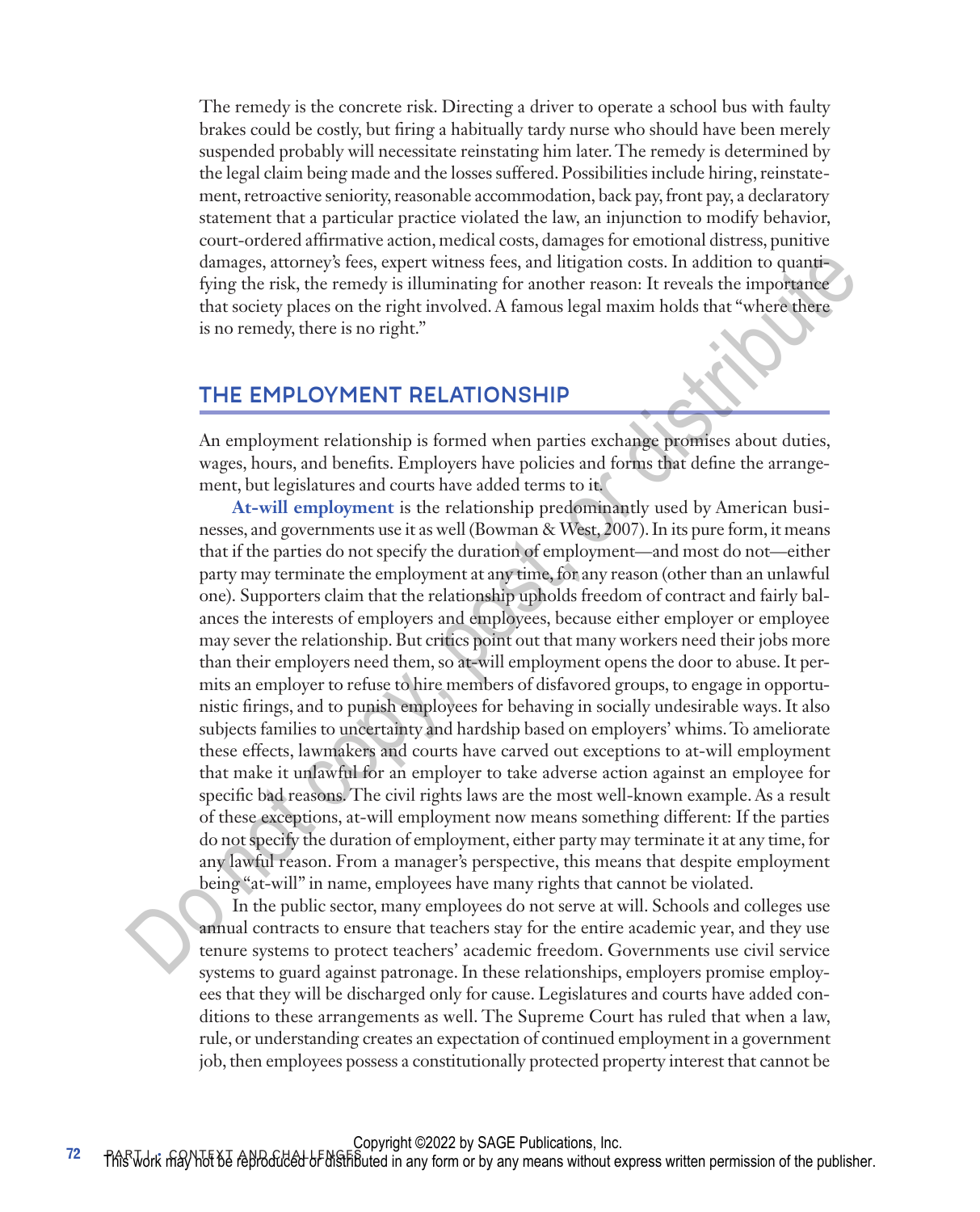taken away without due process. The Supreme Court has also ruled that when a public employer takes adverse action against an employee it is state action, so federal and state constitutional protections apply. As a result, employees who exercise freedom of speech or freedom of association or assert the right to privacy at work cannot be punished if their conduct falls within the ambit of one of these constitutional protections. As you read the next section, consider whether these arrangements in the public sector create a model that, compared with at-will employment, more equitably balances the interests of employees, employers, and the government, or whether they unduly limit the flexibility of government employers.

## **BALANCING EMPLOYER, EMPLOYEE, AND SOCIETAL INTERESTS**

This section examines the law's attempt to balance employers' interests, employees' rights, and social objectives in six areas: furnishing due process, taking adverse personnel action, safeguarding free speech and political activity, providing compensation and work schedules, protecting health and safety, and holding employees individually liable.

#### **Procedural Due Process and the Taking of Property and Liberty**

The Fifth Amendment (applicable to the federal government) and the Fourteenth Amendment (applicable to the states) forbid the taking of "life, liberty, or property without due process of law." Odd as it may seem, based on the definition of the word "property" in these amendments, this includes the right to continued public employment, referred to as *a property interest*. When an employee has a property interest in a job, he or she also has procedural **due-process rights**. As a result, the employee may not be disciplined seriously unless procedures designed to guarantee fairness are followed. Managers (and courts) grapple with two questions that flow from this proposition: (1) What guarantees create a property interest? (2) If a property interest exists, what procedures must be followed to give an employee a fair opportunity to affect the result? employees, employers, and the government, or whether they unduly limit the flexibility<br>of government employers.<br>
BALANCING EMPLOYER, EMPLOYEE,<br>
AND SOCIETAL INTERESTS<br>
This section examines the law's attempt to balance em

In *Board of Regents v. Roth* (1972), the Supreme Court explained what promises raise government employment to the level of a property interest. The employee must have a legitimate claim of entitlement to continued employment based on codified rules or explicitly agreed-upon contract terms. Generally, academic employees with tenure and classified civil servants with permanent (non-probationary) status and the statutory right to be discharged only *for cause* fit this description.

As for the procedures required, prior to 1985, it was understood that a government employee with a property interest who was facing serious discipline was entitled to notice of the charges and a *post-termination hearing* in front of a neutral judge. In *Cleveland Board of Education v. Loudermill* (1985), the Supreme Court held that due process demanded an additional middle step—*a pre-termination hearing.* Before making a decision, the employer must give the employee notice of the charges, an explanation of the evidence, and an opportunity for the employee to present his or her side of the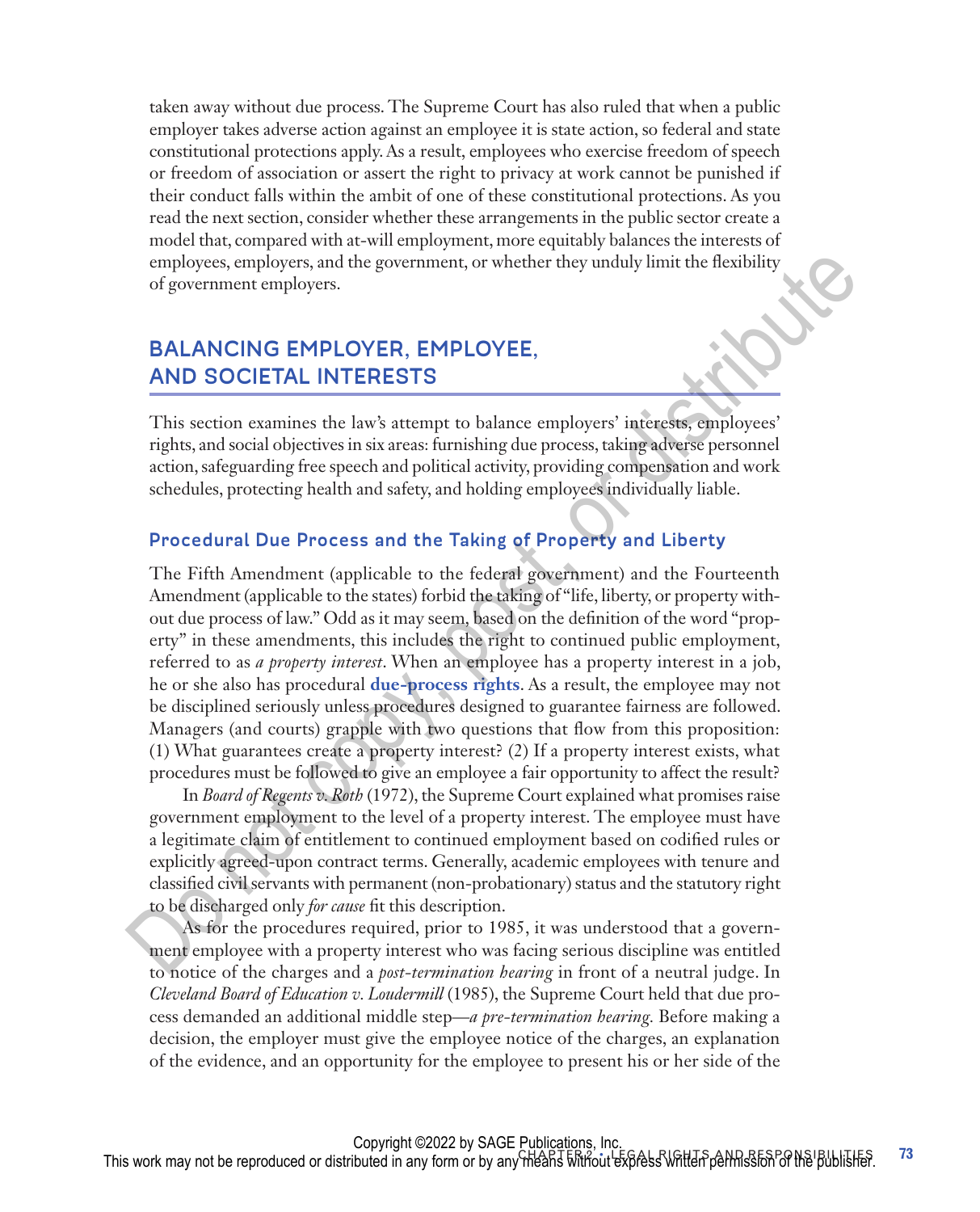story. Only in rare situations when an employer must act quickly may a pre-termination hearing be omitted.<sup>1</sup>

The Due-Process Clause also prohibits governments from depriving citizens of their liberty without a fair process. When a public employer discharges someone for a stigmatizing reason, such as an immoral act, and the allegation becomes publicly known, the employee, on request, must be provided a hearing to have the chance to clear his or her name. Otherwise, his or her ability to obtain another job will be unjustly limited. In practice, this means that sometimes a probationary or exempt civil servant still must be provided a post-termination hearing. If the employee prevails, the discipline is nullified, but the employee is not reinstated; that person's remedy is his or her liberty to seek other jobs with a clean record.

#### **Adverse Action**

Discipline of or the negative consequences to an employee (covered in Chapter 10) are two examples of the concept referred to as **adverse action**. This term encompasses any action that constitutes a serious and material harm to the employee, such as termination, suspension, salary reduction, or demotion. Other measures that affect employees (e.g., reprimands, transfers, alteration of duties, changes in schedule, and denials of promotion) may not be serious or material enough to meet the legal definition of adverse action for antidiscrimination and other laws, but they may be sufficient to trigger protections under anti-retaliation laws.

The right to challenge adverse action has been created chiefly by statute. It is a critical component of civil service systems, designed to ensure that discipline and hiring decisions are based on merit, not patronage. Civil servants in classified (covered) positions have this right. Probationary employees and individuals in unclassified (uncovered or exempt) positions do not, so they are truly at-will employees. Staff members who initially have the right to challenge adverse action may lose it by being promoted to an exempt position or by having their positions reclassified as exempt, a practice utilized extensively by some states (Bowman & West, 2007). Adverse action rights are created by statute, but the procedures also provide the due process required by the U.S. Constitution. In addition, the evolving definition of what is and what is not an adverse action is largely the product of appellate court decisions. In parciec, this means that some<br>imaging a probabionary or except civil servant still must<br>be provided a post-termination lenging. If the employee prevails, the discipline is null<br>field, but the employee is not reinstated

Either unsatisfactory performance or misconduct may prompt adverse action. The process followed often differs depending on which of these is involved. The probationary period is the ideal time to weed out employees who are unable to do their jobs. Once they become permanent, prior to adverse action for unsatisfactory performance, an employer may be required to notify them of deficiencies, provide them with an explanation, give them remedial assistance if necessary, and allow them time to improve. The purpose of the process is to improve performance by reducing deficiencies. Written performance evaluations (discussed in Chapter 10) are critical for identifying initial problems, as well as improvement or lack thereof. As a general matter, for private employers, this process is required by the custom and practice of the employer; that is, how has the employer dealt with this in the past?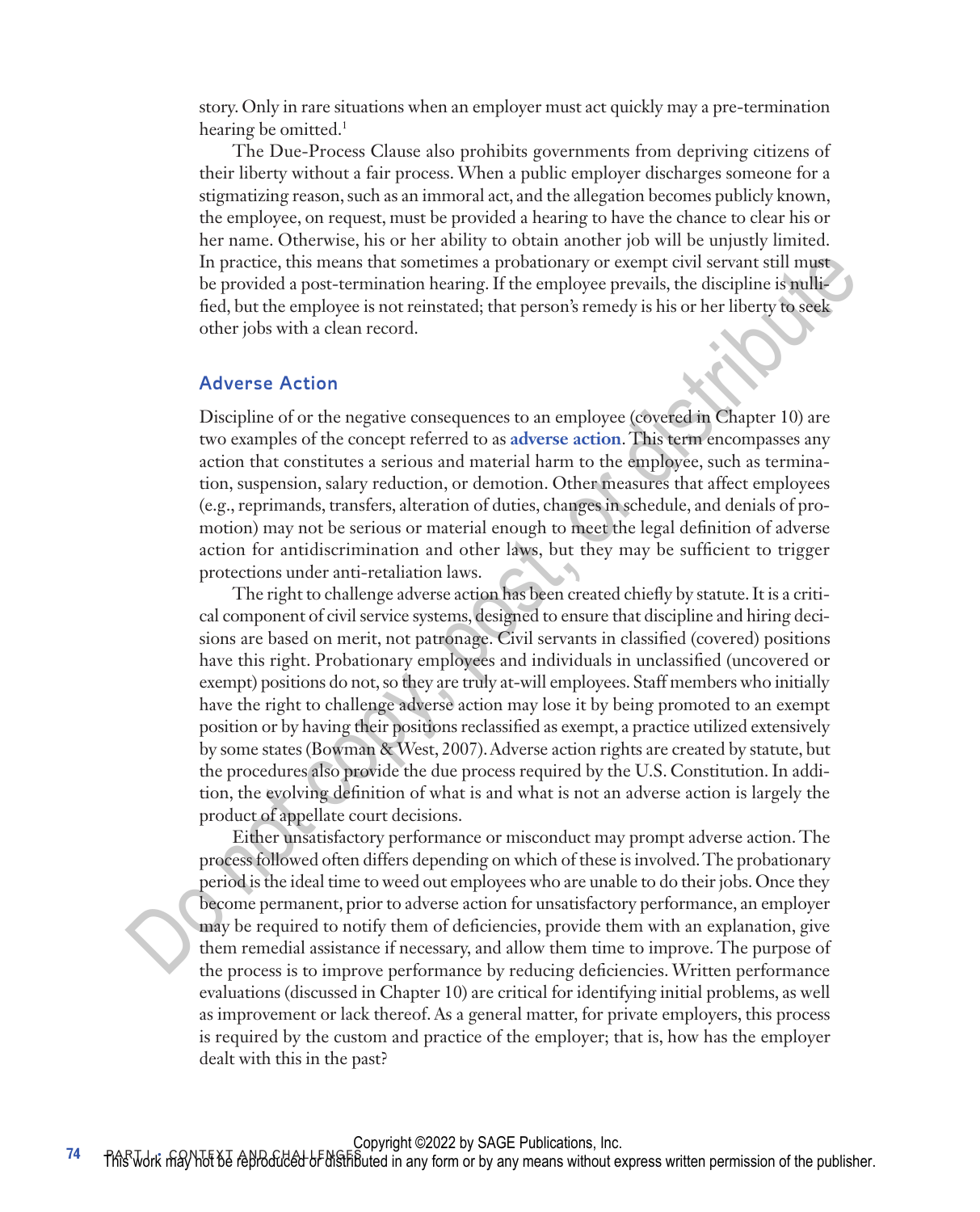The process used to punish misconduct often is quicker. Serious discipline usually involves the supervisor, a high-level manager, a representative from the personnel department, and one of the employer's attorneys. This group reviews the supervisor's recommendation for discipline and, if necessary, requests an investigator (within the agency or from the outside) to interview witnesses, review documents and physical evidence, and prepare a report. After reviewing the information gathered, the group determines whether the employee's conduct violates agency standards—the *cause* question—and, if it does, selects a penalty. If the alleged misconduct is serious, when the employee is apprised of the charges he or she also may be suspended and perhaps even escorted from the premises.

Typically, a civil service statute or rule lists offenses that provide cause for discipline. Florida's civil service statute, for example, prohibits "poor performance, negligence, inefficiency or inability to perform assigned duties, insubordination, violation of the provisions of law or agency rules, conduct unbecoming a public employee, misconduct, habitual drug abuse, or conviction of any crime" (Florida Statutes, 2018). Agencies maximize their discretion by making lists of offenses open-ended (e.g., "misconduct includes, but is not limited to") and by incorporating standards located outside the statute (i.e., "violation of the provisions of law or agency rules" incorporates all rules, directives, policies, regulations, and internal operating procedures promulgated by the agency and its subdivisions). Wherever they are located, agency *cause* standards should be clear enough to apprise employees of what is prohibited and to prevent unbridled agency discretion (Gertz, 2001). if it does, selects a penalty. If the alleged misconduct is serious, when the employee is a present of the cost, selects a three premises. The premises the premises that provide cause for distributed and the premises the

Public servants may, within limits, be disciplined for off-duty conduct. Usually the charge is "conduct unbecoming a public employee" or "conviction of any crime." Law enforcement officers and teachers, especially, are held to high standards, but all government leaders worry about their agencies' reputations being sullied by off-duty behavior. Generally, a *nexus*, or demonstrable connection, must exist between the offduty misconduct and the job. A school employee, for example, likely could be terminated for any off-duty misconduct involving illegal drugs, due to the government's strong interest in maintaining drug-free schools. However, a firefighter arrested for off-duty conduct that is unrelated to his or her duties may retain his or her job.

In civil service systems, the right to challenge adverse action includes the right to an administrative hearing. Governments have created quasi-judicial administrative agencies to hear these disputes, such as the U.S. Merit Systems Protection Board (MSPB) and state civil service commissions. An administrative-law judge hears the case and determines what happened; whether those facts justify discipline; and, if they do, whether the penalty chosen is fair. An agency head or panel reviews the decision. Timelines are expedited; rules of procedure are streamlined; and, in many cases, the rules of evidence are not strictly applied, as they would be in a court of law. Unions provide attorneys for union members; nonmembers in highly compensated positions often hire private attorneys, but nonmembers in lower salary ranges often represent themselves. An employee who prevails will have the discipline nullified or reduced and may receive back pay and attorney's fees. Sometimes an employee has the choice of challenging adverse action through an administrative hearing or through the grievance procedure in a collective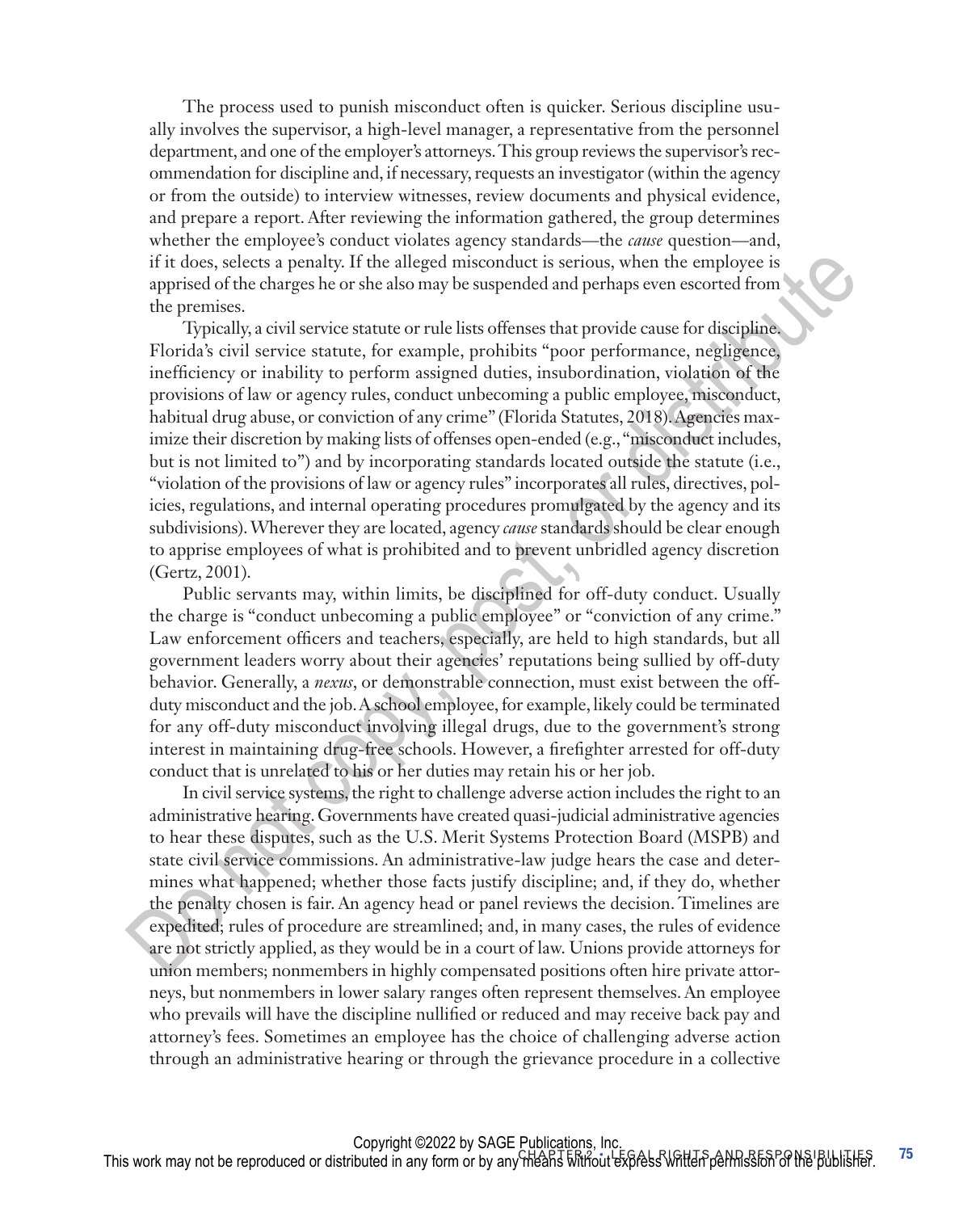bargaining agreement, but, depending on the terms of the agreement, a grievant may have to pay at least some share of the cost of arbitration.

On a related matter, a person who is terminated may seek partial, temporary replacement wages while seeking another job by filing for **unemployment compensation**. This federal–state insurance program is funded by employers through a tax on payrolls. Employers with repeated claims pay higher tax rates. An employer may prevent a former employee from obtaining benefits (and raising the employer's tax rate) by proving at a hearing that the individual voluntarily resigned or was discharged *for cause*. Accordingly, this administrative hearing often covers the same issues and involves the same parties as the adverse action hearing.

#### **Freedom of Speech**

Citizens do not relinquish their **free-speech rights** when they enter public employment, but they do accept restrictions on them (see discussion of the paradox of democracy in the Introduction). The First Amendment, which prohibits the making of any law abridging freedom of speech, protects a citizen's right, in limited circumstances, to speak out on matters of public concern.

In *Pickering v. Board of Education* (1968), the leading case in this area, the Supreme Court balanced employees' speech rights against the need for workplace efficiency. The case concerned a teacher, Marvin Pickering, who wrote a letter to a local newspaper criticizing the school board's funding priorities and subsequently was dismissed for disloyalty and insubordination. The court found that the letter addressed a "matter of public concern" and had not unduly disrupted operation of the school district. Consequently, it held that the board could not fire Pickering. Out of this decision grew the two-part "*Pickering* balancing test." To determine whether an employer may take adverse action, a court asks (1) whether the speech was a matter of public concern and (2) whether the disruptive nature of the speech justified the adverse personnel action. To enforce his or her First Amendment rights, an employee must file an action in court. hearing that the individual voluntarily resigned or was discharged for anse. Accordingly<br>this administrative hearing often covers the same issues and involves the same particle and<br>is administrative hearing often covers t

Trying to determine what constituted a "matter of public concern" proved confusing, so in the 1983 case of *Connick v. Myers* the Supreme Court clarified that the speech must relate to a "political, social or other concern of the community." *Connick* centered on a district attorney who was dismissed from his position after he circulated a questionnaire to coworkers soliciting their opinions about office management. His speech did not qualify for protection, according to the Court, because it concerned primarily matters of personal grievance, not public policy. After *Connick*, courts repeatedly held that frustrated, disgruntled staff members who vented their personal disagreements were not speaking about matters of public concern.<sup>2</sup>

Confusion also arose about whether a comment made as part of a person's job was protected. In *Garcetti v. Ceballos* (2006b), the Supreme Court ruled that an employee's expression "made pursuant to official responsibilities" is *not protected* by the First Amendment. Ceballos, a district attorney, wrote a memo to his superiors recommending that a case not be prosecuted because he suspected that the sheriff had lied in the affidavit used to secure the search warrant. Ceballos claimed that, as a result, he was the victim of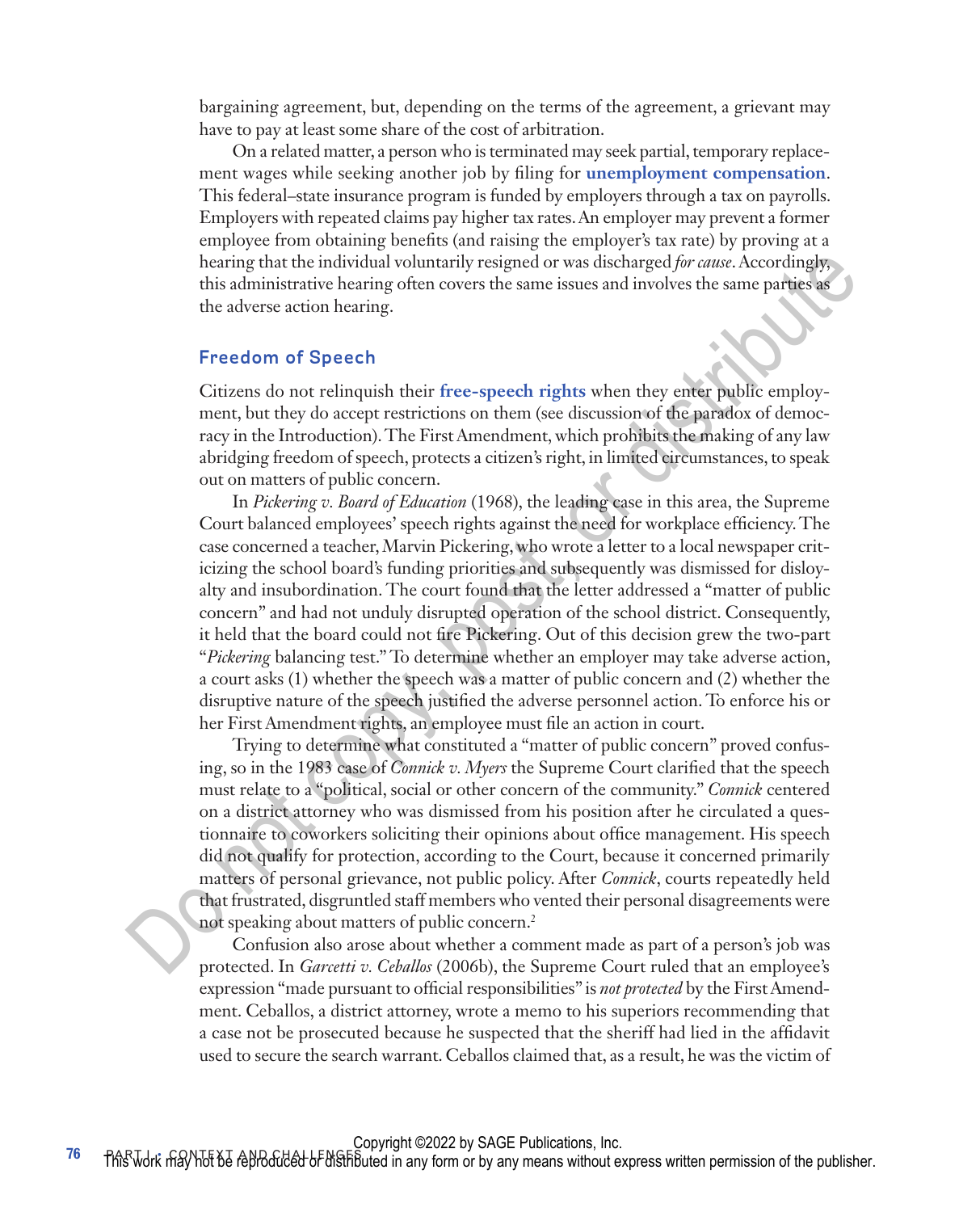unlawful adverse employment action; specifically, he was moved to a less desirable position, transferred to a different courthouse, and denied promotion (*Garcetti v. Ceballos*, 2006a). The court denied his claim, because he made the comment as part of his job. In light of *Garcetti*, a supervisor considering disciplining an employee for an expression should ask a preliminary question before applying the *Pickering* balancing test: Was the speech made pursuant to the employee's official responsibilities? If the answer is yes, the First Amendment is no impediment.

Critics of *Garcetti* claim that it will deter employees from raising legitimate concerns and that **whistleblower statutes** will not overcome this reticence (Gertz, 2007). Almost all jurisdictions have enacted legislation protecting personnel from retaliatory adverse action when, in good faith, they object to misconduct in their agency. But safeguards are limited. For example, the Whistleblower Protection Act of 1989 shields a federal employee's disclosure of gross mismanagement, waste of funds, illegal acts, misuse of funds, and danger to public safety or health. A victim initially must seek assistance from the U.S. Office of Special Counsel, an agency charged with stopping prohibited personnel practices. If unsatisfied, the whistleblower may request a hearing before the MSPB, where the person must pay for an attorney and prove that the adverse action was retaliatory.

An employee may not initiate a civil action for money damages in court. In 2012, a unanimous Congress passed and President Obama signed the Whistleblower Protection Enhancement Act of 2012, which closed judicially created loopholes in and enhanced and broadened the protections afforded employees under the original Whistleblower Protection Act of 1989. Generally stated, the amendments clarified what disclosures received protection, enhanced the remedies available to a whistleblower, and provided procedural enhancements that benefit employees. State whistleblower statutes vary, and some, such as Florida's Public Whistle-blower Act, provide for temporary reinstatement, full reinstatement (or front pay alternatively), back pay, lost benefits, and attorney's fees. The temporary reinstatement element under Florida's law creates the possibility that a terminated employee may be judicially reinstated at the earliest stage of litigation, which could last for 2 or more years. Critics of *Conerity* claim that it will deter employes from rasing legitimate con-<br>reres and that whistleblower statutes will not overcome this reisence (Gertz, 2007). Almost all jurisdictions have enacted legislation pr

## **Political Activity and Affiliation**

During the 19th century, public employees routinely campaigned and raised funds for the political parties or executives who appointed them. The passage of the **Hatch Act of 1939** codified limits on the extent to which a government worker could engage in political activity. From the late 20th century into the modern day, the Hatch Act, as amended, and state and local little Hatch Acts restrict a person's First Amendment right to political expression, which courts allow because they reduce political coercion of the bureaucracy and promote a nonpartisan, efficient government workforce. Congress retreated from some initial broader restrictions, because it feared that denying so many Americans their right to engage in political activity was negatively affecting the quality of democracy. The impact of this retreat—whether it is repoliticizing the bureaucracy—is unclear (Bloch, 2005; Bowman & West, 2009).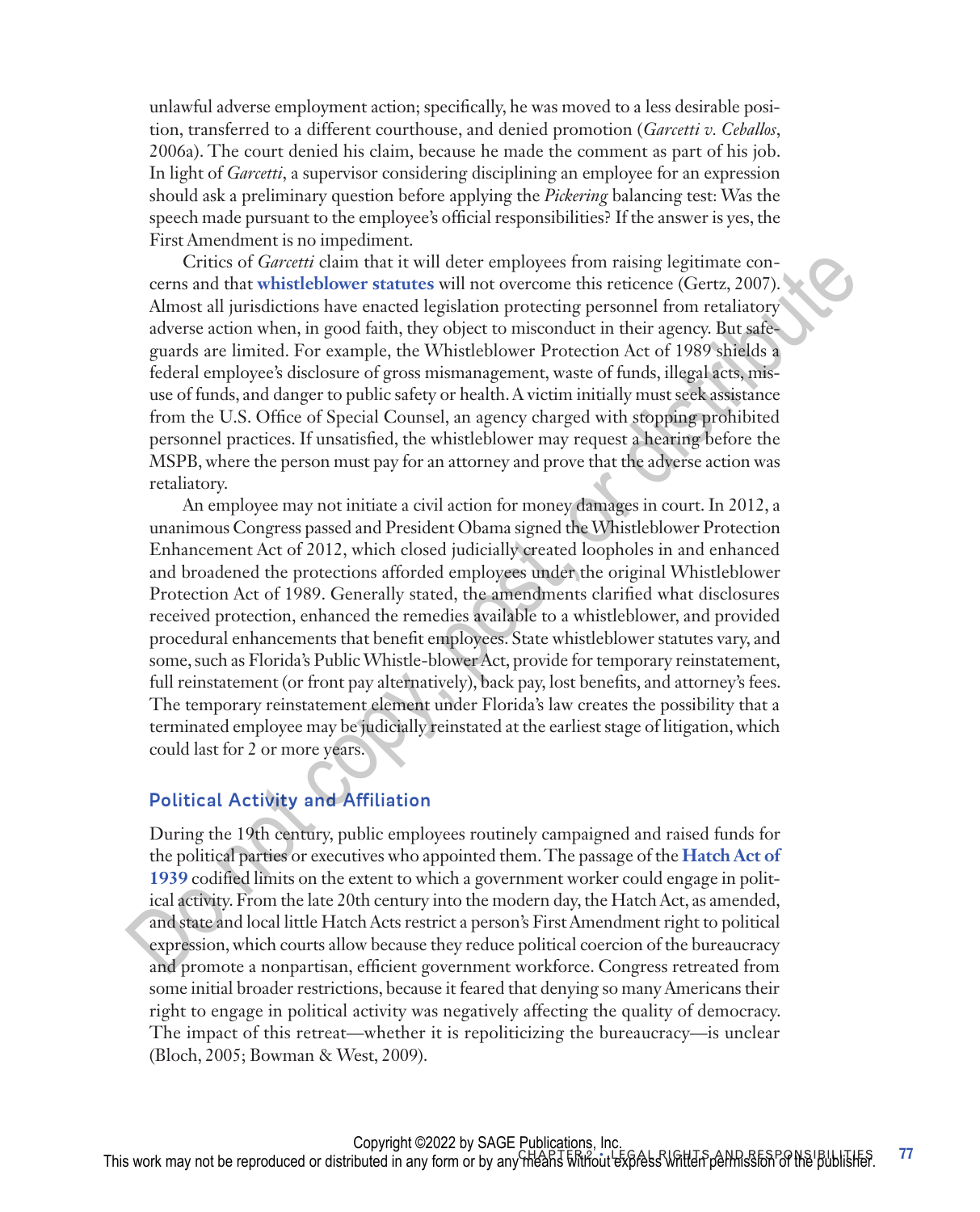In late 2012, Congress passed the Hatch Modernization Act of 2012, allowing most state and local employees to run for partisan political office. With the change, the federal Hatch Act no longer prohibits state and local government employees from running for partisan office unless the employee's salary is paid for completely by federal loans or grants.

The MSPB and the U.S. Office of Special Counsel (OSC) are responsible for enforcement of the Hatch Act, provide advisory opinions to government employees contemplating political activity, and prosecute violators. In 2014, the OSC published a revamped guide, available at https://osc.gov/Documents/Outreach%20and%20Training/ Handouts/A%20Guide%20to%20the%20Hatch%20Act%20for%20Federal%20 Employees.pdf.

What happens when a victorious political leader takes office and wants to replace current civil servants with loyal party supporters? Classified civil servants, who may be discharged only for cause, are protected, but exempt civil servants, who serve at will, are not. Here, the First Amendment potentially bars the way, because it forbids adverse action based on beliefs as well as on speech. In *Elrod v. Burns* (1976), the Supreme Court held that patronage dismissals are allowed only if the person being discharged occupies a policy-making or confidential position. Later, in *Branti v. Finkel* (1980), the court refined its ruling and explained that party affiliation must be necessary for effective performance of the job. A decade later, in *Rutan v. Republican Party of Illinois* (1990), the court extended this holding to personnel actions other than discharge—including hirings, promotions, transfers, and recalls. Now, a government leader who uses party affiliation for any of these decisions must show that it is necessary for job performance. contemptation activity, and procedure violations. In 2014, the OSC published and<br>notation activity, or distributed active search of the meaning of the<br>douts/A%20Guide%20to-%20the%20Her%20Her%20Her%20Federal%200 Employes,<br>

## **Compensation and Scheduling**

If a worksite is unionized, the collective bargaining agreement likely addresses the matter of wages. The primary statute covering the right to compensation is the **Fair Labor Standards Act of 1938 (FLSA)**, enforced and administered by the DOL. The act prohibits child labor, mandates a minimum wage, and requires that overtime be paid, at one and one-half times the regular rate, for all hours in excess of 40 per week. State and local governments may substitute compensatory time off (referred to as *comp time*), at the rate of time and one-half, for overtime; in some cases, the substitution of comp time is *only* available to public employees, and it may be subject to a "use it or lose it" policy, meaning the leave must be taken by a certain date (usually the end of the year) or lost. The FLSA applies to federal, state, and local employees, but a lawsuit against a state employer by one of its employees is barred by Eleventh Amendment immunity. Many states and localities mandate a minimum wage higher than that in the FLSA.

Certain FLSA provisions regularly are the foci of lawsuits—for example, the *white-collar exemptions*. These exemptions were created to excuse employers from paying overtime to highly compensated and managerial employees. Employees engaged in an "executive," "administrative," or "professional" capacity (as those terms are defined by statute and interpreted by the DOL and the courts) are exempt from both minimum wage and overtime requirements. An exempt individual must be paid on a salary basis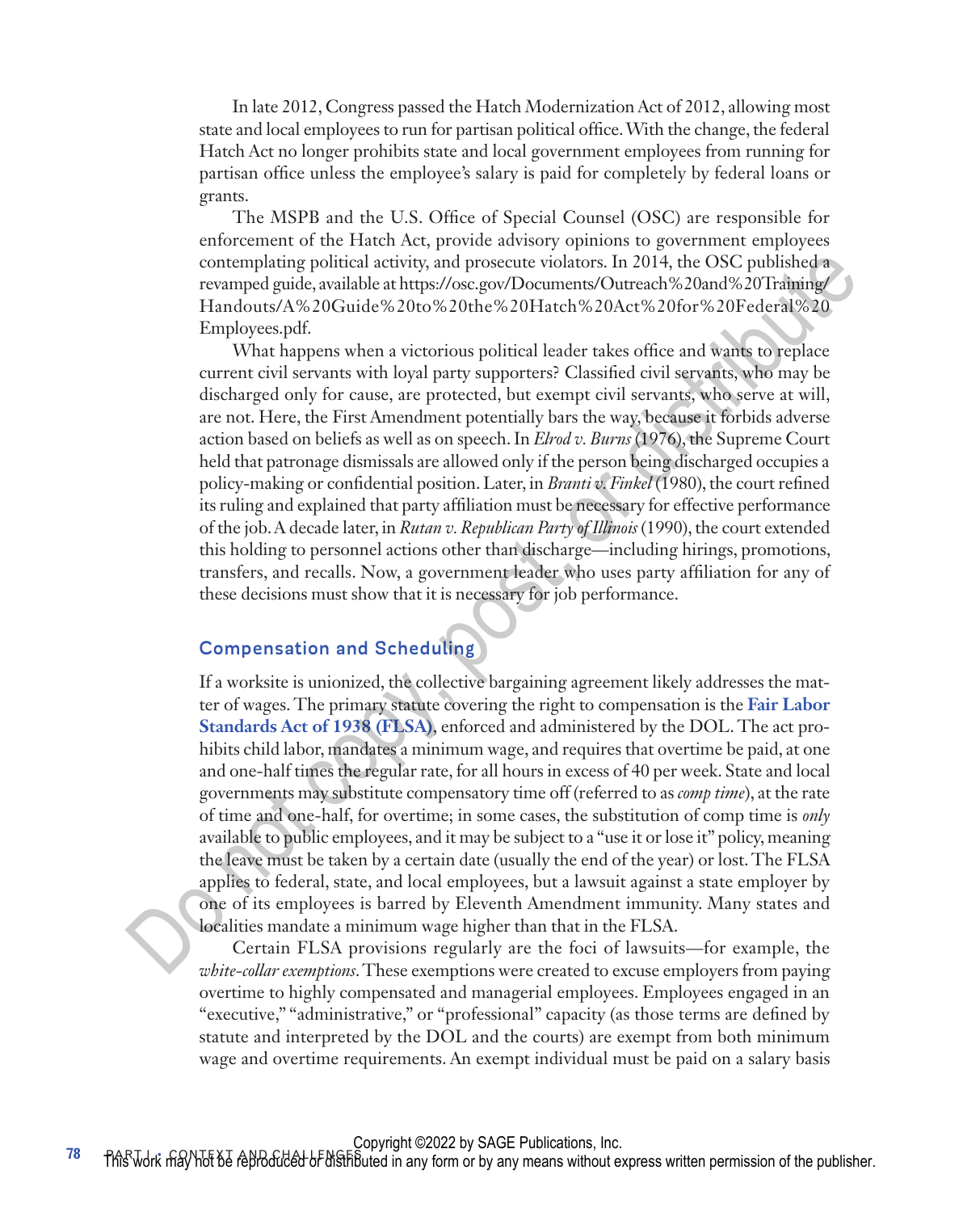(as opposed to an hourly basis), earn at least \$684 per week (just over \$35,000 annually), and meet certain criteria showing supervisory duties, independent decision making, and/or management responsibilities. In 2019, just under 7,500 FLSA lawsuits were filed in federal district courts, many of which claimed that an employer misclassified an employee as exempt to avoid paying overtime and minimum wages.

Another way organizations sidestep FLSA requirements is by mislabeling workers as independent contractors or interns rather than as employees. The Internal Revenue Service and the DOL have independently issued guidance to navigate this tricky area. In a January 2021 pronouncement, the DOL reaffirmed an economic-reality test to determine whether a person is in business for himself or herself or is economically dependent on a business for work. Two core factors are integral to this determination under the new rule: (1) the nature and degree of control over the work and (2) the worker's opportunity to profit (or suffer loss) based on initiative and investment. Three other factors that may be relevant in the analysis are the amount of skill required for the work, the degree of permanence of the working relationship between the employer and the employee, and whether the work is an integrated unit of production.

Conflicts also erupt over whether idle time is compensable work time. Waiting time, on-call time, sleep time, travel time, and rest and meal periods all raise this question and require managers to examine the precise facts and to look for specific rules and guidance from the DOL. The FLSA has complicated overtime exemptions for firefighters and law enforcement officers, and agencies with these positions should designate and train personnel to master them. *Off-the-clock* time spent responding to phone calls, texts, and emails must generally be counted as work time and compensated.

A part of the executive branch, the DOL's rule making and opinion letters often reflect the ideology and values of the administration in power. Consider, for example, that between November 30, 2020 (almost four weeks after the presidential election defeating the incumbent, Donald J. Trump), the DOL issued 13 opinion letters, the majority of which occurred in 2021 before the inauguration. For context, as of November 30, 2020, the DOL had issued 16 opinion letters for the entire year. The issues on which the DOL opined were significant, and they included establishing criteria to determine whether a person is an employee or an independent contractor; whether certain commuting times are compensable; and the extent to and the manner in which a tip pool for restaurant servers should be shared with hosts and hostesses, cooks, and other staff. It is anticipated that the Biden administration will, to the extent that it can, undo or modify as many opinions as necessary. This unstable environment often results in employers' having to stay abreast of changes in the law. nue Service and the DOL have independently is<br>sued guidance to navigate this tricky were accuraced measurement, the DOL readitmed an economic-reality test<br>to determine whether a person is in business for himself or hersel

The 1963 Equal Pay Act amended the FLSA to require employers to pay men and women equal wages for equal work, unless an employer can justify the differential by seniority, merit, piecework, or any factor other than sex. *Equal work* means that the skill, effort, responsibility, and working conditions are equal. The work need not be identical, but significant portions of it should be. A plaintiff must find one opposite-sex *comparator* who is doing equal work at a higher rate and may use statistical evidence of gender-based disparity to buttress a claim. An employer that is found guilty may comply with the act by raising the rate of the lower-paid employee. (Chapters 7 and 8 cover pay and benefits programs.)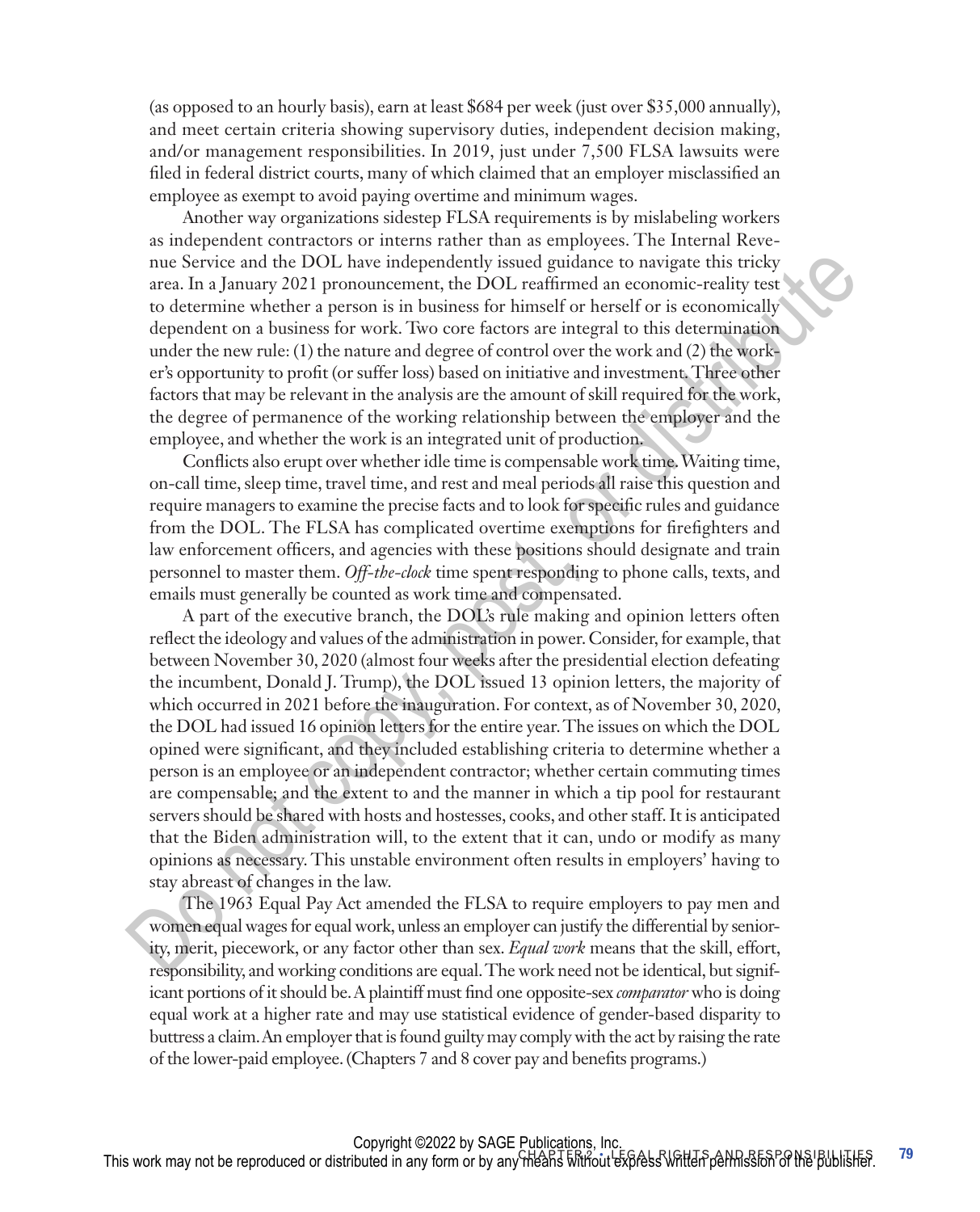Pensions are prized by government employees, who see themselves as agreeing to lower wages than they could earn in the private sector in exchange for the promise of a secure retirement, but that promise may be illusory (see Chapters 10 and 11). In the past decade, state and local governments have cut pension benefits by enacting laws, using ballot initiatives, and declaring bankruptcy. The Employee Retirement Income Security Act (ERISA) is the main federal law governing pensions in the private sector, but no counterpart exists in the public sector. As a result, when a government reduces pension benefits, constitutional provisions, state statutes, and court decisions about contract principles and property rights determine legal outcomes. Protection varies from state to state and worker to worker.

Retirees have the greatest rights. Courts have not allowed reductions in base benefits, but Colorado and Minnesota were permitted to reduce scheduled cost-of-living adjustments, and other locales followed suit. For current employees, the situation is less clear; many cases are still wending through the courts. In Arizona, Colorado, and Oregon, courts have protected future benefits that had been promised to current employees. But in Maryland, only benefits based on past service have been protected, which means the government could cut future benefits. The state of Florida and the city of Atlanta cut benefits by increasing the percentage of current employees' contributions. Rhode Island raised the retirement age and reduced payments from 80% to 75% of salary. For new hires, governments are free to discontinue or change pension plans (Munnell & Quinby, 2012). sion benefits, constitutional provisions, state statutes, and court decisions about contract<br>principles and property rights determine legal outcomes. Protection variet by<br>state and worker to worker.<br>Here share the greates

Ultimately, the right to a pension is meaningless if there is no money, but public employees have limited ability to ensure that governments adequately fund pension plans, do not raid them, and invest the funds wisely. The Pension Protection Act of 2006 addressed problems with underfunded private pensions, but not public ones. Privatization raises complex legal issues about pension rights that are beyond the scope of this chapter (Ravitch & Lawther, 1999).

Pensions may be lost due to misconduct. Forfeiture laws in at least 13 states allow public employers to withhold pensions from employees for misbehavior. Depending on the state, misbehavior may be defined as a felony conviction, administrative misconduct, or conviction of a particular crime.

Scheduling largely is left to employers' discretion, but workers have some rights. Under the Patient Protection and Affordable Care Act (ACA, popularly known as Obamacare), employees who are nursing mothers must be provided break time and private places to express milk. Antidiscrimination statutes give those with disabilities and religious needs the right to request accommodations (discussed under "Discrimination" later in this chapter).

Many part-time workers face the trial of dealing with unpredictable schedules. A writer for the *New York Times* provoked a flurry of responses when he reported the story of Mary Coleman, who, after an hour-long bus commute, arrived for her scheduled shift at a Popeye's in Milwaukee only to be told to go home without clocking in because the store had enough people working (Greenhouse, 2014a, 2014b). A fluctuating schedule makes it impossible for a worker to juggle two or more jobs, to secure child or elder care, or to take classes; yet many employers demand that their part-time workers be available on call. Vermont and San Francisco have adopted laws giving workers the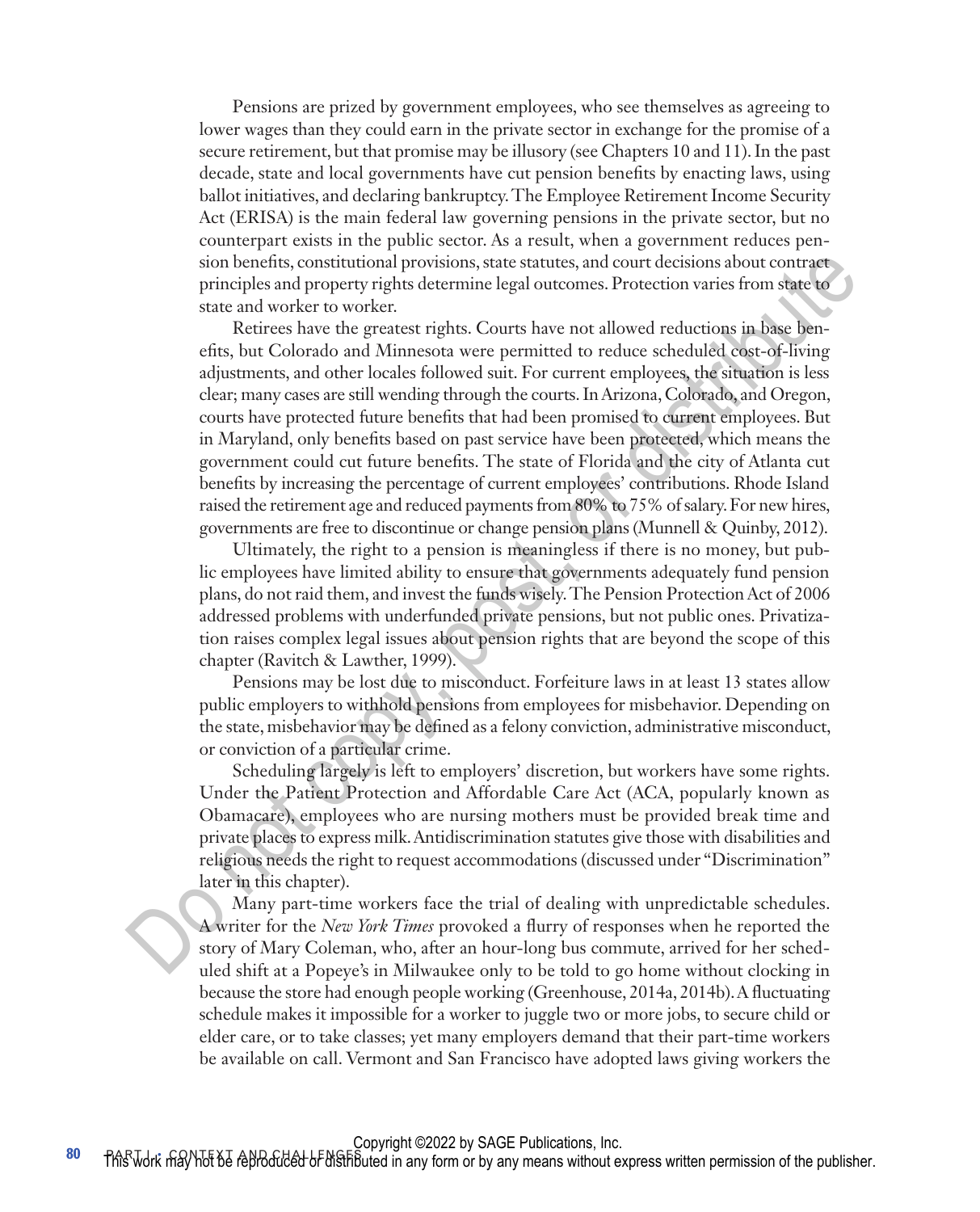right to request predictable schedules, and other locales are considering similar measures. These laws require an employer to discuss employees' situations with them and to consider scheduling requests; the employer is not obligated to grant the requests, however.

#### **Health and Safety**

In 2016, there were 497 fatal occupational injuries to government workers in the United States. The injuries occurred most often in the job categories of police protection, national security, construction, trade, transportation, and utilities (BLS, 2016). The number of nonfatal public sector injuries is unavailable. People may suffer harm on the job because employers create dangerous conditions, because employees are careless, because someone becomes violent, or because nature intervenes, among other reasons.

The Occupational Safety and Health Act of 1970 (OSHA) is the main federal statute protecting federal employees from unsafe working conditions. Twenty-three states have adopted their own OSHA laws for public and private employees, and a few states have plans that cover only public employees (the Workplace Fairness website provides a comprehensive chart of state OSH acts; see www.workplacefairness.org). In general, federal and state OSH acts mandate standards and enforce them through inspections, fines, and closures. They do not give employees the right to sue.

The remedies available to injured persons generally are those in **workers' compensation** acts. In 1908, Congress passed the Federal Employees Compensation Act, and subsequently all states passed workers' compensation laws. These laws demand sacrifices from both employers and employees to ensure that all injured workers receive health care and lost wages. Employees relinquish the right to sue in civil court for on-the-job injuries, which, in some instances, means giving up large money damage awards. Employers forfeit the right to deny benefits to employees whose own negligence caused or contributed to their injuries; these plans are no fault. Employers must finance these systems through insurance premiums or by being self-insured and paying claims themselves. Disputes are resolved through an administrative system. Benefits include payment of medical expenses, partial replacement income, and, if an injury is fatal, survivors' benefits. Permanently injured employees who are unable to work also may be eligible for Social Security disability benefits and early pension benefits.<sup>3</sup> States. The injuries occurred motos of other in the job categories of police protection, and attiliate (BILS, 2016). The number of nonfatal public sector injuries is unavailable. People may suffer harm on the job because

In the United States, health insurance is provided primarily by employers. Citizens in other industrialized countries have permanent, portable insurance, but for Americans, health insurance usually is tied to their jobs. In the public sector, governments provide wide coverage to their full-time employees and pay most of the premiums. Current and retired federal employees have access to the well-regarded Federal Employees Health Benefits Program. In 2007, about 85% of those eligible were enrolled, and the federal government paid 72% of the average premium across all plans (U.S. GAO, 2007). In 2016, 89% of state and local government employees had access to health plans, with employers shouldering 89% of the premium cost for single coverage (BLS, 2017). Most agencies offer coverage to retirees, and many subsidize the premiums, but financing benefits is a challenge, especially as large numbers of workers under the age of 65—and thus not yet eligible for Medicare—retire.4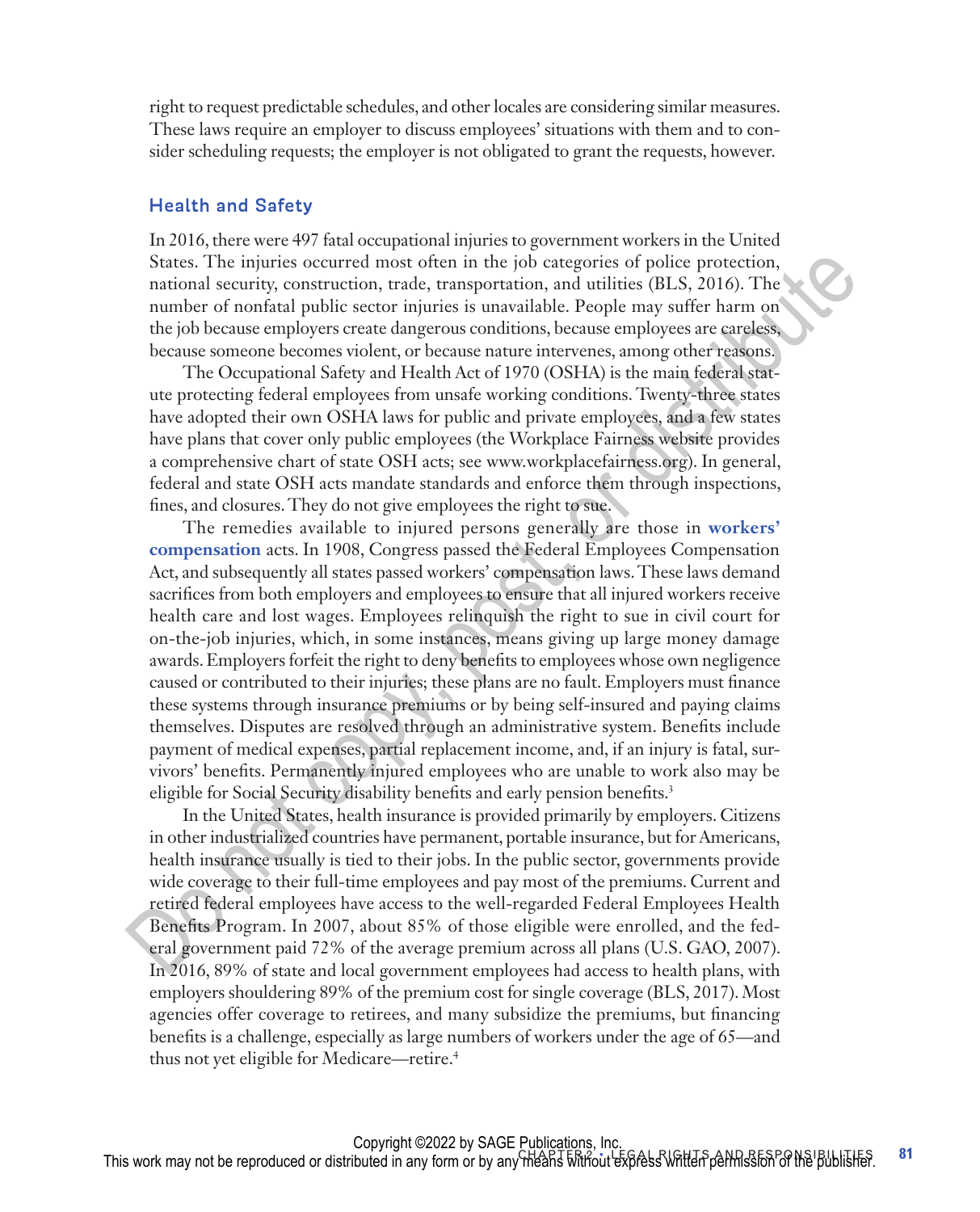Extending health coverage was a major goal of the Obama administration. Part-timers are a large segment of the government workforce, but in 2014 just 24% of part-timers in state and local government had access to employer-sponsored health insurance (BLS, 2014). Starting in 2015, the ACA required employers with at least 50 employees to offer coverage to people who work an average of 30 hours a week. One immediate response by some cities, counties, public schools, and community colleges was to reduce the hours of part-timers to keep them under the 30-hour threshold (Maciag, 2014). Although the ACA required all Americans to maintain health coverage, known as the individual mandate, Congress repealed that portion of the ACA as a part of the tax legislation of December 2017. In all likelihood, the ACA will continue to be a political football, largely directed by ideology.

Coverage of young adults, same-sex partners, and those changing jobs also is compelled by law. The ACA currently requires health plans to make dependent coverage available until an adult child reaches the age of 26. Many parents and children who once worried about a child losing health insurance after graduation from college no longer have that concern.

As for same-sex partners, the federal Defense of Marriage Act (in 1996) defined marriage as a legal union between one man and one woman, but the Supreme Court declared that provision unconstitutional under the Due-Process Clause in *United States v. Windsor* (2013). Federal employees with same-sex partners now may enroll them in the Federal Employees Health Benefits Program.5 In the 14 months following *Windsor*, 19 federal courts ruled on the constitutionality of state bans on same-sex marriages, with 19 victories for those challenging the bans (*Brenner v. Scott*, 2014). In 2015, the Supreme Court, in *Obergefell v. Hodges*, ruled that the Fourteenth Amendment requires all states to grant same-sex marriages and to recognize their unions even from other states. After *Obergefell*, employers who offer fully insured health plans in any of the 50 U.S. states must provide spousal benefits to same-sex couples if they provide such benefits for opposite-sex couples. 2014). Although the ACA required all Americans to maintain health coverage, knownas<br>
the individual mandate, Congress repealed that portion of the ACA was a part of the rate<br>
legislation of December 2017. In all likelihoo

Health coverage for those changing jobs was the subject of an older law, the Consolidated Omnibus Budget Reconciliation Act of 1985 (COBRA). It requires most employers to offer continued coverage to most former employees and their families for 18 to 36 months, or until coverage of another plan begins, at not more than 102% of cost.

Health insurance laws also address what conditions must be covered and how much companies may charge. The ACA requires coverage to be *affordable* and *adequate*  as defined in the statute. It forbids insurers to deny coverage because of a preexisting condition, and it prohibits annual or lifetime limits. Again, this part of the ACA has been the subject of intense debate and could be significantly amended or repealed. Two older acts, the Health Insurance Portability and Accountability Act (HIPAA) and the Genetic Information Non-discrimination Act (GINA), curtailed some exclusions for preexisting conditions, but they did not limit the premiums that insurers could charge, nor did they require insurers to enroll individuals. The best-known part of HIPAA is its privacy rule—employers must safeguard the privacy and security of personally identifiable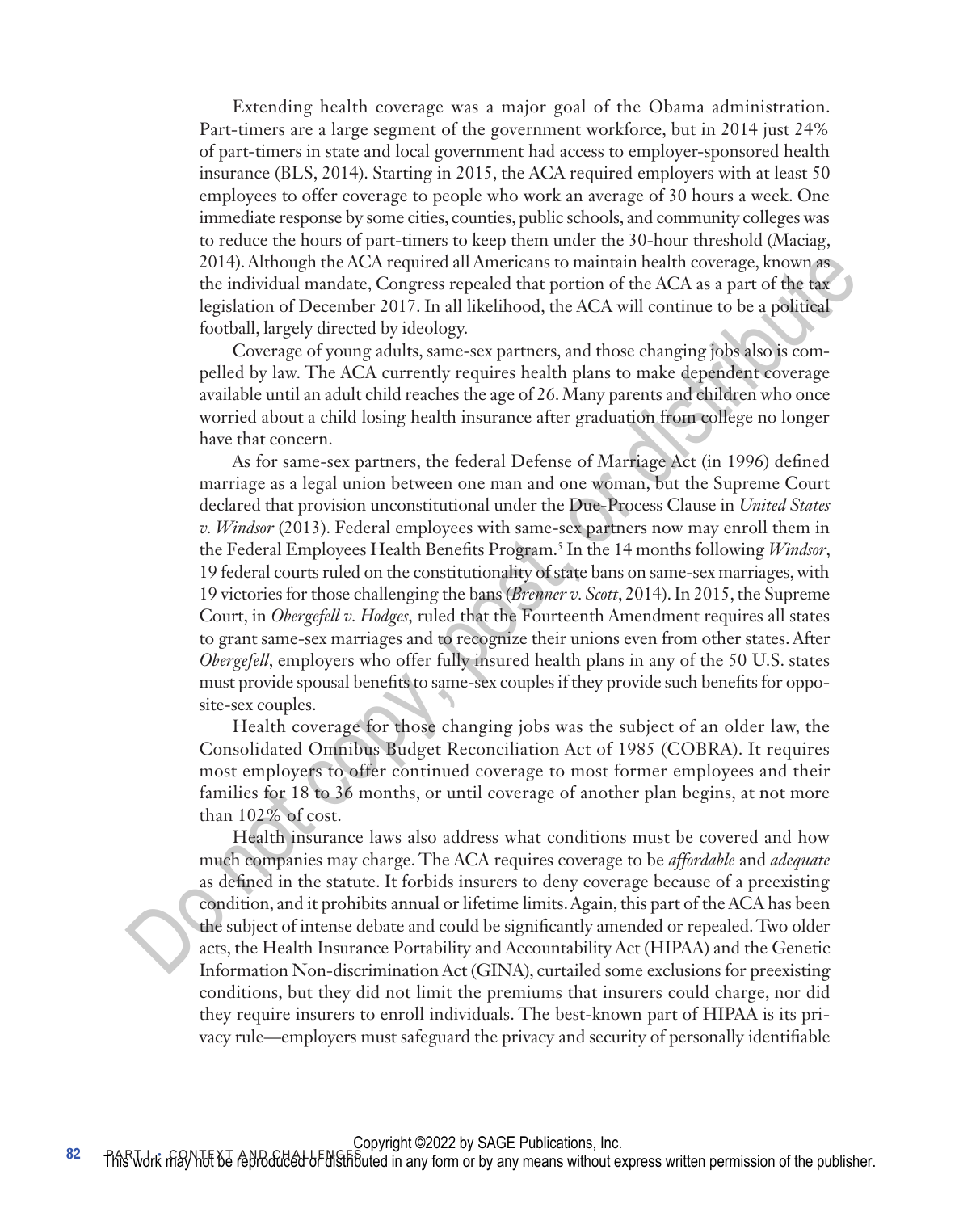health information through a panoply of measures spelled out in the act and its accompanying rules.

In addition to insurance, the **Family and Medical Leave Act of 1993 (FMLA)**  requires local, state, and federal government agencies to provide eligible workers with up to 12 weeks of unpaid leave, during a defined 12-month period, for childbirth or adoption, or the serious illness of the employee or the employee's family member. The DOL has rules on many contentious issues related to this act, including the definition of a "serious health condition," the use of unscheduled and intermittent leave, and the medical certification process. To enforce the act, an employee may file suit or request the secretary of labor to bring suit. Robust remedies are available, including back pay, liquidated damages (meaning double the back pay), and attorney's fees. In 2003, the Supreme Court held that Congress could abrogate sovereign immunity and give state employees the right to sue their state employers under the FMLA. Approximately half the states have their own family and medical leave laws. Collective bargaining about workplace safety, health, and leave is common. (Chapter 8 examines the effects of health and safety policies.)

Beginning in March 2020, a global pandemic shattered the paradigm of the conventional workplace and scheduling. In the United States, the rapid spread of COVID-19 resulted in massive unemployment, the widespread closing of businesses and office spaces, and persistent fear and uncertainty. Congress passed emergency legislation, which included requiring employers to pay nearly all employees for at least 2 and up to 12 weeks for issues related to the pandemic. In part, the legislation amended the FMLA to provide leave for, among other reasons, the need to care for a child whose school was closed. The agencies entrusted with enforcing employment laws—the DOL, EEOC, and OSHA—all had to quickly issue regulations and guidances for employers to follow in order to comply with this emergent legislation. The process resulted in a number of amended and supplemental guidances, conflict between agencies' interpretations, and general uncertainty to employers. of a "serious health condition," the use of unsthed<br>duchan internuiteral teare, and the consistent of the sectective and the<br>secretary of labor to bring suit. Robust remedies are available, including back pay,<br>inquidated

The pandemic also brought about new opportunity and a paradigm shift for many employers, perhaps out of necessity. Although employers had generally been loath prior to the pandemic to allow employees to "telecommute" or work from home, and such allowance was granted only sparingly (e.g., if it was a reasonable accommodation for a disability), the pandemic created a seismic shift. Videotelephony platforms such as Zoom, Microsoft Teams, and Cisco Webex became invaluable tools and means of continuing operations. As such, employers had to act quickly to equip employees with the necessary tools at home, train employees, and keep employees engaged in this new environment while safeguarding data and confidential information.

## **Individual and Vicarious Liability**

Urban legend has it that prolific bank robber Willie Sutton, when asked why he robbed banks, responded, "Because that's where the money is." Likewise, employees (and the lawyers who advise them) prefer to sue deep-pocketed employers, but occasionally they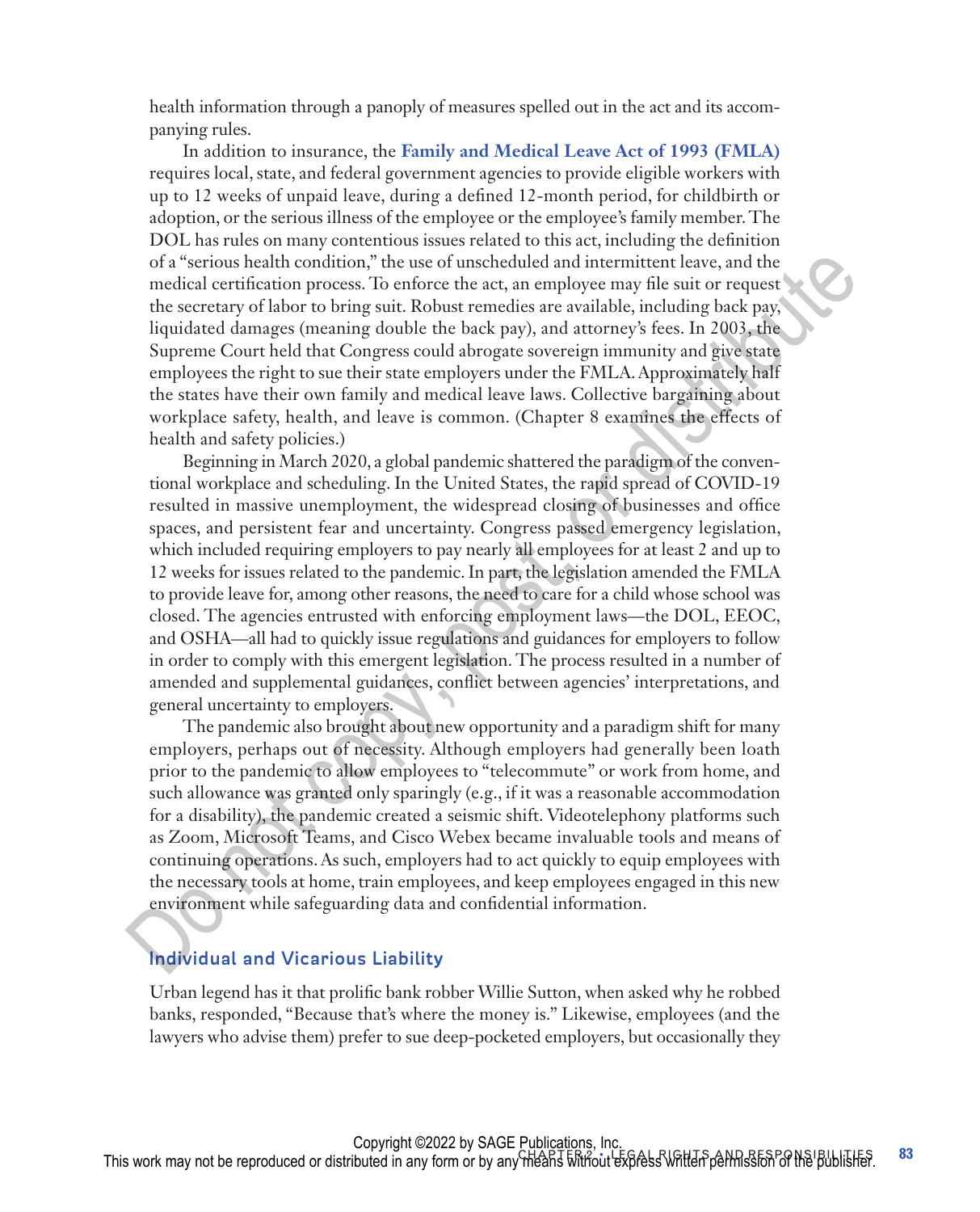sue an official in his or her individual capacity, seeking to hold the official personally responsible for money damages.

**Official immunity** is a common-law doctrine that shields government employees from individual liability. It is based on the belief that government actors should not be made hesitant to carry out their responsibilities by threats of lawsuits and should not be diverted from their duties by litigation. A few kinds of officials, such as judges and legislators, have absolute immunity for actions performed in furtherance of their judicial or legislative functions. Most officials, however, have qualified immunity. They are immune from liability for discretionary acts in the scope of their duties if they act in good faith (without malice) and reasonably under the circumstances. To act reasonably, they must not violate clearly established rights that a reasonable person would have known about, which generally means not acting egregiously.

Consider the example of a school nurse and administrative assistant who stripsearched a 13-year-old girl because they found prescription-strength ibuprofen pills in her notebook. The girl's mother sued the searchers individually, but the court concluded that the student's rights were unclear and the searchers had immunity. The doctrine of qualified immunity has been the subject of intense debate, primarily as a result of its application to law enforcement officers accused of civil rights violations.

In reality, public employees are shielded from most lawsuits. The Federal Employees Liability Reform and Tort Compensation Act of 1988 gives federal personnel the right to request that suits against them individually be converted into suits against the government. Many states have similar laws. The ability to avoid civil liability does not make officials unaccountable, as they still may be disciplined by their agencies for misconduct, but it relieves them of the anxiety that a wrong decision will imperil their personal savings.

On the flip side, leaders worry about an agency being responsible for the misdeeds of a rogue employee, which raises this question: Under what circumstances is an employer responsible for an employee's acts? Vicarious liability is a common-law doctrine that makes one person (or entity) liable for the acts or omissions of another because of a legal relationship between the two. *Respondeat superior* (Latin for "let the master answer") is a type of vicarious liability that holds an employer liable for the acts or omissions of an employee committed in the course of employment. It is based on the theory that because the employer controls the employee's behavior, the employer must assume some responsibility for the employee's actions. Whether an act was in the course of employment depends on the particular facts. A court may consider the employee's job description or assigned duties; the time, place, and purpose of the employee's act; the extent to which the employee's actions conformed to what he or she was hired to do; whether the employer benefited from the employee's act, and whether such an occurrence could reasonably have been expected. legistrice functions. More of<br>this however, have qualified immunity. They are immunity<br>(from liability for discretionary areas in the scope of their duries if they act in good)<br>faith (without malice) and reasonably under

Generally, an employer will not be held liable for an employee's assault or battery, unless the use of force bears some relationship to the work, such as in the case of a police officer. The city of Sacramento, for example, was not vicariously liable for the sexual assault of a woman by several on- and off-duty firefighters, who drove a fire truck to a party, invited the woman onto the truck, and assaulted her.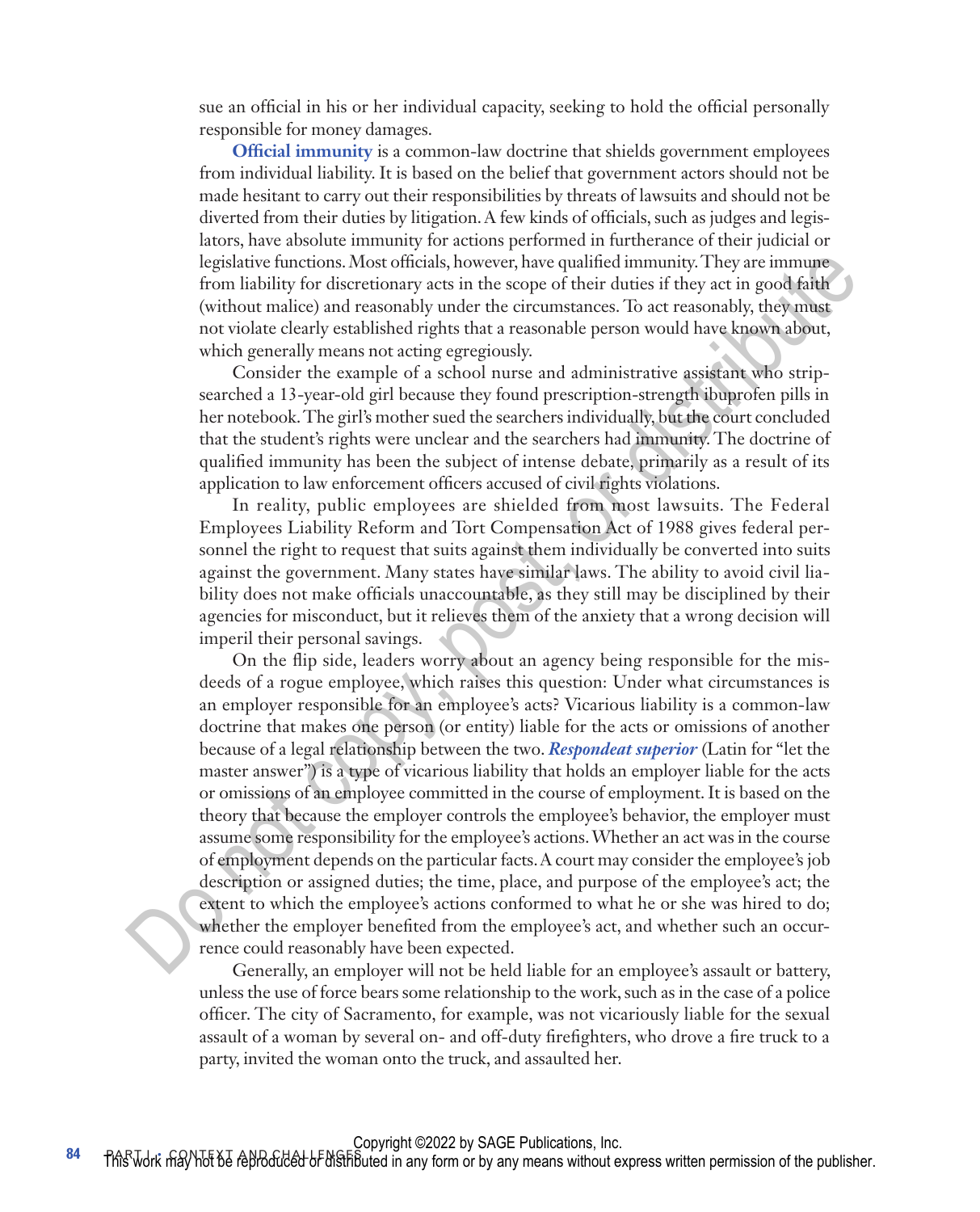## **PRIVACY ISSUES**

Conflicts arise when people believe that managers are invading their private affairs or private work spaces. These invisible barriers may be breached unconsciously in the regular course of business, such as when a supervisor calls a subordinate at home or searches her desk for an urgently needed work document.

#### **Searches**

The Fourth Amendment, which limits government's ability to conduct **unreasonable searches and seizures**, is the main restriction on workplace searches by government employers. In the leading case of *O'Connor v. Ortega* (1987), the Supreme Court held that whether a search violates the Fourth Amendment depends on (1) whether the area is one in which the employee has a reasonable expectation of privacy and (2) whether the search is reasonable under the circumstances.

The court determined that Magno Ortega, a physician, had a reasonable expectation of privacy in his desk and file cabinet because he was the only one who used the office, he stored only personal materials there, and his hospital-employer had never discouraged him from keeping personal items at work. Next, the court asked whether the search was reasonable under the circumstances. A reasonable search must balance the governmental interest in the efficient and proper operation of the workplace with the employee's privacy interests. It does not require an employer to obtain a warrant or even to give an employee prior notice. In *Ortega*, the hospital's need to retrieve job-relevant material overrode the physician's privacy rights, so the search was permissible. Managers may wish for a brighter line, but the reasonableness of an employee's privacy expectations and the reasonableness of a search are determined by the discrete facts of each situation. Searches The Fourth Amendment, which limits government's ability to conduct unreasonable scarches and sciences is the main restriction on workplace scarches by government energy energy energy energy and the Fourth Amendme

Agencies can take steps to increase the likelihood of searches' lawfulness. They can reduce expectations of privacy by eliminating personal work spaces and adopting policies authorizing searches. (Paradoxically, these measures may erode employee–supervisor trust and impede managing.) Most employers have policies allowing searches of employees' texts, emails, and internet use on the employers' devices and networks. As a result, employees have no expectation of privacy in these domains, and searches are permissible. Agencies also may conduct video and telephone surveillance if these policies are communicated in advance. In sum, there are few restrictions on organizations' rights to monitor personnel at work, especially if employees are told about their lack of privacy up front (West & Bowman, 2016).<sup>6</sup>

## **Testing for Alcohol or Drug Use**

Urinalysis, the most common drug-testing method, is a search and seizure under the Fourth Amendment (*National Treasury Employees Union v. Von Raab*, 1989). The privacy invasions are considerable. Urinalysis permits an employer to surveil several days of off-duty behavior, forces a person to disclose confidential information about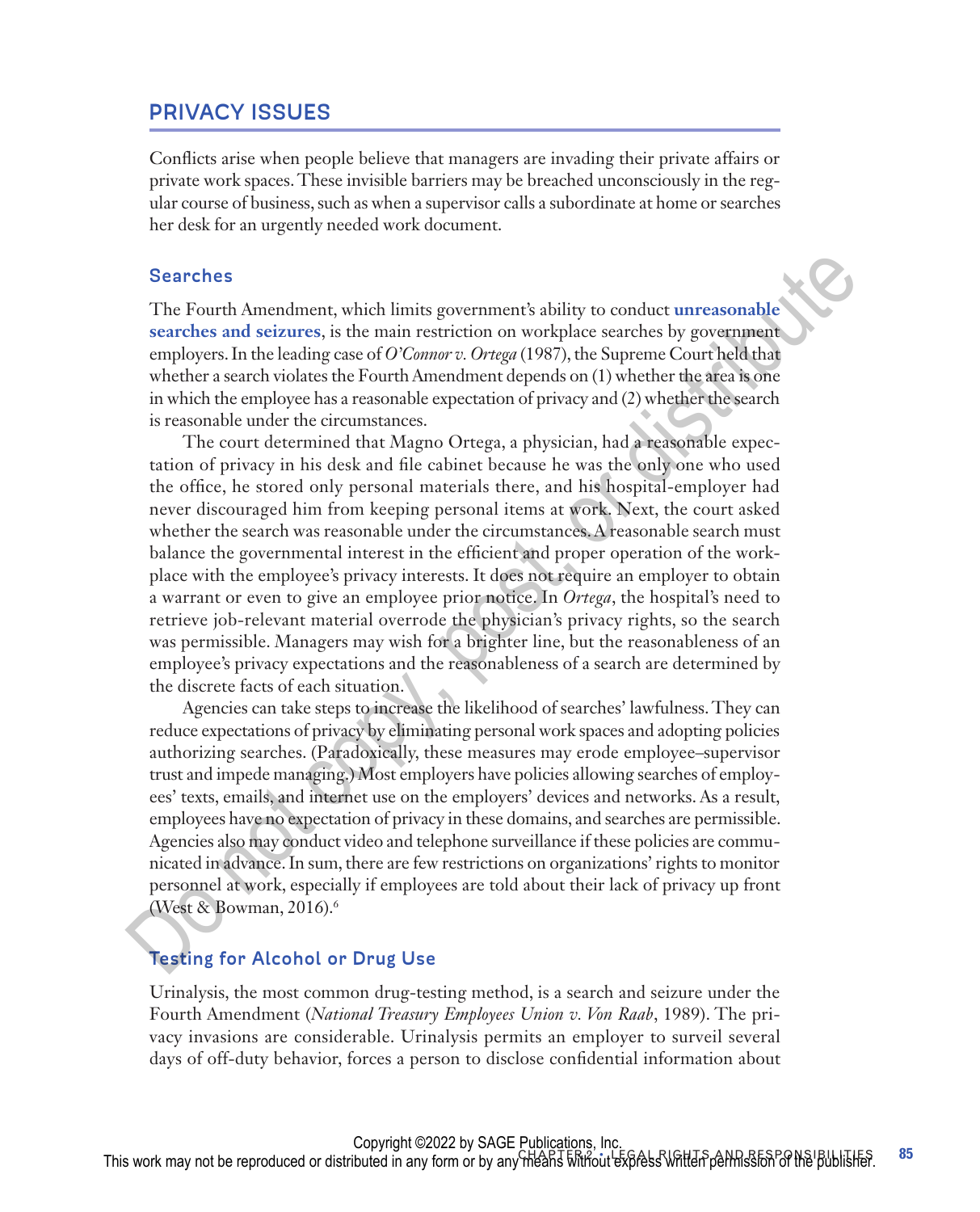medications being taken (e.g., HIV drugs, antidepressants, and Viagra), and compels a person to perform an intimate bodily function with a stranger listening or watching. As with other searches, whether it is lawful depends on whether it is reasonable under the circumstances.

In 1986, President Reagan issued Executive Order 12564, requiring executive agencies to test approximately 2 million federal employees in sensitive positions for illegal drug use. The order authorizes drug testing (1) where there is a reasonable suspicion of illegal drug use, (2) in a post-accident investigation, (3) as part of counseling or rehabilitation for drug use through an employee assistance program, and (4) in the screening of any job applicant. Congress also passed two laws affecting large numbers of private employees. The Drug-Free Workplace Act of 1988 covers federal government contractors and grant recipients, and the Omnibus Transportation Employee Testing Act of 1991 requires drug and alcohol testing of 6 million workers in transportation industries. Numerous states and localities followed the federal government's lead and passed drug-testing laws. Court challenges ensued.

In determining whether a test is reasonable, the timing of the test (pre-employment, preplacement, periodic, post-accident, promotion, or random) is important. Testing is liberally allowed at the pre-employment and pre-placement stages, because applicants and new hires have little right to expect privacy. Return-to-work testing after an accident, periodic testing with advance notice, and testing upon promotion also are likely to be approved, because employees expect these tests. At the other extreme, *random testing*  of current employees without any articulable suspicion is the most intrusive and therefore the least permissible.

The nature of the job also matters. For safety-sensitive and security-sensitive positions, random testing is allowed. Applying this principle, one court allowed the suspicionless testing of the U.S. Army's civilian air traffic controllers, mechanics, police, guards, and drug counselors. Police officers and firefighters may be tested randomly. More surprisingly, a court applied this rationale to allow random testing of a broad group of school staff (principals, assistant principals, teachers, aides, substitute teachers, secretaries, and bus drivers). On the other hand, a court refused to allow random testing of all Forest Service Job Corps Center employees. Current employees in positions that do not affect safety or security may be randomly tested only with reasonable suspicion, which means information that would lead a reasonable person to suspect on-the-job drug use, possession, or impairment. illegal drug use, (2) in a post-accident investigation, (3) as part of counseling or reaking<br>income for drug use through an employe assistance program, and (4) in the screening<br>of any job applicant. Congress also passed tw

#### **Grooming and Dress Codes**

One cannot help but pity the poor manager forced to grapple with **dress and grooming codes** in today's workplace (Exhibit 2.4). The landscape is fascinating—bejeweled faces, exposed undergarments, colorful tattoos, plunging necklines, artful hair constructions, and stubbly cheeks pervade the scene. But legal and interpersonal land mines await. People consider their clothes and bodies to reflect their individuality and are sensitive to criticism of them. In the legal arena, grooming and dress codes may be unconstitutional or violate antidiscrimination statutes. This is an area where an administrator almost always should ask an HR professional for help.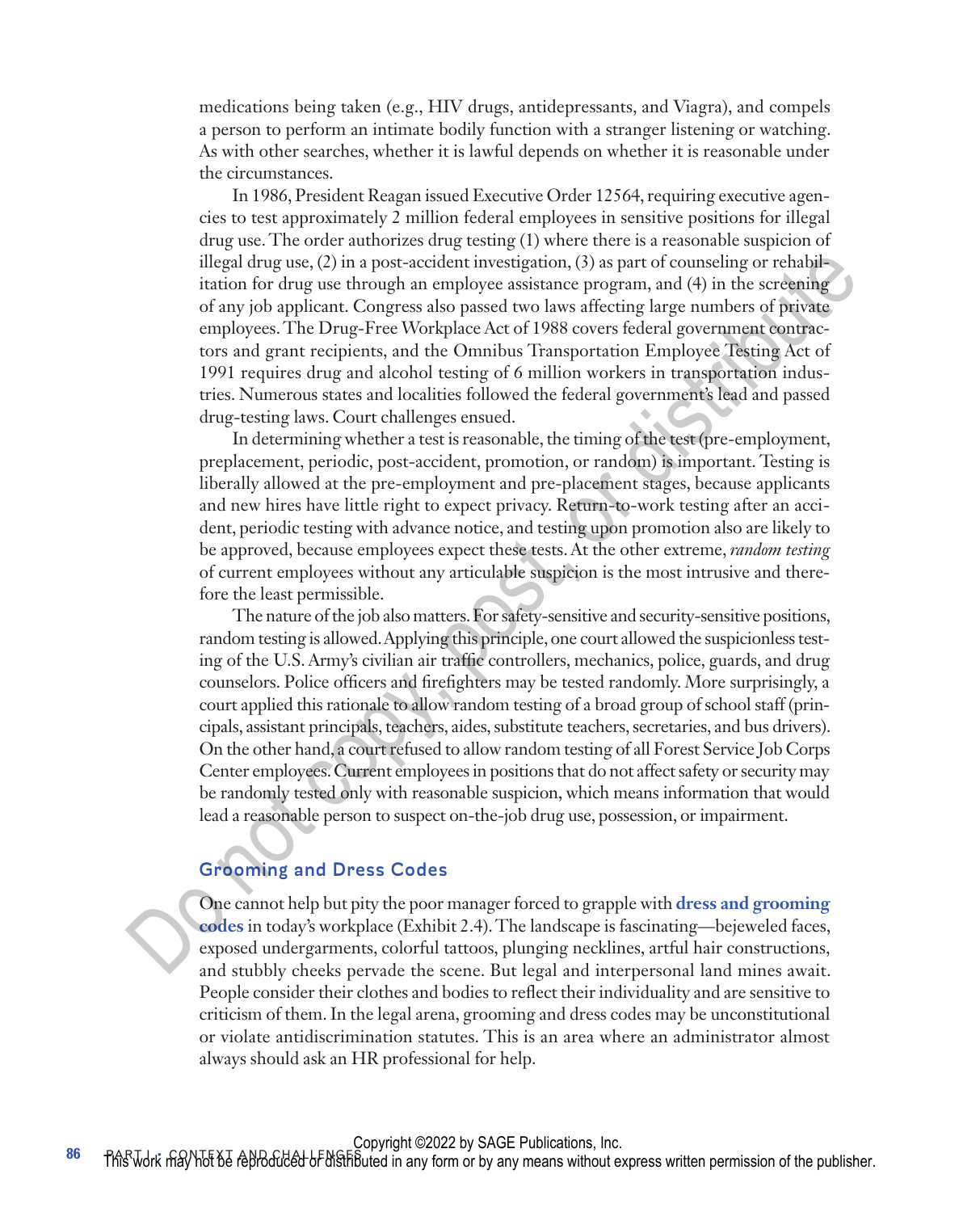*Clothes make the man. Naked people have little or no influence in society.*

*—Mark Twain*

Written and unwritten dress and grooming codes are common in the private and public sectors, because a suitably attired and groomed workforce is an integral part of a professional, productive organization. As vital mediators in social relations, clothing and hairstyle choices can reflect complex feelings about power, money, autonomy, and gender, feelings that often have significant interpersonal consequences. Although few would deny the obvious superiority of character and values as bases for judgment, too much credence may be given to glib assertions that images are without moment; empirical evidence demonstrates that people readily form opinions—right or wrong—about the social and professional desirability of individuals based largely on their appearance. eventor one conservation of the specific the specific term of the specific term of the section, because a suitably affered and product in the private and public groomed people are often perceived as a section, the section

The government is a highly visible employer; its employment-relations practices are observed and emulated. One reason dress and grooming practices matter to public employers is that they have subtle and obvious implications for management philosophies (e.g., participative management), task organization (employee teams), personnel functions (selection, placement, and evaluation), quality of work life (self-confidence and mutual respect), and constitutional issues (freedom of speech, equal treatment, and sex discrimination). In government, dress and grooming can also represent the mantle of state authority.

Managers also should be aware of the instrumental role played by dress and grooming in communicating personal and organizational credibility and responsibility. In one national sample of state managers, a majority of respondents thought "well-dressed and groomed people are often perceived as more intelligent, hardworking, and socially acceptable than those with a more casual appearance." They rejected the contention that "an employee's appearance is unimportant to the organization." Given this consensus, it is not surprising that an Oklahoma agency dress code codifies these attitudes and affirms that "all employees . . . are representatives of the State . . . and shall dress accordingly, in a manner that presents a good image."

These data suggest that certain norms, or formal and informal dress rules, are part of the fabric of most agencies' cultures. Ignoring commonly held standards of neatness, demonstrating an inability to adapt to the work environment, and showing insensitivity to one's milieu could affect job performance. For example, an employee of the EEOC would likely encounter difficulties in rendering service to the public if he or she wore Nazi or Ku Klux Klan insignia to work.

A current social trend is body art and ornamentation. According to a Pew Research Center study in 2010, nearly 40% of Americans between the ages of 18 and 29 have at least one tattoo, and a survey performed by Statista in 2017 reported that 40% of all Americans between the ages of 18 to 69 have at least one tattoo, compared with only 1% a generation ago. As with dress and grooming standards, employers have wide latitude in developing appearance regulations to address skin decoration, but the rules must be justifiable, consistently enforced, nondiscriminatory, and flexible enough to allow for reasonable

(*Continued*)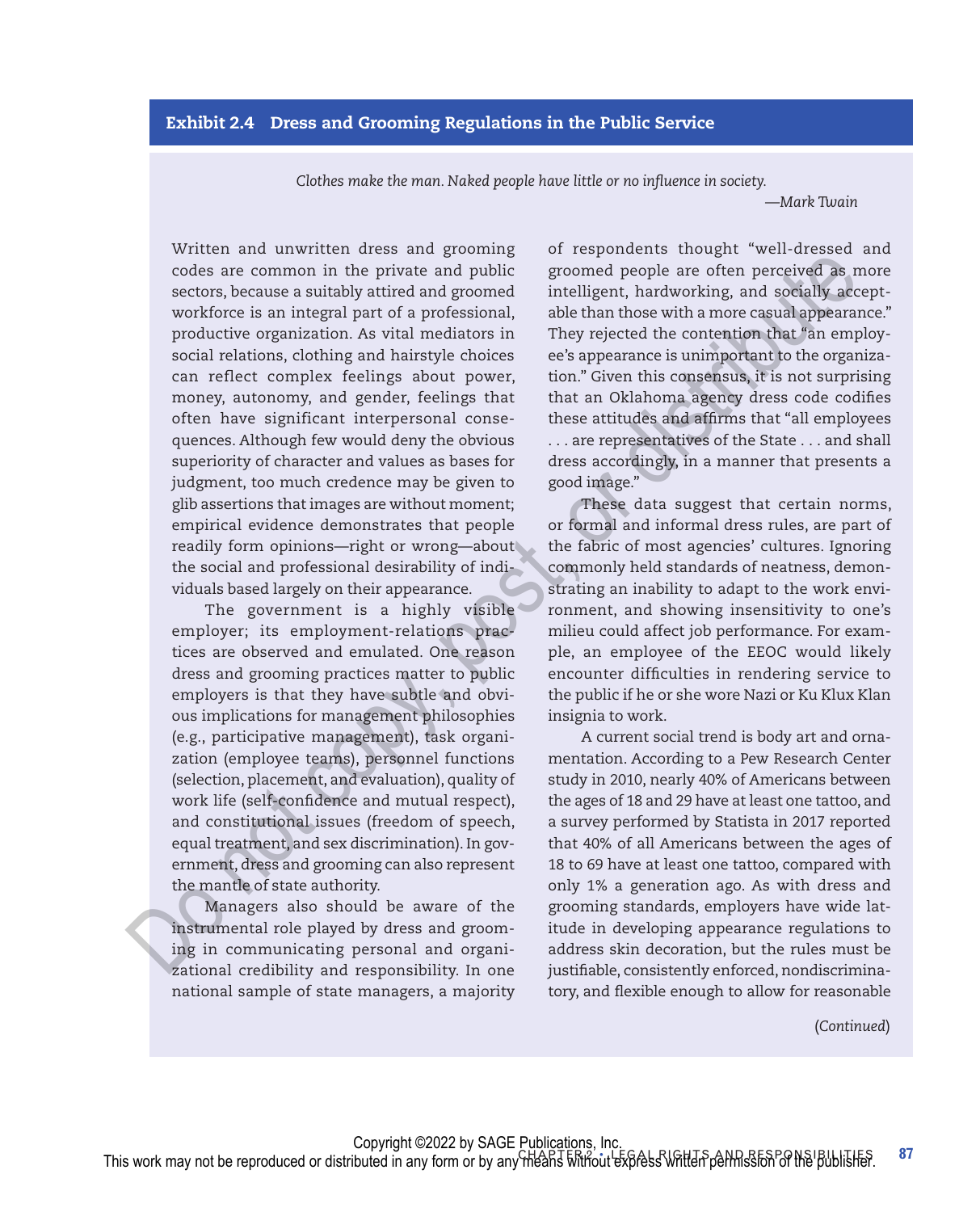#### (Continued)

accommodation of religious beliefs and disabilities. (These legal requirements are discussed in the "Grooming and Dress Codes" section of this chapter.) To illustrate, the state has a right to promote a disciplined, identifiable, and professional police force by maintaining its uniform as a symbol of impartiality; accordingly, the state can require police officers to cover tattoos that may be offensive or disruptive. What may be offensive or disruptive, however, can be debated.

A clear, one-size-fits-all standard of dress and grooming is not recommended here. Given wide variations of occupations and agencies, not only would such a code be difficult to promulgate, but also it would be contrary to the agency-initiated, participative management approach needed to develop useful standards. A contingency approach seems warranted.

*Sources:* American Academy of Dermatology (2008); Bowman (1992, pp. 35–51); Pew Research Center (2010); Statista (2017).

#### **Constitutional Law**

The First Amendment (free expression and free exercise of religion) and the Fourteenth Amendment (equal protection and due process) afford employees some rights in grooming and attire choices, but courts generally uphold an employer's rule against a constitutional challenge if it is rationally related to a legitimate interest. In *Kelley v. Johnson*  (1976), the Supreme Court's principal decision about grooming, a police officer challenged a county policy limiting the length of male officers' hair. The court concluded that the regulation was rationally related to safety because it provided a disciplined and easily recognizable police force. Bans on mustaches, goatees, and beards for police also have been upheld because they promote esprit de corps. Prohibitions on beards for firefighters and on mustaches and beards for emergency medical technicians have been upheld for safety reasons. force by maintaining its uniform as a symp- similated, participative management theoretic procedure (because the police offeres to cover tattoos that may approach needed to develop useful standards.<br>
The police ofference

Agencies should be extra-cautious about grooming regulations that may limit the free exercise of religion. The U.S. Fourth Circuit Court of Appeals upheld a rule preventing correctional officers from wearing dreadlocks due to safety concerns, even though the hairstyle was required by an employee's religion. But the Third Circuit struck down a rule prohibiting police officers from wearing beards, because the policy prevented a Muslim man from observing his beliefs. The rule allowed an exemption for a medical need, and the court reasoned that, by allowing an exemption for a secular but not a religious purpose, the county unlawfully discriminated against those with religious motivations. Because of the exemption, the court applied the "strict scrutiny" standard, which requires a measure to be narrowly tailored and to further a compelling governmental interest.

Dress codes raise similar constitutional issues. The leading dress code case is *Goldman v. Weinberger* (1986), involving the First Amendment's guarantee of free exercise of religion. In that case, the Supreme Court determined that the U.S. Air Force's dress code, which prevented an Orthodox Jew from wearing a skullcap while on duty, was lawful because it served the legitimate purpose of encouraging "the subordination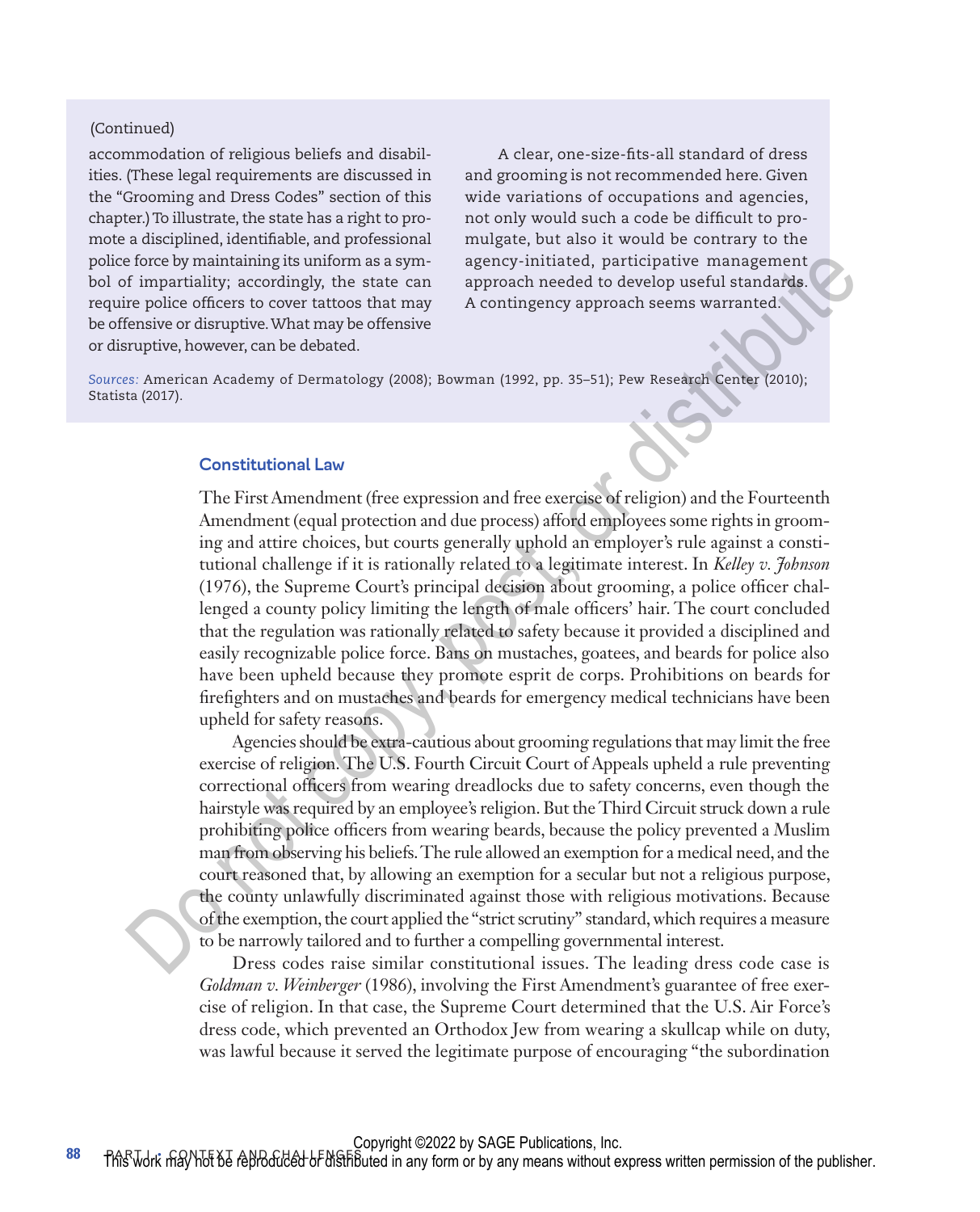of personal preferences and identities in favor of the overall group mission." In 2003, the Third Circuit upheld a county's requirement that all van drivers wear pants against an employee's claim that her religious beliefs required her to wear a skirt. The court applied a "rational basis" standard and accepted the county's explanation that skirts posed a risk to safety. On the other hand, in 2005 a district court in Kentucky held that a public library violated an employee's free exercise rights by prohibiting her from wearing a necklace with a cross on it.

#### **Antidiscrimination Statutes**

**Title VII of the Civil Rights Act of 1964** (Title VII) prohibits employers from discriminating in terms and conditions of employment based on race, color, religion, sex, or national origin.7 Grooming policies and dress codes are terms and conditions of employment. The grooming policies attacked as gender discrimination primarily have involved different hair-length requirements for men and women. Courts routinely uphold such standards if they reflect cultural norms and do not treat one sex more harshly than the other. The grooming rules challenged as race discrimination mainly have been no-beard rules. About 25% of black men (compared with less than 1% of white men) suffer from a skin disorder caused by clean shaving, so no-beard rules have a disparate negative impact on black men. Some courts have upheld no-beard rules, while others have pronounced them unlawful. (Disparate impact is discussed further under "Discrimination" later in this chapter.)

Dress codes that treat the sexes differently, such as rules that require men to wear ties, are lawful if they do not favor one gender over the other. On the other hand, rules that require only women to wear revealing or physically uncomfortable uniforms, facial makeup, or contact lenses instead of glasses have been invalidated as discriminatory. (Casinos and restaurants mandated these "sexually appealing" uniforms.) Policies that limit an individual's ability to observe religious customs have been attacked as religious discrimination. In 1990, a court upheld a state statute that prohibited a Muslim public-school teacher from wearing a head covering. Likewise, in 2007 the city of Philadelphia's rule prohibiting a Muslim police officer from wearing a head covering was upheld. In both cases, the courts concluded that requiring employers to accommodate these exceptions would impose undue hardship. (Under Title VII, employers must accommodate employees' religious beliefs unless doing so would impose undue hardship, as discussed below.) Antidiscrimination Statutes<br>
Tride VII of the Civil Rights Act of 1964 (Title VII) prohibits employers from discriminating in terms and conditions of employment based on race, color, religion, sex, or a<br>
main of rigion, i

But in 2008, the New York State Department of Corrections settled a high-profile Title VII case by agreeing to determine on a case-by-case basis whether to grant religious exemptions from uniform and grooming regulations. It also agreed to allow personnel to wear close-fitting, solid dark-blue or black religious skullcaps, provided no undue hardship was posed. (Exhibit 2.5 considers the need for dress and grooming codes in the government workplace.) In 2015, a unanimous Supreme Court invalidated the no-headwear policy of a clothing retailer when its implementation violated a Muslim applicant's request for a religious accommodation (*EEOC v. Abercrombie & Fitch Stores, Inc.*, 2015).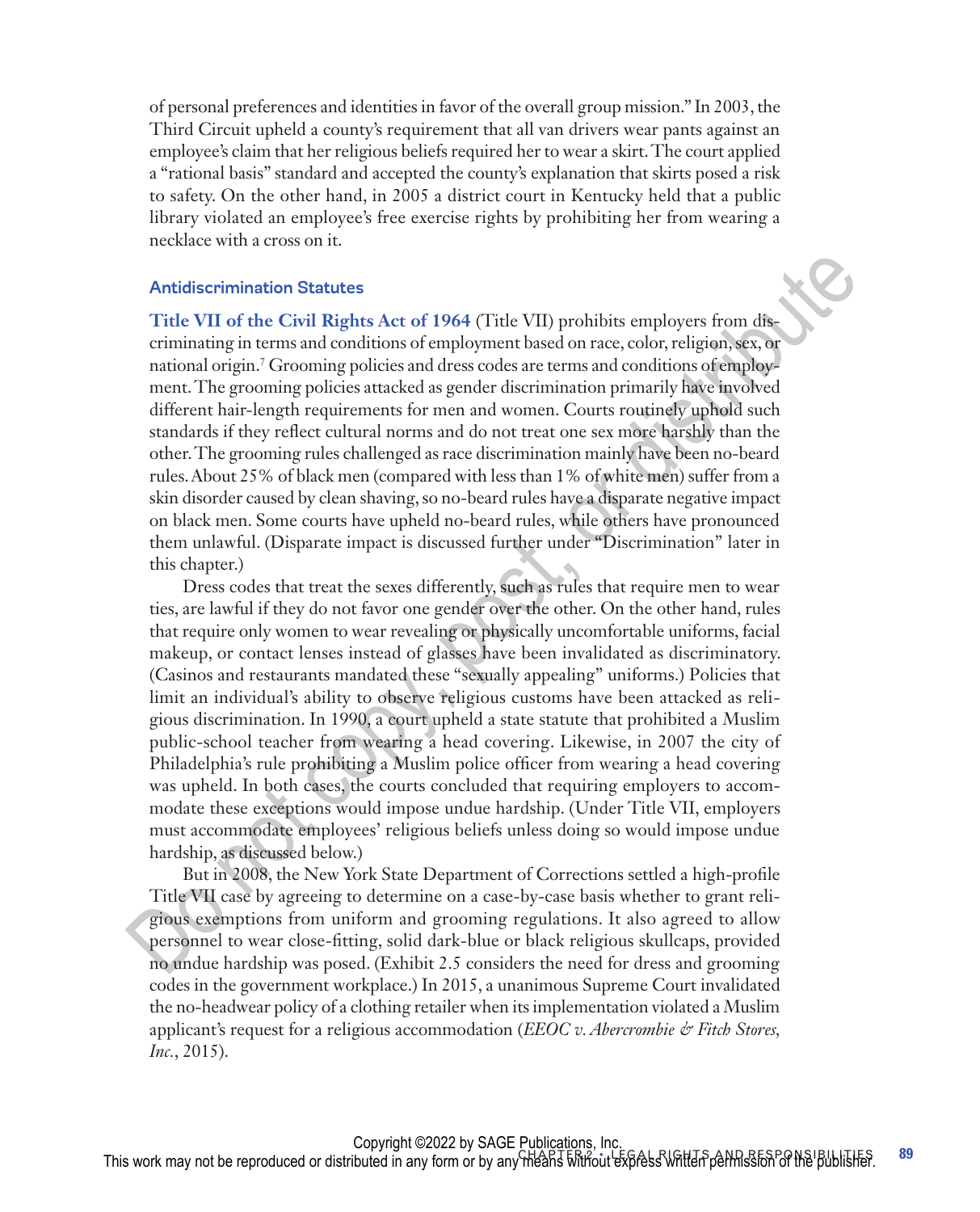## **PRE-EMPLOYMENT INVESTIGATIONS: TRUTH, PERSONALITY, HEALTH, CREDIT, AND CRIMINAL RECORDS**

The cardinal rule for **pre-employment investigations**, including interviews, questionnaires, and record checks, is that they must be job-related. Employers should not inquire about personal matters, such as marital status, the willingness of a working spouse to relocate, or whether the person has children, because those questions are not germane to the candidate's ability to perform the job. Instead, the interviewer should ask, for example, whether there are any barriers to relocation and whether adequate child care is available (if the applicant discloses having children). These questions solicit the information the organization actually needs to know. (Chapter 4 reviews the hiring process in detail.)

Once the hiring committee crafts its questions, how can it ascertain whether an applicant answers them truthfully? Scientific tests are alluring, but the Employee Polygraph Protection Act of 1988 restricts the use of polygraph tests due to concerns about the technology's accuracy. Private businesses rarely are authorized to use such tests. Public agencies are exempt from the act, but the law does not preempt state or local regulation, and about half the states have enacted anti-polygraph statutes. Even when testing is not prohibited, it has been successfully challenged in court. The Texas Supreme Court held that a state agency's use of mandatory polygraph testing violated the right to privacy provided in the state constitution. And the Montana Supreme Court determined that a state law allowing polygraph testing of law enforcement personnel but not other government employees violated the state constitution's equal protection clause (the Washington Supreme Court reached a contrary result). If polygraph testing is used, questions about characteristics protected by antidiscrimination laws should be avoided, because they suggest that hiring decisions will be based on those factors. about personal matters, such as mariful status, the willingness of a working sponse to<br>edecate, or whether the person has children, because those questions are not germane to<br>the candidate's ability to perform the job. Ins

Some organizations seek to refine the hiring process by using personality and psychological tests, such as the Myers-Briggs Type Indicator (which provides information about decision-making styles and interpersonal interactions) and the Minnesota Multiphasic Personality Inventory (MMPI) (which tests for some adult psychopathologies). Not surprisingly, given the controversial nature of psychological testing, there are legal restraints on the use of such tests. If a test is a medical exam under the ADA, which some courts have found the MMPI to be, it may not be administered until after a conditional offer of employment has been made. And if a disability, such as a tendency toward alcoholism, is then revealed, ADA requirements must be followed. Some states— for example, Massachusetts—prohibit the use of any written exam to assess honesty, which includes the MMPI.

In general, psychological and personality exams should be used for public sector applicants only when state laws allow it and when the tests are job-related, such as when public safety is involved. Employers should ensure that tests are given at the right point in time, instruments are valid, results are interpreted and used lawfully, and confidentiality is maintained. Agencies may be required to give individuals access to their own test results under state laws mandating disclosure of medical records.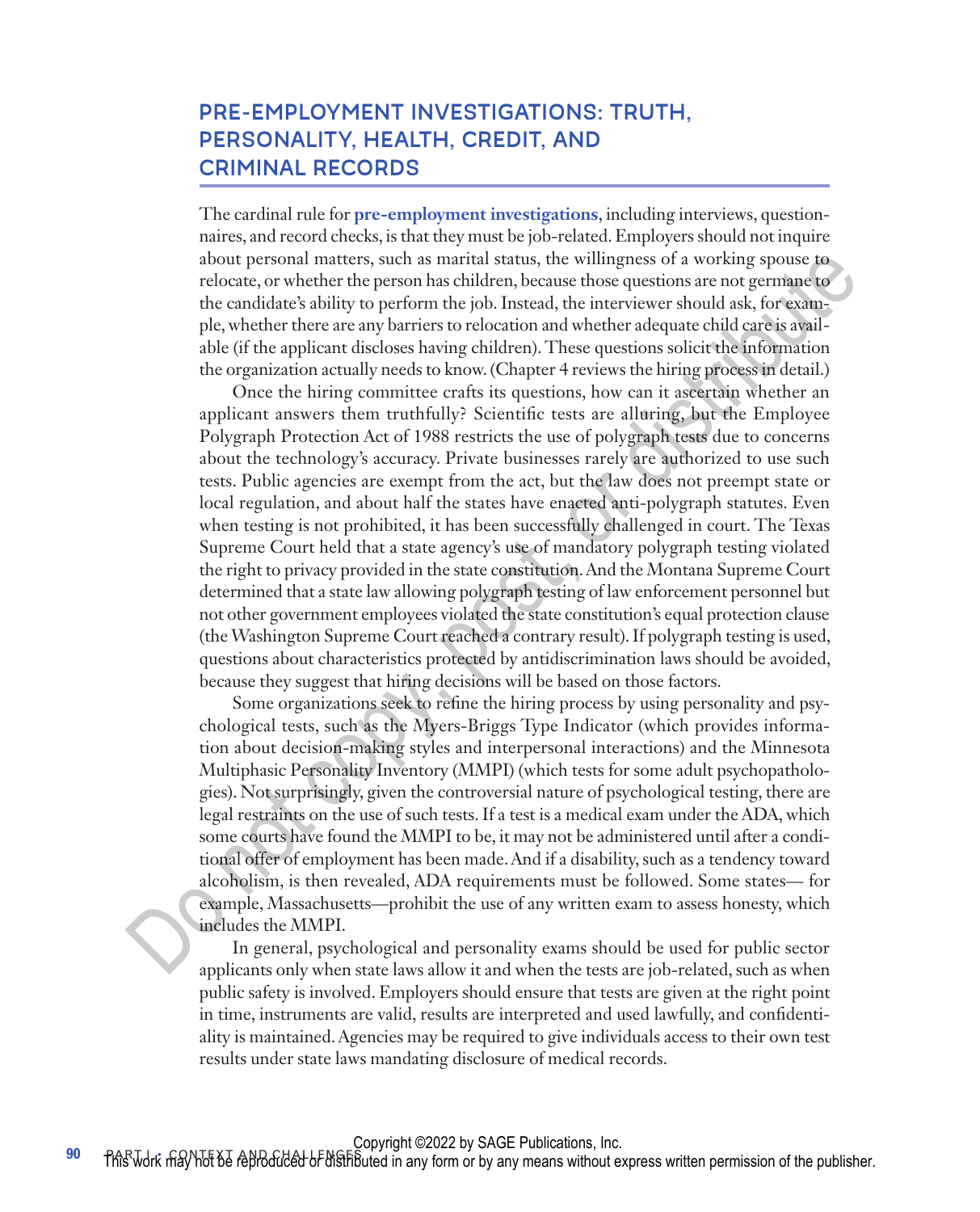Medical testing of applicants in the public sector is usually done to detect drug and alcohol use or the presence of communicable diseases. This testing is subject to legal restrictions, as well. Under the ADA, applicants may not be required to answer medical questionnaires or to take medical tests prior to an offer. Post-offer but pre-placement medical exams are permissible and need not be job-related. Medical testing of current employees must be job-related. For example, an AIDS test may be administered if transmission of HIV is a demonstrable risk. Return-to-work medical exams after disability leave are lawful. The results of such tests must be kept confidential and used in a nondiscriminatory way.

During the COVID-19 pandemic, the EEOC issued guidance that allowed employers to require employees and even applicants to submit to medical questionnaires and the taking of their body temperature. These drastic measures may legally remain in place so long as the Centers for Disease Control declare a pandemic.

An emerging concern is the use of genetic testing for illnesses that might affect job performance, such as Alzheimer's disease. The GINA (covered in greater detail in Chapter 4) prohibits employers from discriminating on the basis of genetic information. It bars employers from requesting or requiring genetic testing and from purchasing genetic information about employees, applicants, or their family members. At least 35 states also have laws against genetic discrimination in employment. (A list of state laws and analysis of their coverage is available from the National Conference of State Legislatures.) Although these laws aim to prevent employers from acquiring genetic information, employers may still receive it—for example, in a family health history provided as part of a pre-employment health exam, or in documentation supporting a leave request (e.g., a prophylactic mastectomy). If genetic information is revealed, agencies must be careful how they use and maintain it.

Does an applicant's financial history reveal whether the person will be a dependable, trustworthy employee? Perhaps, but Congress enacted the Fair Credit Reporting Act of 1970, as amended in 2003, in part to prevent employers from using inaccurate or arbitrary financial information. To obtain a credit report on an applicant, the prospective employer must ask the applicant to authorize one. Before taking adverse action based on a credit report, the employer must provide the applicant with a copy and advise the employee of his or her legal rights. About one-third of the states also have laws regulating the use of credit reports, but the Fair Credit Reporting Act may preempt them. Other laws regulate this area as well. The federal Bankruptcy Act prohibits public and private organizations from denying or terminating employment because an individual has declared bankruptcy. Garnishment of wages for child support or other reasons places administrative burdens on employers, but many states forbid adverse action due to garnishment, and, if the adverse action has a disparate impact, it may violate Title VII. leave are law<br>thi. The results of such tests must be kept confidential and used in a non-<br>discriminatory way.<br>During the COVID-19 pandemic, the EEOC issued guidance that allowed employ-<br>eras to require employers and even

Applicants' criminal records are of great moment to government employers. According to the U.S. Department of Justice, in 2016, over 110 million Americans had a criminal record, which represented a 4% increase from two years earlier (Goggins & DeBacco, 2018; U.S. Dept. of Justice, 2016). Three types of laws address the necessity/ permissibility of criminal background checks. In the first category are laws that mandate pre-employment criminal record reviews. These laws cover applicants seeking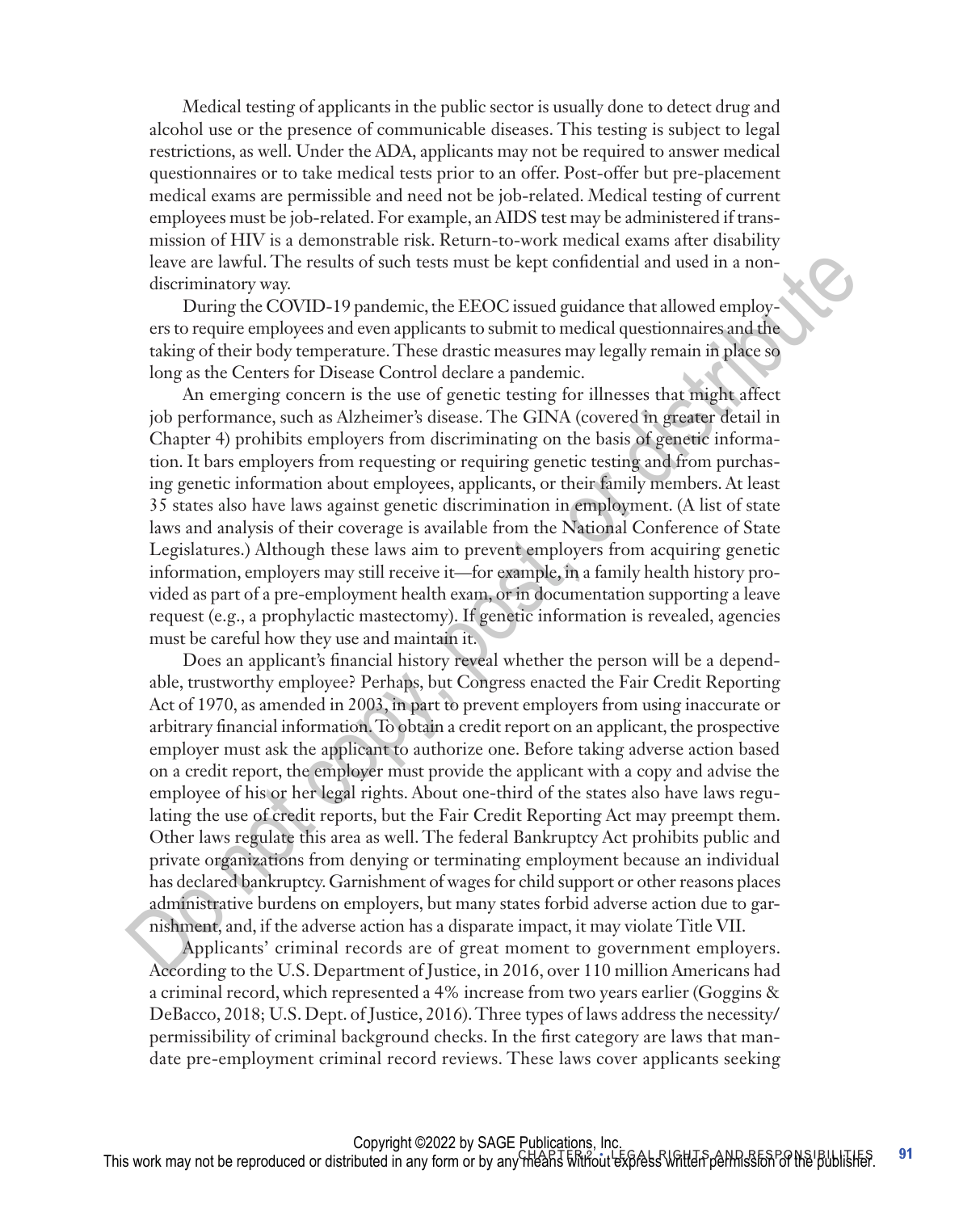positions with access to vulnerable persons (e.g., children, the elderly, patients, and prisoners) and positions of great trust (e.g., with the lottery, in nuclear power facilities, and in law enforcement). Common-law doctrines also may oblige an agency to take this step. For example, an employer may be liable for negligent hiring if it fails to perform a check and, as a result, unreasonably exposes coworkers or others to a dangerous person who harms them. A second group of laws allow but do not require checks. Lastly, a third group of laws restrict access to or use of criminal records or allow applicants to withhold them.

Deciding what to do about criminal records, once they are revealed, is a separate policy choice. Governments may disqualify persons convicted of certain offenses (e.g., felonies) for certain jobs, either permanently or for a set period, or they may consider each applicant's situation individually. A few states prohibit discrimination against applicants with criminal records. Even in states without laws of this type, constitutions and Title VII provide some protection. For example, a state law prohibiting the hiring of all convicted felons for civil service positions was held to violate the federal Equal Protection Clause, and an agency's refusal to hire individuals with arrest records violated the state constitution. In another case, the blanket rejection of all convicted felons was held to be disparate impact race discrimination under Title VII. Criminal record checks are necessary for many positions, but managers should pay attention to applicable laws, the relationship between the crime and the position, and the time elapsed since the conviction. They also should base restrictions on convictions, not arrests. The EEOC publishes helpful guidance on this topic. allow applicants to with<br>hid then, the informal records, once they are revealed, is a separate policy choice. Governments may disqualify persons convicted of certain of<br>Funses (e.g., felonics) for certain jobs, either perm

#### **Post-employment References**

Should a former employer be able to limit a person's job prospects by providing a negative reference? There is a striking paradox here between employers' and employees' needs . Open communication about employees in the job market promotes efficient hiring, but protecting individuals from **defamation** is essential. A job reference is defamatory if it contains a false statement that injures an individual's work reputation. Written defamation is libel; spoken defamation is slander. References with unfounded allegations of misconduct, incompetence, poor performance, criminal or other illegal conduct, dishonesty, or falsification of records are defamatory, because they impugn the employee's ability or fitness for a job.

Employers who provide job references have a common-law privilege that broadly protects them from liability for defamation, but they lose that protection if they provide information they know is false, act with reckless disregard for the truth or falsity of the information, communicate the information to persons who are not within the purpose of the privilege, or excessively publish it. In addition to this common-law shield, approximately 36 states have enacted legislation protecting employers who provide job-related information in good faith. Still, some organizations believe the safer approach is to provide abbreviated references—usually job title, dates of employment, and salary history (Cooper, 2001). If an agency allows its supervisors to give references, it should provide them with training on how to compose lawful ones.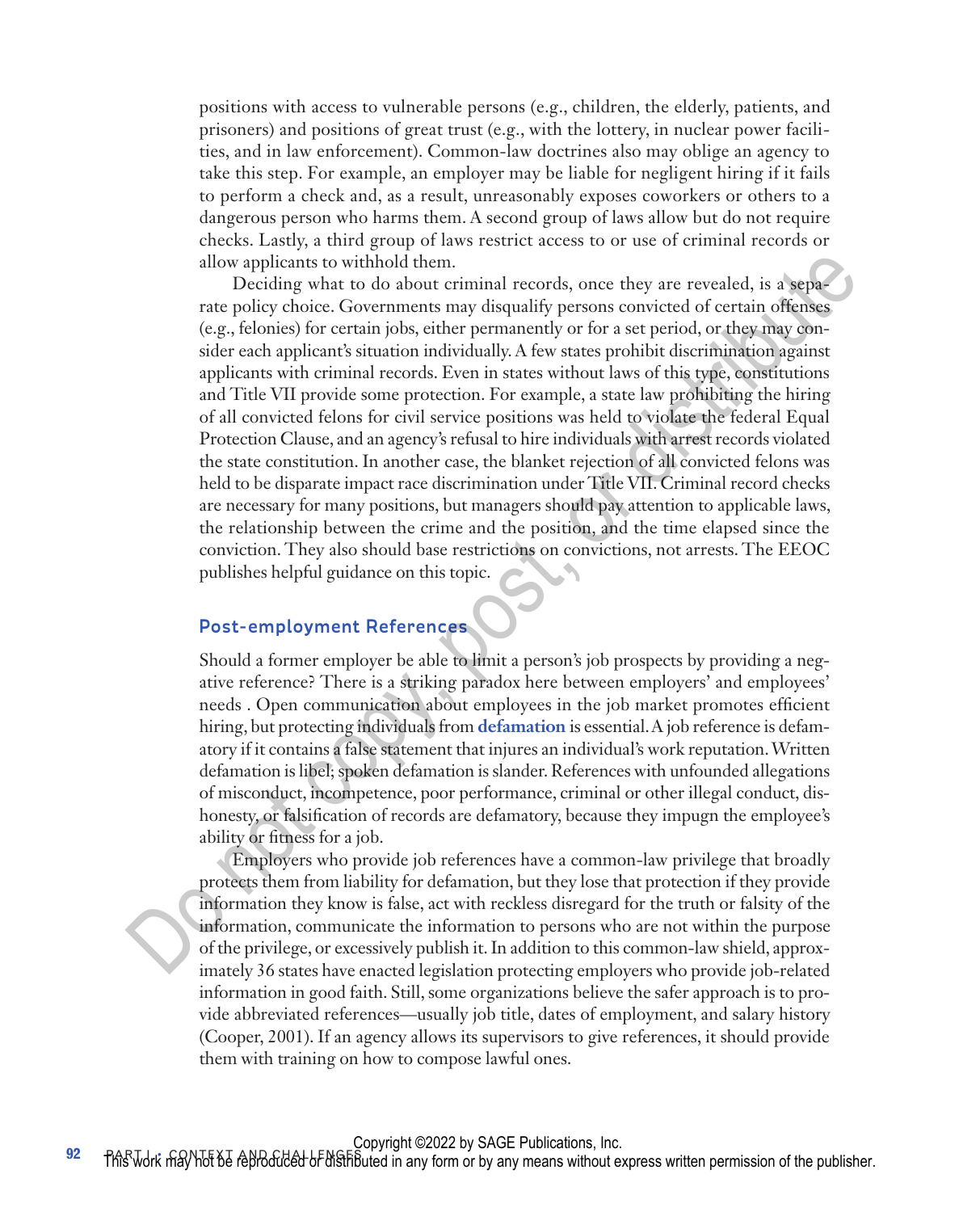## **DISCRIMINATION**

#### **Antidiscrimination Laws**

The big three federal antidiscrimination statutes—Title VII of the Civil Rights Act of 1964, the **Age Discrimination in Employment Act of 1967 (ADEA)**, and the **Americans With Disabilities Act of 1990 (ADA)**—are discussed in this section. The cumulative effect of these laws is that employers may not discriminate against employees on the basis of race, color, national origin, religion, sex (gender), age (40 years and older), or disability. A host of other federal laws, and myriad state and local laws, forbid discrimination based on additional criteria, such as sexual orientation, gender identity, marital status, familial status, medical condition, political affiliation, military discharge status, weight, height, and physical appearance.<sup>8</sup>

In public employment, an oft-cited goal of antidiscrimination laws and affirmativeaction initiatives is a representative bureaucracy. Has this objective been accomplished? A study using data from 2000 found that the federal government employed a higher proportion of African Americans, Asian Americans, and persons categorized as Native Americans and others and a lower proportion of Hispanics than would be expected based on the labor pool, leading the authors to conclude that affirmative action programs have increased the overall representation of minorities but benefited certain groups at the expense of others (Kogut & Short, 2007). Other scholars have noted that, as of 2000, women were still grossly underrepresented in high-level positions (Hsieh & Winslow, 2006). More generally, critics contend that current antidiscrimination law is out-of-date because it addresses only conscious prejudice, not unconscious bias, which persists (Cunningham et al., 2001). The demographic changes in America's workforce, the legal erosions of affirmative action, and new understandings derived from psychological and sociological research pose ongoing challenges to those devising future diversity efforts, a topic covered in Chapters 3 and 4. (Exhibit 2.5 explains how antidiscrimination laws are enforced in the public sector.) cumulative effect of these laws is that employers may not discriminate against employes<br>of onche basis of race, olor, national origin, religion, sex (gende), age (40 years and<br>older), or disability. A host of other federa

## **Intentional Discrimination**

Title VII, the ADEA, and the ADA make it unlawful for an employer to make an adverse employment decision because of an individual's race, color, religion, sex, national origin, age, or disability. The most straightforward claim is one alleging **disparate treatment discrimination**, also known as intentional discrimination.

Under this theory of liability, proving the motivation of the employer is key. But proving a person's state of mind is difficult; a manager's thought process cannot be observed, so his or her motivation must be inferred from statements and actions. One way a plaintiff may prove discriminatory motivation is with **direct evidence**—a written or oral statement revealing bias—for example, a supervisor calling an employee a "black radical" while firing him. The timing and context of a statement are important. For example, a supervisor's remark that all Italians are "mobsters and goombahs," uttered to a coworker several months before the employee's discharge, was not adequate to prove anti-Italian bias toward the plaintiff at the time of his discharge.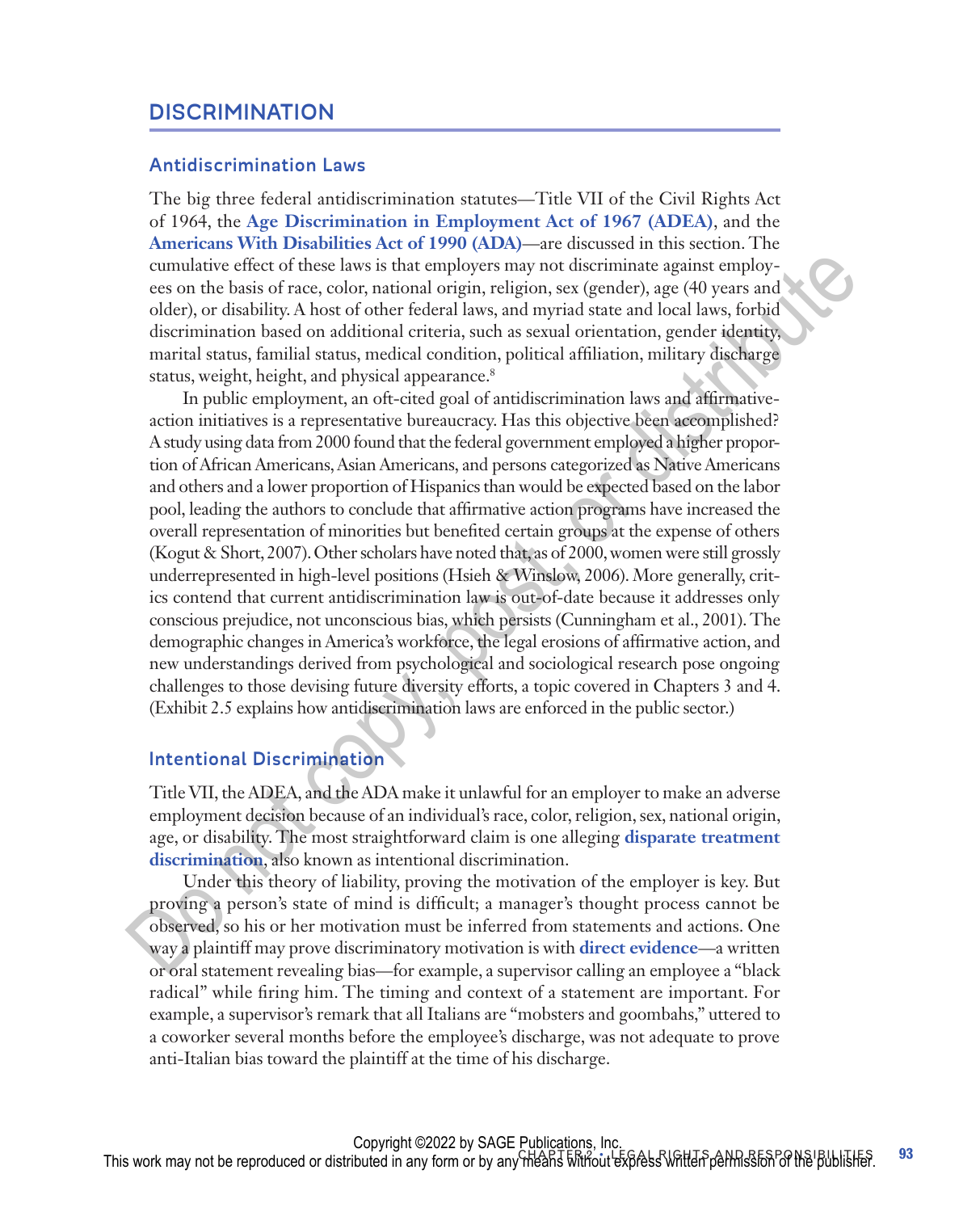#### Exhibit 2.5 It's Good to Be the Government

An employee seeking to enforce Title VII against a private company initially must file a complaint with the EEOC or a comparable state agency. These agencies are charged with investigating discrimination and retaliation claims, determining whether they have merit, trying to conciliate disputes, and sometimes prosecuting cases themselves. In most cases, plaintiffs eventually may file civil suits and, if successful, may receive awards of damages, including lost pay, attorneys' fees, compensation for mental anguish, and punitive damages.

Both Title VII and the Rehabilitation Act add an extra layer of procedure for federal workers. Every federal agency has an equal employment opportunity counselor who initially must review a complaint. If the counselor cannot resolve it, the agency investigates, holds a hearing if requested, and issues a decision. Only then may an unsatisfied employee file a complaint with

the EEOC. If the employee eventually succeeds in court, the government's financial exposure is less; no punitive damages are available against governments.

Congress likewise benefits from unique enforcement provisions. The Congressional Accountability Act of 1995 applied the protections of 11 employment laws to employees of Congress but created special procedures and remedies for them. Following suit, the Judicial Conference of the United States recommended that employees in the federal court system have rights comparable to those in the legislative branch.

Title VII covers state and local governments if they have 15 or more employees, but personal staff, legal advisers, and policy-making assistants have special procedures and minimal remedies. Due to sovereign immunity, employees cannot use the ADEA or the ADA to sue state governments.

The civil rights laws are decades old, and few supervisors, even if they harbor strong prejudices, are unwise enough to vent them. A more common and more complicated way an employee may prove intentional discrimination is through **indirect or circumstantial evidence**.

Here, the plaintiff relies on the employer's actions to support an inference of an unlawful motive. First, the plaintiff must present evidence that he or she was treated differently based on a forbidden criterion. (In a hiring case alleging race discrimination, the Supreme Court said the plaintiff could do this by proving that the complainant belongs to a racial minority; that the complainant applied for and was qualified for a job for which the employer was seeking applicants; that, despite the complainant's qualifications, he or she was rejected; and that, after the rejection, the position remained open and the employer continued to seek applicants from persons of the complainant's qualifications, *or* the employer hired someone of a different race with inferior qualifications. These elements can be adapted to fit promotion, discharge, and other adverse action claims.) Second, the employer can defeat the plaintiff's claim by presenting evidence that it had a *legitimate business reason* for its action. Third, the plaintiff can introduce evidence to show that the employer's stated business reason was a *pretext* to hide its real discriminatory motive. This analytical approach, known as the *McDonnell Douglas* **burden-shifting framework**, was announced by the Supreme Court in *McDonnell Douglas Corp. v. Green*  imination and retaliation claims, determinionally congress likewise benefits from unique the<br>the het have mentit, tyring to condit entrocement provisions. The Congression<br>disputes, and sometimes proceeding cases accountab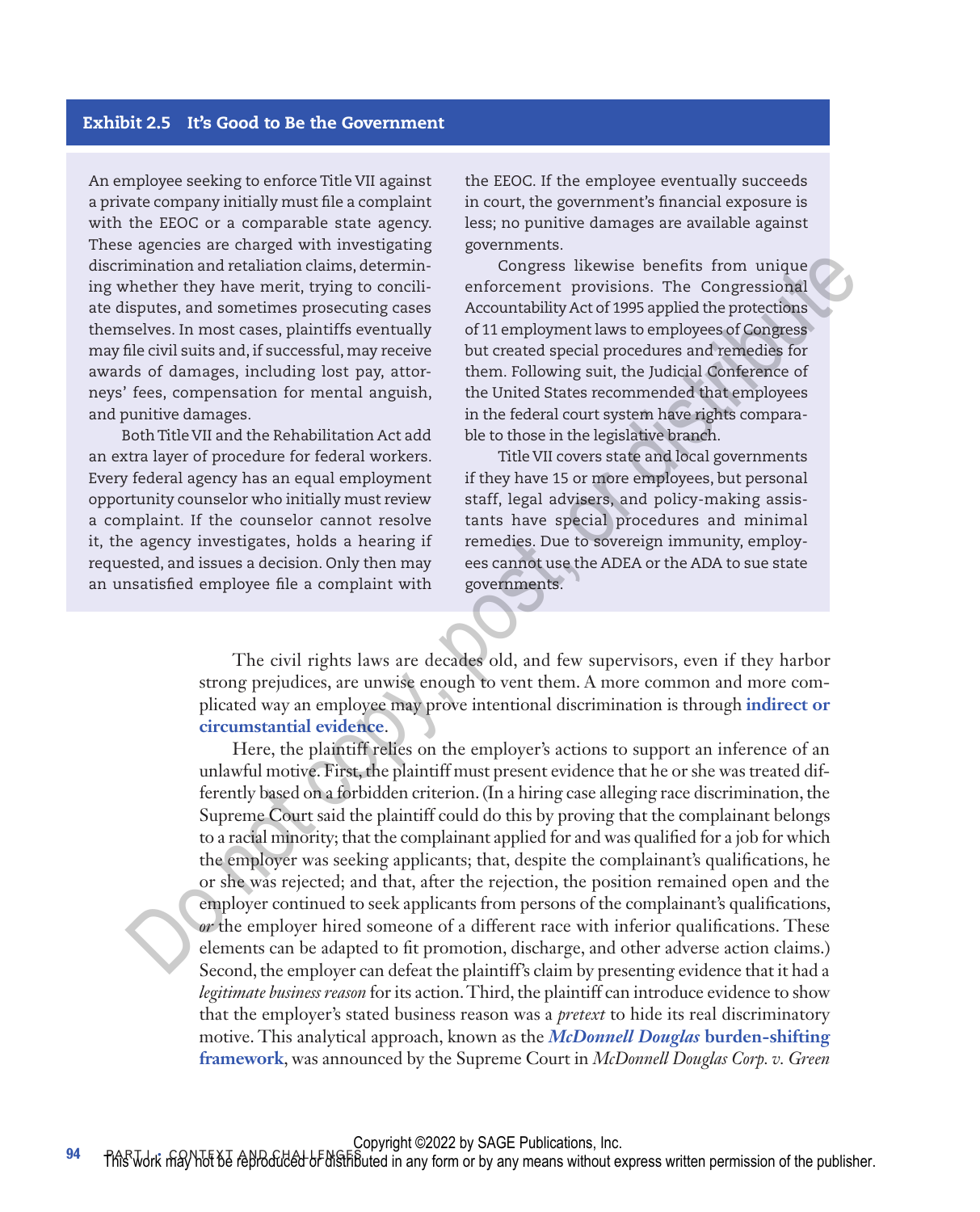(1973), and it is used in the vast majority of discrimination cases. Throughout this analysis, under *McDonnell Douglas*, the plaintiff, or the employee adversely affected, has the burden of proof.

Employers have many defenses available. Typically, an agency argues that the adverse action was prompted by a legitimate business reason and the supervisor had no discriminatory intent. But sometimes the evidence shows that the supervisor had a mixed motive, meaning that he or she was motivated by a legitimate business reason and an unlawful criterion. Imagine, for example, a boss who fires a prison guard for arriving late and for speaking Spanish to coworkers on breaks. Under Title VII, if an employer proves it would have made the same decision without considering the illegal factor, the victim's remedies are limited to a declaration that the conduct was unlawful, reinstatement, and attorney's fees (which can often be substantial). Under the ADEA and ADA, by comparison, a mixed motive is an absolute defense; the plaintiff receives nothing.

Title VII and the ADEA prevent employers from segregating workers in positions on the basis of a proscribed dimension. For example, employers may not limit job applicants for a position to those under 40 years of age. But these acts allow segregation in the rare circumstances where it is an essential requirement of the position, known as a bona fide occupational qualification (BFOQ). An example would be auditioning only female actors for a female role. Race is never a BFOQ. Today, BFOQs are seldom utilized, because they are difficult to defend. Thus, a men's prison may not make being male a job qualification for guards unless it can show that, for job-related reasons, females must be excluded.

For decades, the manner in which employment discrimination laws affected gay, lesbian, bisexual, and transgender people was evolving and uncertain. On the federal level, several federal circuits were at odds with whether Title VII applied to discrimination on the bases of gender identity or sexual orientation. Several cases each year unsuccessfully sought Supreme Court review. Several states, and local jurisdictions within some states, passed laws and ordinances that afforded protection from discrimination in these areas; other jurisdictions chose not to protect such characteristics.

Federal statutes prohibit job-related discrimination on the basis of race, color, religion, sex, national origin, age, or disability for companies with more than 15 employees. In 1998, Executive Order 13087 outlawed discrimination related to sexual orientation in federal civilian employment, except for the Central Intelligence Agency, the National Security Agency, and the Federal Bureau of Investigation; in 2014, President Obama issued Executive Order 13672, which added gender identity as a protected category. This order also amended Executive Order 11246 to prohibit discrimination by federal contractors. The Don't Ask, Don't Tell Repeal Act of 2010 sought to improve conditions for gay, lesbian, and bisexual people in the military, but it does not apply to transgender people. unlard<br>the circeino, Imagine, for example, a loos who firse a prison guard for a<br>relating David Internal and for speaking Spanish to covorbers on breaks. Under Trile VII, if an employer proves<br>it would have made the same

Currently, 23 states and the District of Columbia prohibit discrimination based on sexual orientation (HRC Foundation, 2020). Of these, 22 states and the District of Columbia also prohibit discrimination based on gender identity. So far, 429local governments prohibit discrimination based on gender identity as well as sexual orientation throughout their areas (HRC, 2014a). Recently, 2,211 private sector companies, 175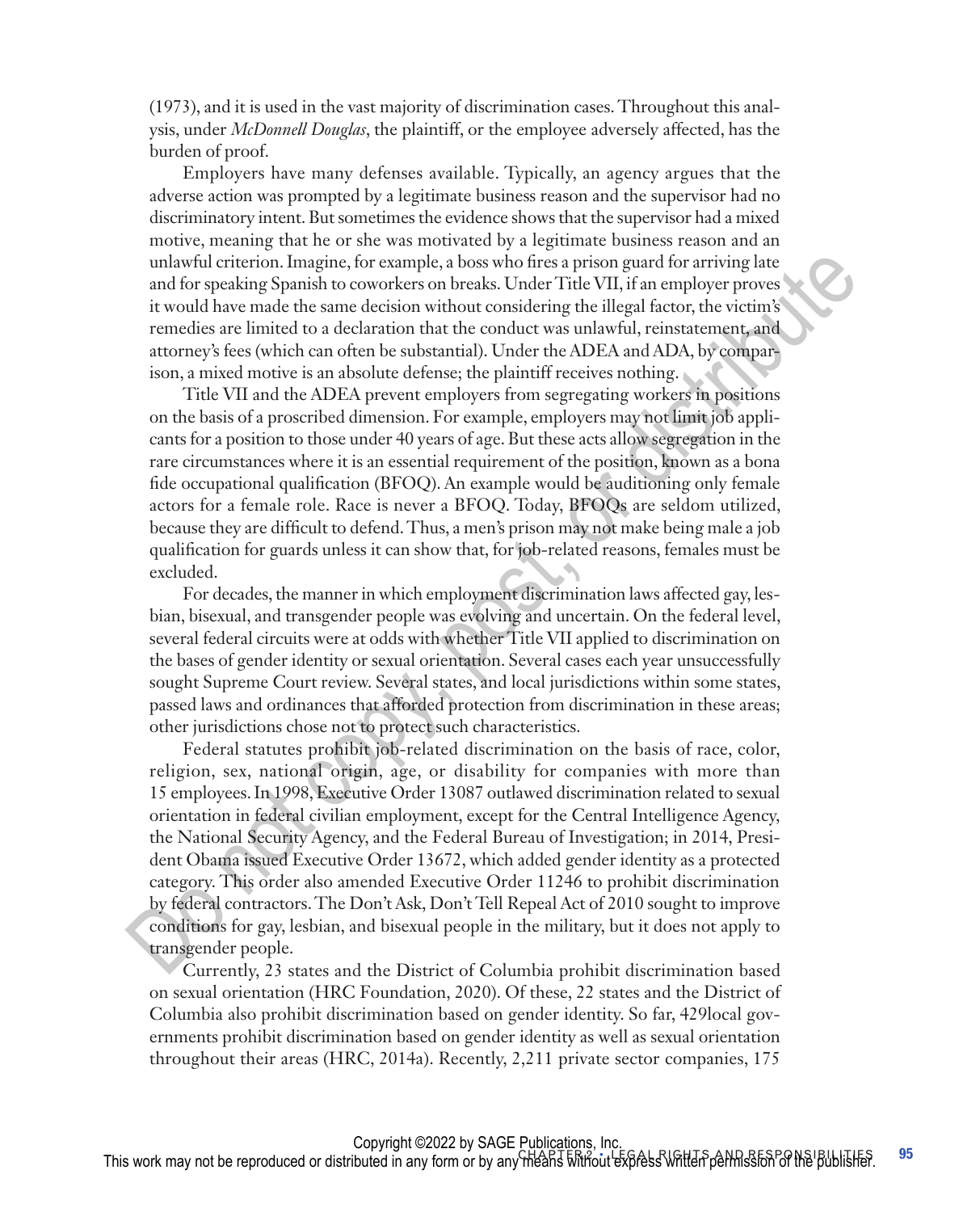nonprofit organizations, and 577 universities and colleges included sexual orientation as a protected category in their nondiscrimination policies (HRC, 2014b). At least 790 of the private sector companies, 35 of the nonprofit organizations, and 104 of the universities and colleges also included gender identity as a protected category (HRC, 2014b). Some of the policies also included gender expression as a protected category.

Efforts have been made since 1974 to pass legislation in Congress such as the Employment Non-Discrimination Act (H.R. 1755; S. 815), which includes protections for transgender people; it passed the Senate in 2013, but not the House. Policies that prohibit discrimination based on anatomical sex and sexual orientation do not adequately protect all people from discrimination (Sellers, 2014). "Sexual orientation" refers to attraction, while "gender identity" and "gender expression" refer to individuals' sense of their gender. A transgender person's inner sense of gender identity differs from the gender that individual was assigned at birth. To protect all people from discrimination related to actual or perceived gender and sexual orientation, nondiscrimination policies need to include reference to gender identity and gender expression.

In June 2020, the U.S. Supreme Court issued a landmark decision in *Bostock v. Clayton County* (2020), which definitively held that Title VII prohibits employers from discriminating on the basis of sexual orientation and gender identity. Writing for a majority of six, Justice Neil Gorsuch, a Trump appointee, explained that an employer who fires an individual for being gay or transgender "fires that person for traits or actions it would not have questioned in members of a different sex. Sex plays a necessary and undisguisable role in the decision, exactly what Title VII forbids." Justice Gorsuch (joined by Chief Justice John Roberts and Justices Ruth Bader Ginsburg, Stephen Breyer, Sonia Sotomayor, and Elena Kagan) assumed, as the employers argued, that the word "sex" in Title VII refers to the biological distinctions between male and female. But that, the court said, was "just a starting point": "The question isn't just what 'sex' meant, but what Title VII says about it." Title VII prohibits an employer from firing an individual based in part on the employee's sex. And, the court reasoned, "it is impossible" to discriminate against a person for being gay or transgender without taking the employee's sex into account. The court thus concluded that an employer that discriminates against an employee for being gay or transgender "inescapably intends to rely on sex in its decision-making." for transgonder people; it passed the Senate in 2013, but not the House. Policies that<br>probibit distrimination based on anatomical sex and sexual orientation do non ade-<br>putathy protoct all people from distrimination (Sel

## **Retaliation**

The antidiscrimination statutes prohibit not only discrimination but also reprisal. Title VII, the ADEA, and the ADA, as well as nearly every other federal law listed above (including the emergency legislation passed due to the pandemic), make it unlawful to discriminate against an individual because of opposition to a prohibited employment practice or because of participation in an investigation, proceeding, or hearing. An employee who is fired as a consequence of reporting being sexually harassed is a victim of **retaliation**. To prevail on any type of retaliation claim, a plaintiff must prove three basic elements: (1) that he or she engaged in a protected activity; (2) that adverse action was taken against him or her; and (3) that there was a causal connection between the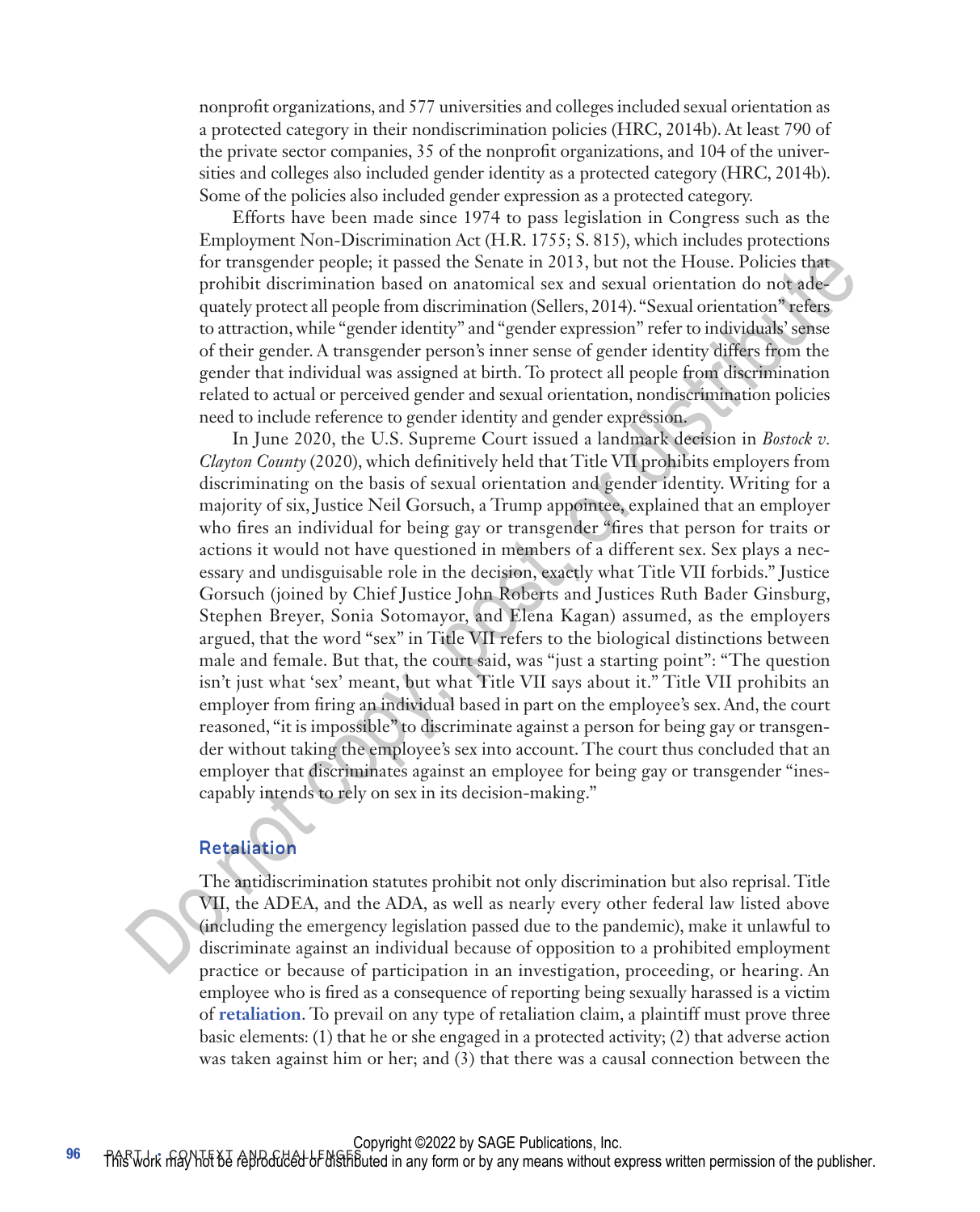two. As with discrimination claims, the employer's motive may be proven with direct or indirect evidence.

Since 2018, retaliation claims have accounted for over 50% of all charges filed with the EEOC. To put that into context, in 2005, retaliation claims composed only 29% of all claims. Strategically, such claims offer plaintiffs an advantage: Causation is often easier to prove than in discrimination claims. The time sequence alone—protected activity followed by discipline—may be enough to suggest a cause-and-effect relationship, especially if the events occurred close together. In general, however, if an adverse action occurs more than six months after protected activity, there is no causation between the two absent other evidence.

From the employer's perspective, these claims are a disincentive to discipline or otherwise take action against an individual who recently engaged in protected activity. This is primarily because adverse action in the retaliation context is broader and easier for the employee to establish. Recall that in a discrimination claim, adverse action means a serious and material adverse change to the employee's terms and conditions of employment. In 2006, the Supreme Court clarified that in the retaliation context, adverse employment action means action that might dissuade a reasonable worker from engaging in protected activity (*Burlington Northern & Santa Fe Railway Co. v. White*, 2006).

#### **Harassment**

Title VII makes it unlawful for an employee to be subjected, on the basis of a proscribed criterion, to unwelcome **harassment** that is severe or pervasive enough to create an objectively hostile or abusive work environment. Many people associate harassment claims with gender discrimination (i.e., sexual harassment), but a claim is viable if an employee is harassed due to any characteristic listed in Title VII, the ADEA, or the ADA. Typically, it is the behavior of supervisors, coworkers, and others who interact regularly with the employee that creates a **hostile environment**. Indeed, harassment claims can be based on the statements or conduct of vendors, customers, or even elected officials.

Whether objectionable conduct is severe or pervasive enough to be unlawful is often the pivotal question. These laws are not general civility codes, and they do not provide redress for behavior that is boorish, rude, abrasive, unkind, or insensitive. Courts look at the gravity, frequency, duration, character, and threatening nature of the conduct. Occasional racial or ethnic slurs are seldom enough to create a hostile environment, but 6 months of being called "ayatollah" and "camel jockey" was sufficient to support an Iraqi employee's claim. In another case, a female employee who acquiesced to her supervisor's ongoing unwelcome sexual conduct established a claim. And non–English speaking workers forced to abide by an employer's English-only rules were successful. especially if the events occurred close together. In general, however, if an adverse action<br>encent society that events occurred action, there is no coussion between the<br>encent set of the members' perspective, these distri

In 1998, the Supreme Court decided two companion cases and established a defense for an employer facing a hostile environment claim. Known as the *Ellerth/Faragher* **affirmative defense**, an employer can avoid liability for harassment if it can show that it exercised reasonable care to prevent and correct the harassment and that the employee unreasonably failed to use the remedial procedures available. An organization can reasonably prevent harassment by adopting adequate policies and procedures, ensuring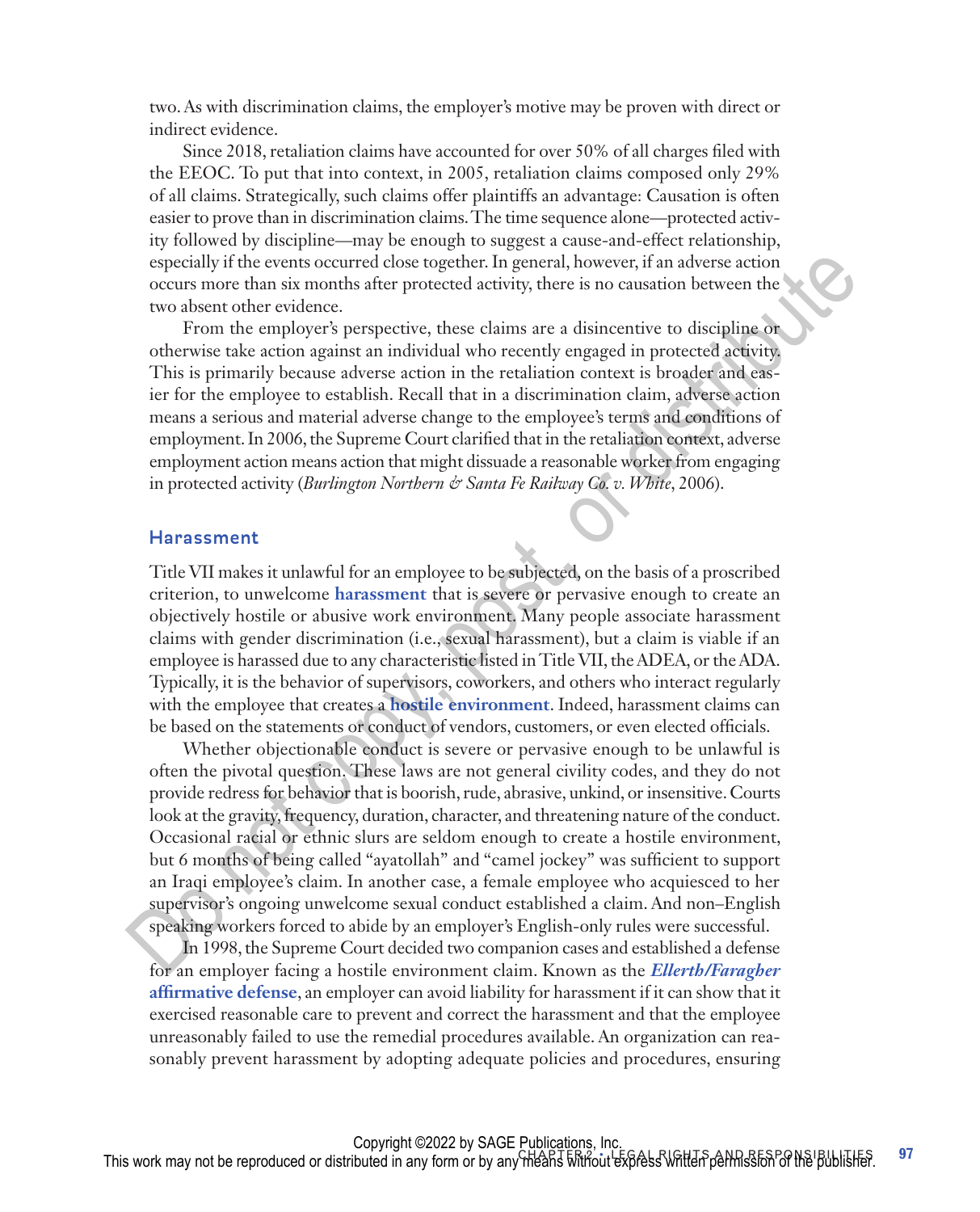that all staff members receive the policies, and training supervisors to handle complaints promptly and thoroughly.

The Virginia Department of Corrections is a good example of an employer that avoided liability by quickly correcting harassment. A supervisor distributed a memo to prison personnel about dress codes and identified the plaintiff as someone who wore attire that was too revealing. After the memo was distributed, coworkers made crude jokes. Managers at the prison prevented public posting of the memo, counseled the supervisor who wrote and distributed it, admonished the employees who had made the offensive remarks, and stopped the harassment. When nonsupervisory coworkers or nonemployees (such as customers, contractors, or others sharing the work site) create a hostile work environment, the agency is responsible if it was negligent, meaning if it knew or should have known about the harassment and failed to take prompt and appropriate corrective action.

One of the toughest hostile-environment claims to defend against is one that involves **tangible employment action**—a significant change in employment status, such as hiring, firing, failure to promote, reassignment with significantly different responsibilities, or a significant change in benefits. An example would be an administrative assistant who resists a boss's sexual demands and is subsequently given less desirable work assignments. If a supervisor takes tangible employment action against a victim based on unwelcome sexual conduct, the employer faces a tough legal battle because the *Ellerth/ Faragher* affirmative defense is not available. In 2013, however, the Supreme Court clarified that for purposes of determining employer liability for harassment cases, a *supervisor*  is limited to those who are empowered by the employer to take tangible employment actions against the employee (*Vance v. Ball State Univ.*, 2013). For managers, the lesson is that all personnel actions should be scanned for improper motivation. supervisor who wrote and disributed it, admonished the employees who hall and the substitute of the solution of the solution of the solution of the solution of the solution of the solution of the solution of the solution

## **Affirmative Action**

Beginning in the early 1960s, many government employers voluntarily adopted **affirmative action** plans to increase the number of employees from groups historically excluded from their workplaces. They also adopted rules requiring vendors seeking contracts from the government to adopt such plans. These plans used various means to achieve a more representative workforce, including targeted recruitment and training programs, numerical goals and timetables, and special preferences in hiring and promotion. In the 1980s and 1990s, court decisions raised doubts about the lawfulness of these plans under both Title VII and the Equal Protection Clause, and most were modified or suspended.

Even when affirmative-action programs are legal, they are contentious, because they contain a conspicuous paradox: They use race-based decision making to remedy harm caused by race-based decision making. Understandably, critics ask: "If race was an unfair criterion to use in the past, how can it be a fair criterion to use now?" (Such programs do include women and members of minority groups, but the debate over affirmative action usually is couched in terms of race.)

Title VII protects all groups, including majority groups, from discrimination. As a result, a white employee, for example, who has been treated disparately on the basis of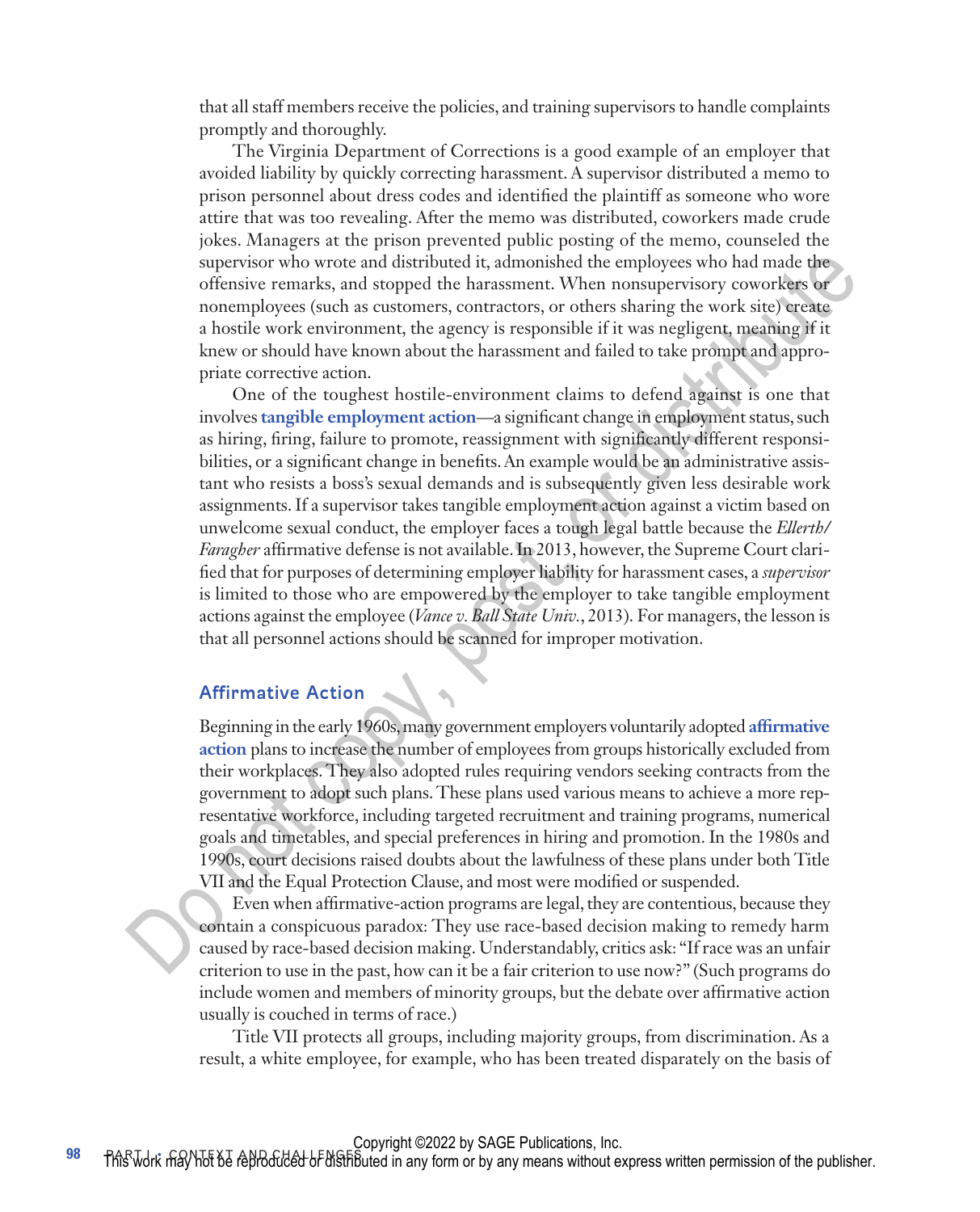race due to an affirmative action plan may use Title VII to bring an action for reverse discrimination. Additionally, Title VII requires any affirmative action program to be described in a formally adopted plan. The plan must remedy conspicuous racial imbalances in traditionally segregated job categories, it must be temporary, its purpose must be to remedy underrepresentation (not to maintain gender or racial balances indefinitely), and it must not unduly trammel the rights of the majority.

Under the Equal Protection Clause, a government affirmative action program based on race or ethnicity is reviewed using the exacting "strict scrutiny" standard. It is constitutional only if it is narrowly tailored to further a compelling governmental interest. To date, only the goal of remedying past discrimination has been compelling enough for the Supreme Court to approve a plan. Furthermore, the government adopting the plan must provide convincing proof of its own past discrimination.<sup>9</sup> If an affirmative action program is based on gender rather than on race or ethnicity, it receives less rigorous intermediate judicial scrutiny; it will be approved if it has a substantial relationship to an important governmental interest.

The most prominent case in this area in the relatively recent past did not involve employment. In 2003, the Supreme Court decided in *Grutter v. Bollinger* that the University of Michigan Law School could constitutionally use a race-conscious admissions policy because the law school had a compelling interest in attaining a diverse student body. In 2016, the Supreme Court handed down its decision in *Fisher v. University of Texas*, which upheld an affirmative action program geared toward admissions. The impact of these decisions in the context of public employment is still unclear. Prior to *Grutter*, it was widely accepted that attaining workforce diversity was not a sufficiently compelling reason for a race-based program. But after *Grutter*, the Seventh Circuit approved a plan by the city of Chicago to increase diversity among its police sergeants. The city's compelling reason was its desire to set the proper tone in the department and to earn the community's trust, which in turn would increase police effectiveness. This is an area where caution and expert advice are necessary. A plan that seeks cultural diversity runs the risk of being denounced as unlawful racial or ethnic balancing. on race or echanically is reviewed using the exaction fine the action of the scone of this control. This control is the same of the Suremental Interest.<br>To date, only the goal of remeding that distrimination has been comp

In rare cases, affirmative action plans may be involuntarily imposed on employers by courts to remedy past discrimination. In 1987, for example, after years of litigation, a federal court ordered the Alabama Department of Public Safety to use quotas to increase the number of state troopers who were members of minority groups. The Supreme Court approved the plan because of the department's history of overt and defiant racism.

#### **Unintentional Discrimination**

In addition to intentional discrimination, Title VII, the ADA, and the ADEA prohibit neutral practices that inadvertently produce a disproportionate or disparate impact on a protected group. The Supreme Court first accepted the theory in *Griggs v. Duke Power Co.* (1971), and it was codified in the Civil Rights Act of 1991. **Disparate impact discrimination** claims most frequently challenge hiring and promotion devices, but the theory can be used for layoffs (sometimes referred to as reductions in force [or RIFs]) and other employment practices. To aid enforcement, the EEOC requires employers to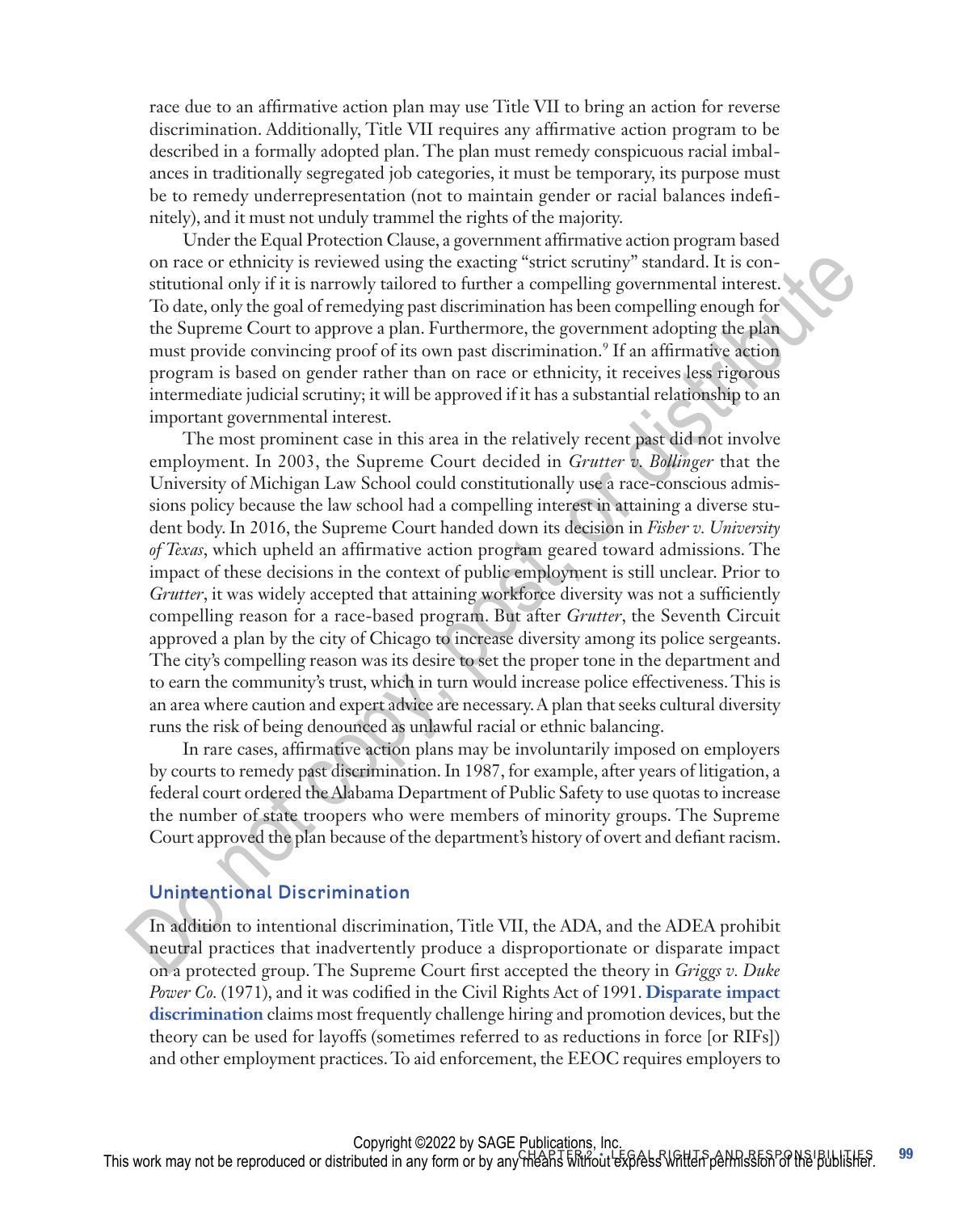maintain records of all hiring, promotion, and firing by race, sex, and national origin. Hiring and promotion test scores also must be kept.

To prove disparate impact, an employee must show that a specific selection device had an exclusionary effect. In *Griggs*, a high-school graduation requirement and a battery of aptitude tests disproportionately excluded black candidates from being hired. There is no "bright line" rule stating how much disparity is unlawful, but the EEOC uses an 80%, or four-fifths, rule of thumb: If the qualification rates of protected groups are less than 80% of the rate of the highest group, then the selection device is suspect. The Supreme Court has disparaged the EEOC's **80-percent rule** and has stated that a case-by-case approach is necessary because "statistics come in a variety and their usefulness depends on all the surrounding facts and circumstances" (*Watson v. Fort Worth Bank & Trust*, 1988). Still, since the EEOC investigates and determines the merit of claims, and sometimes prosecutes them, agencies should use the 80-percent rule as a guide.

An employer can defend against a disparate impact claim by showing that a challenged practice is job-related and a business necessity. This defense can be used for subjective procedures, such as interviews, and objective procedures, such as tests. In order to defend tests as job-related, agencies must prove their validity. The EEOC adopted the *Uniform Guidelines on Employee Selection Procedures* to assist organizations with this endeavor. If a test is proven to have predictive validity, content validity, or construct validity under these guidelines, then it is job-related and its use is justified even if it has a disparate impact. (Chapter 4 explains these validation methods in detail.)

Rather than validating tests, some employers have sought to avoid disparate impact claims by using scores creatively. For example, one agency adopted a cutoff score above which test performance was irrelevant; the court, however, ruled that the cutoff score had to be validated. Another minimized the relative weight of the exam in the selection process; here, the court found the practice to be an unlawful affirmative action plan. Others took the top scores in each racial and gender group, a practice known as **race norming**, prohibited by the Civil Rights Act of 1991. Still others used **banding**, meaning they treated applicants within a certain range as having identical scores. So far, this process has not been found unlawful, but certain aspects (such as bandwidth) may need to be validated. Finally, the city of New Haven, Connecticut, invalidated test results altogether because none of the firefighters who passed the exam who were members of minority groups scored high enough to be considered for the vacant positions, and the city did not want to risk being found guilty of disparate impact discrimination. The Supreme Court held that New Haven's decision to ignore test results violated Title VII. are less than 80% of the rule at of the lightst group, then the selection device is suspect the supernet Court has disparaged the EFOCS 80-percent rule and has stated<br>that a case-by-case approach is necessary because "sta

## **Age**

The ADEA is the primary federal statute prohibiting age discrimination. Perhaps a product of views when it was passed, the act forbids discrimination in the terms and conditions of employment on the basis of age, which means against those at least 40 years old. There is no claim for reverse discrimination by the young. Unlike Title VII, the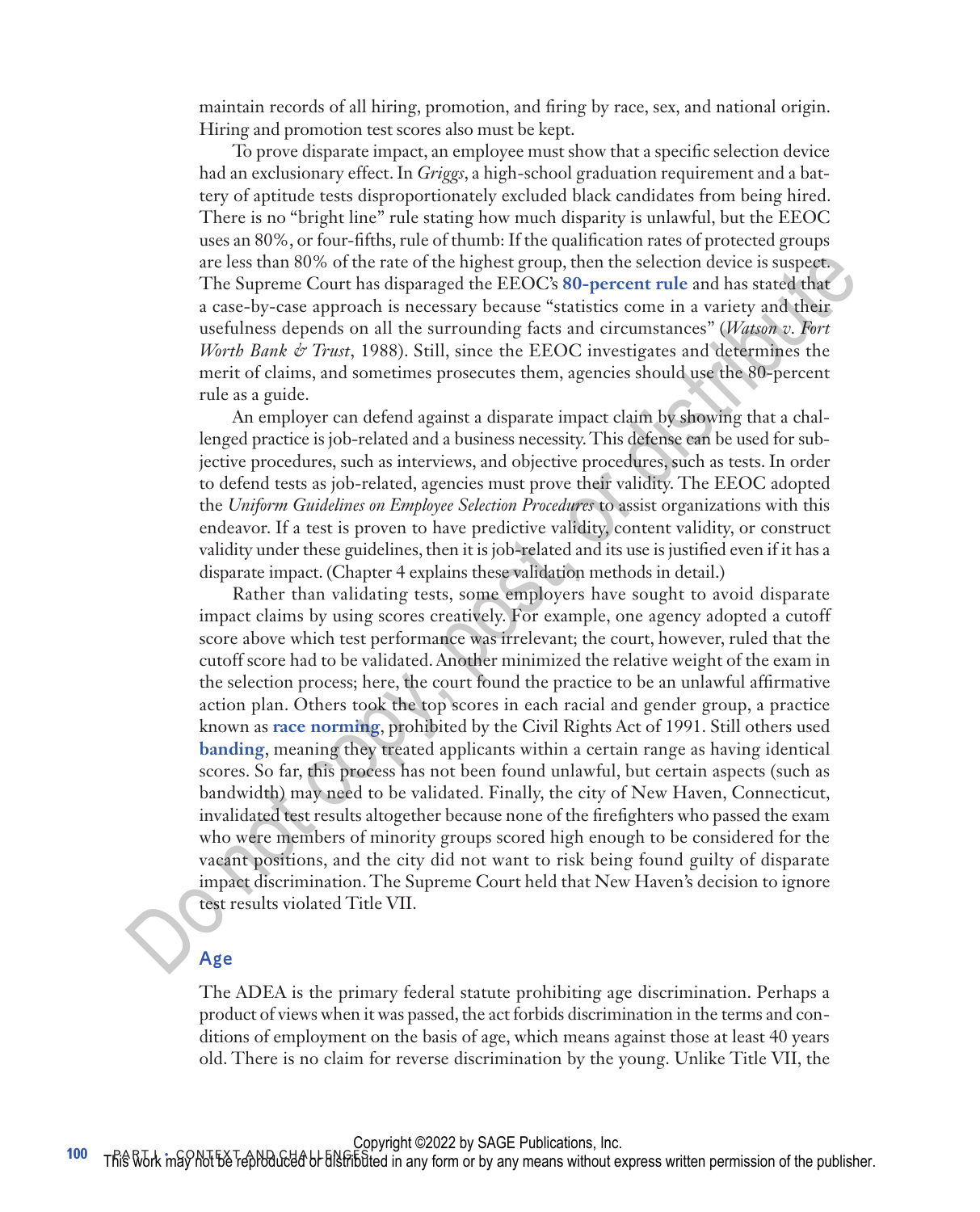ADEA does not allow an employee to prevail based on a mixed motive; instead, the employee must show that but for the employee's age the employer would not have discriminated against him or her.

Involuntary retirement generally may not be required, but mandatory retirement is permissible in public safety and executive policy-making positions. Voluntary early-retirement incentives are permitted. The act provides a defense for an employer that uses a bona fide seniority system, and in rare instances age may be a bona fide occupational qualification. But employers cannot rely on stereotyped assumptions about older workers' strength, endurance, or speed. Courts have struck down rules that limited the position of flight engineer to those under the age of 60 and that of bus driver to those under the age of 65.

#### **Disability**

The ADA prohibits discrimination against any qualified person with a physical or mental impairment that substantially limits a major life activity. It also protects those with records of impairment, those regarded as impaired, and those who associate with impaired persons. Employers must provide qualified disabled persons with reasonable accommodation. The terms "qualified person," "substantially limits," and "major life activity" have spawned considerable litigation.

When it was enacted, the ADA was hailed as a major step toward eradicating disability discrimination, but the Supreme Court issued several decisions that sharply limited the scope of the statute (Selmi, 2008). In response, Congress amended the ADA in 2008. The ADA Amendments Act (ADAAA) rejected numerous Supreme Court decisions and EEOC regulations narrowing the act's coverage, and it emphasized that the definition of "disability" should be interpreted broadly. One change is that the determination of whether a person has an impairment that qualifies for coverage now is made without any consideration of the impact of mitigating measures, such as medication or prosthetics (the impact of ordinary eyeglasses and contact lenses is considered). Still, even after the amendments, the line between minor conditions that are not covered by the act and substantially limiting impairments that are covered is often muddied. In an attempt to provide more clarity, the EEOC issued regulations with examples of impairments that easily should be concluded to be disabilities, including epilepsy, diabetes, cancer, HIV infection, and bipolar disorder. occupational qualification. I but employes cannot tely on strocopy dassumptions about the position of the position of thight empires or speed. Courts have struck down rules that limited the position of flight empire<br>er to

To be covered by the ADA, a person with a disability must be able to perform essential job functions. This means that managers should identify essential job functions in a written job description and ask applicants whether they can do them. When an employee requests to be accommodated, managers should make an individualized assessment, with the assistance of HR and legal experts, to determine whether the person meets threshold conditions to be covered by the act. (Of course, an employer may voluntarily provide accommodation even when it is not legally required.) For qualified persons, accommodations likewise should be determined through individualized assessments. These might include, for example, reserved parking, special equipment, personal aides, parttime or flextime work schedules, and building renovations. Accommodations that cause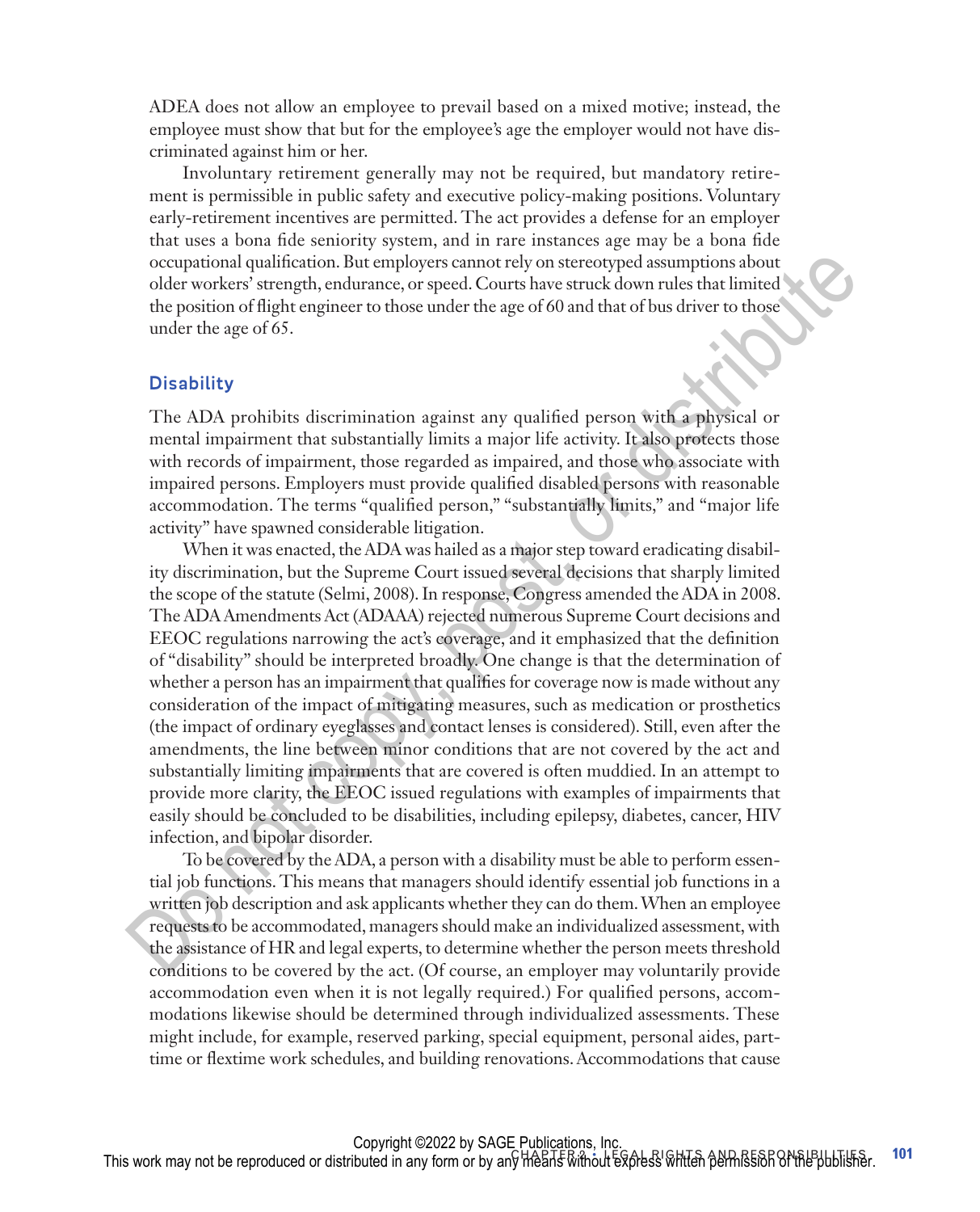an undue hardship to employers are not required, but it is incumbent on the employer to prove that the requested accommodation is an undue hardship.

#### **Religion**

Religious employees may request time off for sacred holidays, schedules omitting work on the Sabbath, breaks during the workday to pray and a place to do so, and exceptions to dress and grooming codes. Title VII does more than simply prohibit religious discrimination. Similar to the ADA, it requires employers to make reasonable accommodation for religious beliefs and practices that do not impose undue hardship. *Reasonable*  accommodation means that which is minimally necessary for the individual to fulfill his or her religious obligation or conscience. Organizations are not required to compensate workers for time off the job fulfilling their religious duties or to alter their work schedules or duty assignments. According to the EEOC (2008), the most common forms of accommodation are (1) flexible scheduling, (2) voluntary substitutes or swaps of shifts and assignments, (3) lateral transfer or change of job assignment, and (4) modification of workplace practices, policies, or procedures. to dess and groming codes. Trile VII does more than simply problinite religions dis-<br>
derimination. Similar to the ADA, it requires employers to make reasonable accommodation for religions beliefs and practices that do not

The Free Exercise Clause of the First Amendment (as balanced by the Establishment Clause) may expand a public employer's duty to accommodate religiously motivated requests, but the law is unclear. The impact of the Religious Freedom Restoration Act of 1993 on the duty to accommodate also is uncertain. Managers should consider but need not accept an employee's suggestion for accommodation. The "Religious Discrimination" section of the *EEOC Compliance Manual* is a helpful resource for managers responding to accommodation requests (EEOC, 2008).

#### **Preventing and Responding to Discrimination Claims**

How can managers prevent discrimination and retaliation claims from occurring and successfully defend those that do arise? Agencies should have and be able to prove legitimate business reasons for the actions they take. Some basic strategies enable managers to do this. First, agency leaders should not act rashly but should carefully gather and review all the facts before making personnel decisions. They should consciously articulate and use job-related criteria. By deliberating with other professionals, managers can make sounder and more defensible decisions, as such collective decisions are less likely to have been influenced by any one individual's bad motives.

Communication with employees also is essential. Open, two-way communication eliminates surprises, reduces the likelihood of suit, and increases the agency's odds of winning. This should include regular, timely (i.e., not necessarily annual) performance evaluations, with positive and negative feedback, and articulation of organizational expectations. When problems arise, supervisors should promptly discuss them with staff members and immediately write summaries of these conferences. Documenting such communication not only underscores management's seriousness, but also provides credible evidence. Judges and juries consider contemporaneous business records eminently more reliable than the self-serving testimony of individuals.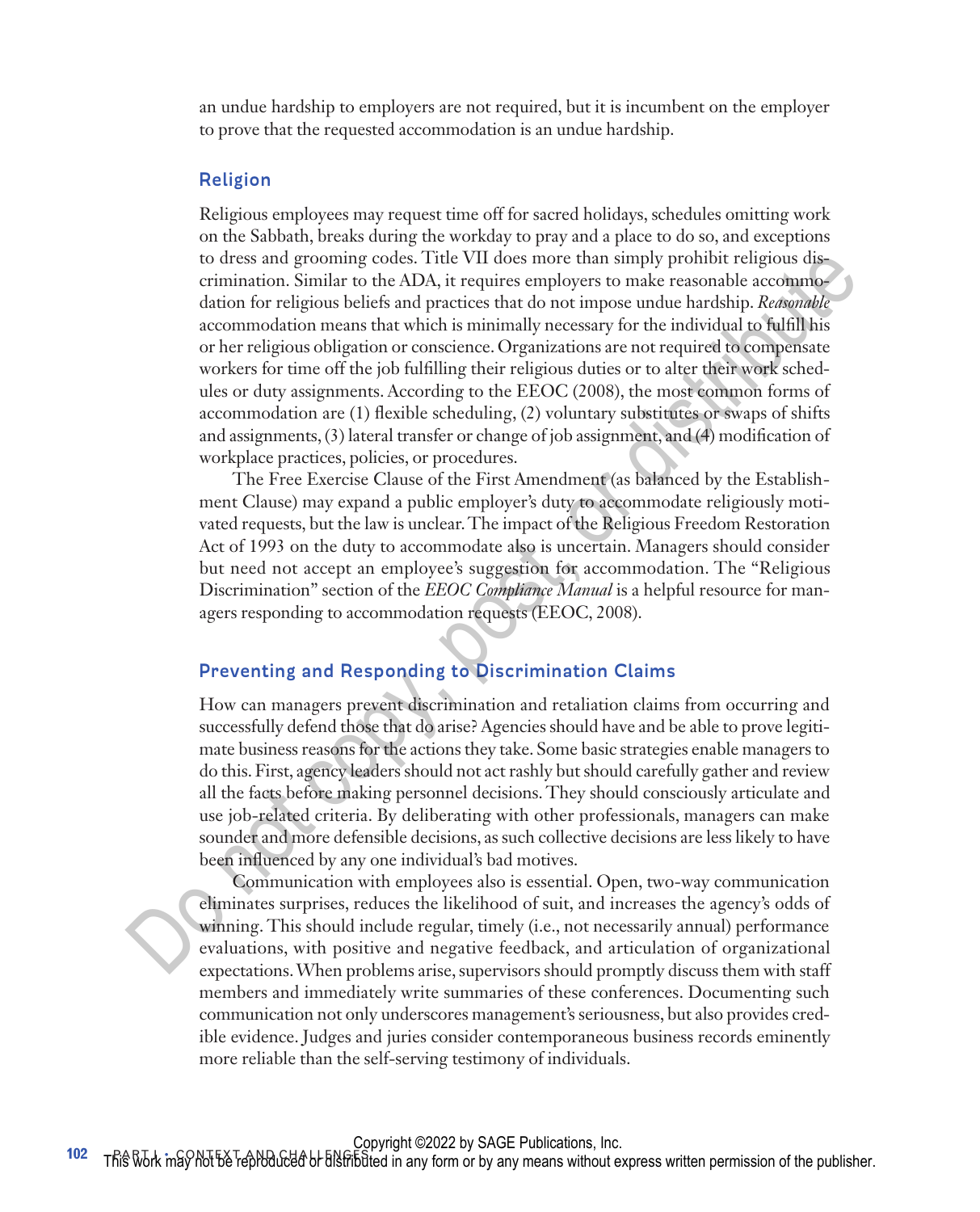Organizations should have policies in place prohibiting discrimination, should update them regularly, and should ensure that supervisors and employees receive them. Finally, supervisors and managers should treat all complaints of discrimination and retaliation seriously, regardless of whether complaints are made formally or informally.

#### SUMMARY AND CONCLUSION

Workplace laws reflect a balance among three competing objectives: managerial efficiency, employees' rights, and social aspirations of the law. This balance is not fixed. Rather, it changes to reflect lawmaking and decision making over time, as well as cultural norms. At present, a trend exists to interpret laws in favor of managerial efficiency. Employees' rights are becoming ever more narrowly defined.

For example, staff members have few privacy rights at work. Reasonable searches of their offices, computers, phones, and excretory fluids are permitted, as is surveillance of their movements. Workers may be required to alter their dress and grooming habits. Applicants for certain jobs may be investigated extensively. Employees must be careful what they say at work. They may be punished for disruptive speech or for pointing out agency problems they notice as they carry out their duties. More and more government jobs are being made at-will, so that the people in them can be fired without cause, notice, or explanation.

Still, certain rights remain intact. If an employee has a property interest in employment, he or she cannot be discharged except for cause and must be provided with due process before adverse action can be taken. Certain reasons for taking adverse action remain prohibited: An employer may not discipline an employee for speaking about a matter of public concern in a nondisruptive way (if the comments were not pursuant to the job), for "blowing the whistle" in a manner protected by a whistleblower statute, or for being a member of the "wrong" political party after an election (unless party membership

is necessary for the job). An employer cannot retaliate against an individual for participating in a proceeding to enforce a law or for opposing violation of a law. Antidiscrimination laws forbid an employer to intentionally or unintentionally make an employment decision based on a proscribed dimension (and, in some areas of the country, the list of proscribed dimensions is expanding). Employees must be paid at least a minimum wage and time and a half for overtime (unless they are exempt), must be paid the same as members of the other gender, and must be awarded pensions they already have earned. OSH acts require work sites to meet safety standards, and workers' compensation, health insurance, and FMLA leave provisions provide a safety net for those who become hurt or sick. Public employees rarely are held individually responsible for violating a law. **SUMMARY AND CONCLUSION**<br>
Workplace laws reflect a balance among three com-<br>
is necessary for the job). An employer cannet principal entergrass in an experimental efficiency, employes in tensile and rediction making ore t

Of course, each law described in this chapter has conditions, exceptions, and gray areas. Managers who expect the law to provide an exhaustive, well-defined set of prohibited behaviors will be disappointed. Statutes are broad and vague, and court decisions analyze specific conduct under specific conditions. What are administrators to do when the law and their own employers fail to provide definitive guidance? They must form their own judgments. The basis for such judgments is the intent of the law—the values that underlie the cases and statutes discussed in this chapter. For example, if supervisors must respect employees' privacy, then it follows that they should ask permission when they think privacy expectations might be violated, even if they are unsure whether a right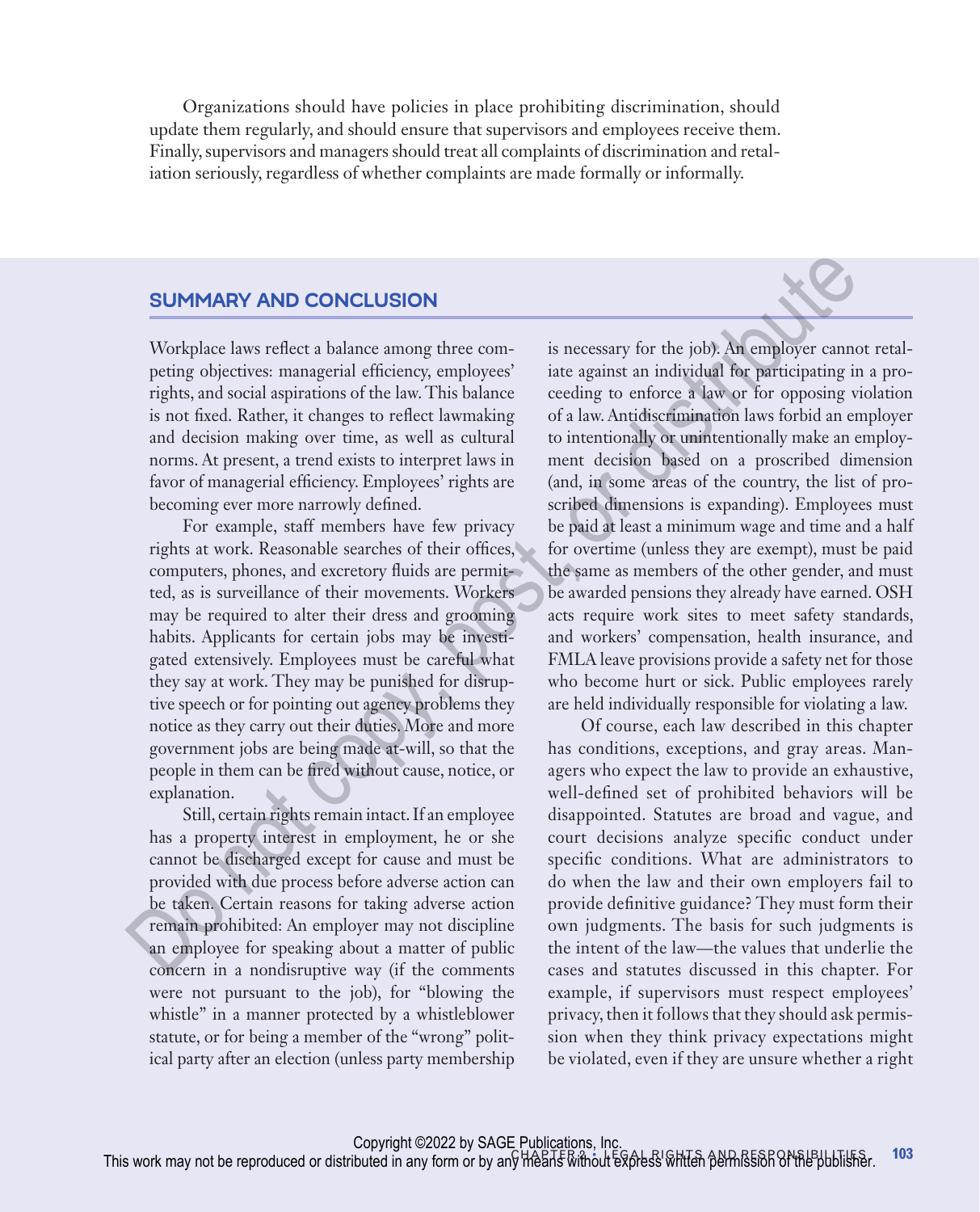exists. If employees refuse to cooperate, resolution should be attempted through collaboration, perhaps with assistance from other managers. Cases and laws seldom provide clear-cut answers, but they do provide guideposts that managers can use

to ensure that their actions are consistent with the spirit and aims of legislation and court decisions. Exhibit 2.6 provides a practical illustration of how various topics in this chapter come together in a real-life scenario.

#### Exhibit 2.6 Ethical Case Analysis

Zachary Delman is an Iraq War veteran who graduated from law school after his military service. He is now working as a budget analyst at the national headquarters of a large nonprofit organization. Zach has been confined to a wheelchair since his diagnosis with ALS (amyotrophic lateral sclerosis, or Lou Gehrig's disease). His condition resulted in progressive neuromuscular deterioration. Zach has been able to work, but his mobility is limited.

Recently his nonprofit initiated, as part of its wellness program, a competitive exercise regimen with very attractive rewards (e.g., racing bikes, pricey iPads, discounts on gym memberships, and exercise equipment) available to those who engage and compete in vigorous exercises for many hours per month. The performance metrics used in the competition are recorded on wearable devices provided by the organization that track number of steps taken, nutrition and caloric intake, weight fluctuations, and so forth. Sometic and the May of the Sometic and the types of information that<br>
and the constant and the military constant and the constant and the constant and the constant and the constant and the constant and the constant is also

Zach is troubled by this initiative from which he is excluded due to his chronic medical condition. He knows several other organizations that are doing something similar involving wearables. He thinks the initiative discriminates against people with certain disabilities. He read recently that using broad definitions of "disability," as much as 20% of workers face a disability at any time, many of whom would also be excluded from such a program.

Zach also knows there are legal issues involved with organizational use of some wearables, because it permits the widespread collection of largely unprotected data. He remembers reading a policy brief indicating that the EEOC proposed limits on the types of information that can be collected from employees with wearables. He perceives that discrimination, privacy, security, and harassment issues could arise, given the ubiquity of these devices promoted by employers.

He is aware that various health and labor laws are relevant to such matters:

- The ADA (forbidding inquiries about health *as well as perceptions about one's health or ability to perform tasks*)
- The GINA (prohibiting asking about genetic information)
- The HIPAA (setting standards to protect personal health data)
- The National Labor Relations Act (specifying terms of employment, including personal data collection and surveillance)

There are also ethical issues related to privacy, trust, fairness, distributive justice, and personal autonomy. Zach intends to share his misgivings about the program with his immediate superior, HR, risk management, legal affairs, and the union.

#### **Directions/Questions**

This case seemingly relates only to people with disabilities, but it raises legal and ethical issues with broader implications.

1. Brainstorm the ethical and legal implications of wearables in the workplace. Do you agree that the EEOC should put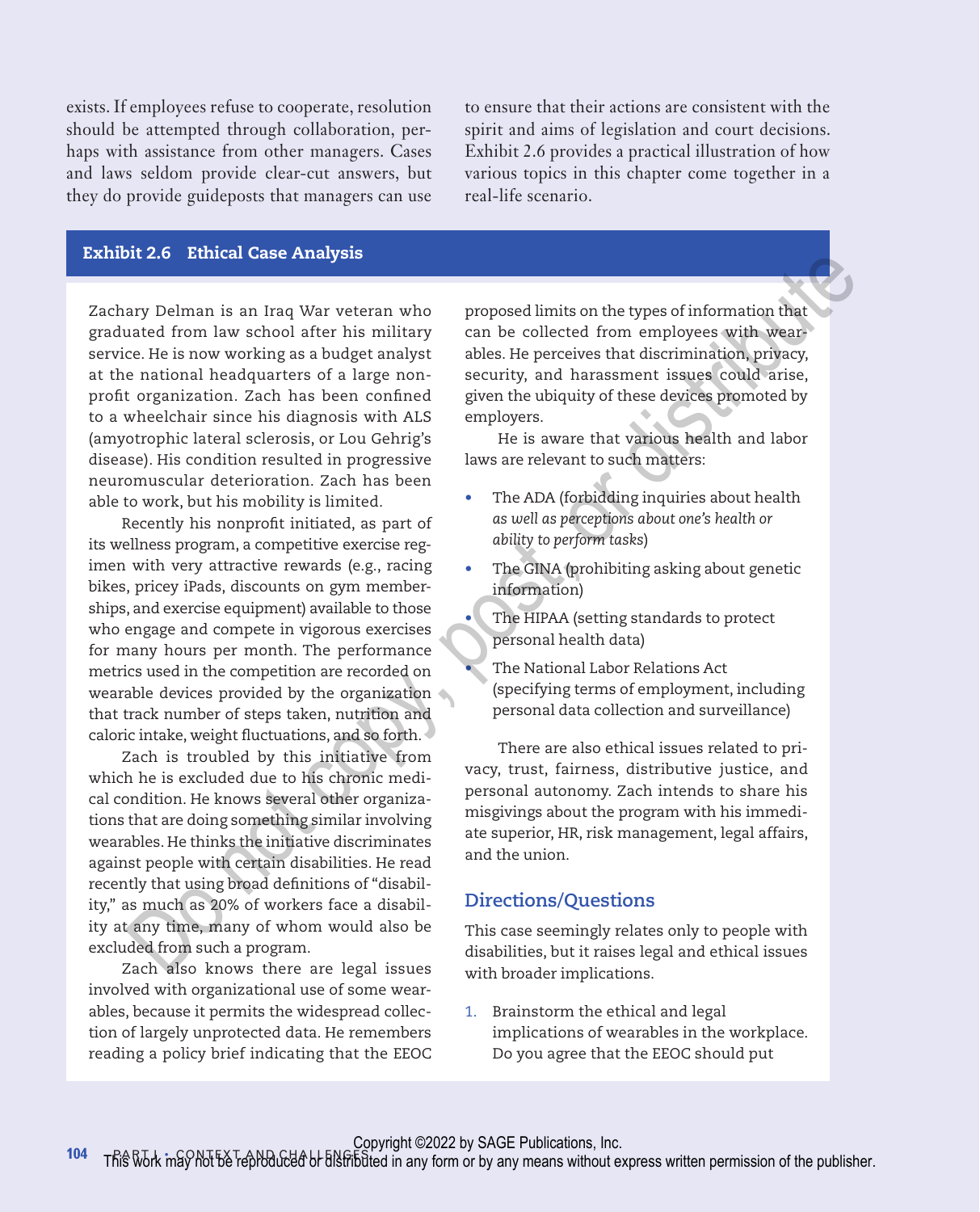limits on the types of information gleaned from data mining by employers? Why or why not?

- 2. Beyond the 20% percent of people with disabilities potentially excluded from such programs, what of the temporarily abled (the other 80%) who may be affected?
- 3. Principles like privacy, trust, fairness, security, and personal autonomy are

*Sources:* Bowman & West (2019); Ubiq Team (2015).

mentioned in the case. How is each principle important when considering employer-sponsored wearable initiatives?

- 4. Zach intends to contact five stakeholder groups about his misgivings; how do you think each will respond? Why?
- 5. What kinds of legal concerns might arise under each of the four laws mentioned in the case? Be specific in your response.

## KEY TERMS

**NOTES** 

Adverse action 74 Affirmative action 98 Age Discrimination in Employment Act of 1967 (ADEA) 93 Americans With Disabilities Act of 1990 (ADA) 93 At-will employment 72 Banding 100 Civil-law system 69 Civil Rights Act of 1964 89 Common-law system 69 Defamation 92 Direct evidence 93 Disparate impact discrimination 99 Disparate treatment discrimination 93 Dress and grooming codes 86  $\begin{tabular}{l|c|c|c} (the other 80%) who may be affected? & \mbox{\textcolor{red}{16}} & \mbox{\textcolor{red}{16}} & \mbox{\textcolor{red}{16}} & \mbox{\textcolor{red}{16}} & \mbox{\textcolor{red}{16}} & \mbox{\textcolor{red}{16}} & \mbox{\textcolor{red}{16}} & \mbox{\textcolor{red}{16}} & \mbox{\textcolor{red}{16}} & \mbox{\textcolor{red}{16}} & \mbox{\textcolor{red}{16}} & \mbox{\textcolor{red}{16}} & \mbox{\textcolor{red}{16}} & \mbox{\textcolor{red}{16}} & \mbox{\textcolor{red}{16$ 

Due-process rights 73 80-percent rule 100 *Ellerth/Faragher* affirmative defense 97 Equal Employment Opportunity Commission (EEOC) 70 Fair Labor Standards Act  $(FLSA)$  78 Family and Medical Leave Act of 1993 (FMLA) 83 Free-speech rights 76 Harassment 97 Hatch Act of 1939 77 Hostile environment 97 Indirect or circumstantial evidence 94 *McDonnell Douglas*  burden-shifting framework 94

Official immunity 84 Pre-employment investigations 90 Race norming 100 Reasonable accommodation 64 *Respondeat superior* 84 Retaliation 96 Stare decisis 69 Tangible employment action 98 Title VII of the Civil Rights Act of 1964 89 Unemployment compensation 76 Unreasonable searches and seizures 85 Whistleblower statutes 77 Workers' compensation 81

1. After *Loudermill*, the Supreme Court ruled that a law enforcement officer who was suspended, rather than discharged, was not entitled to a pre-termination hearing because the post-termination hearing was prompt and the loss of income relatively insignificant. To avoid having to determine whether a particular punishment is severe enough to trigger a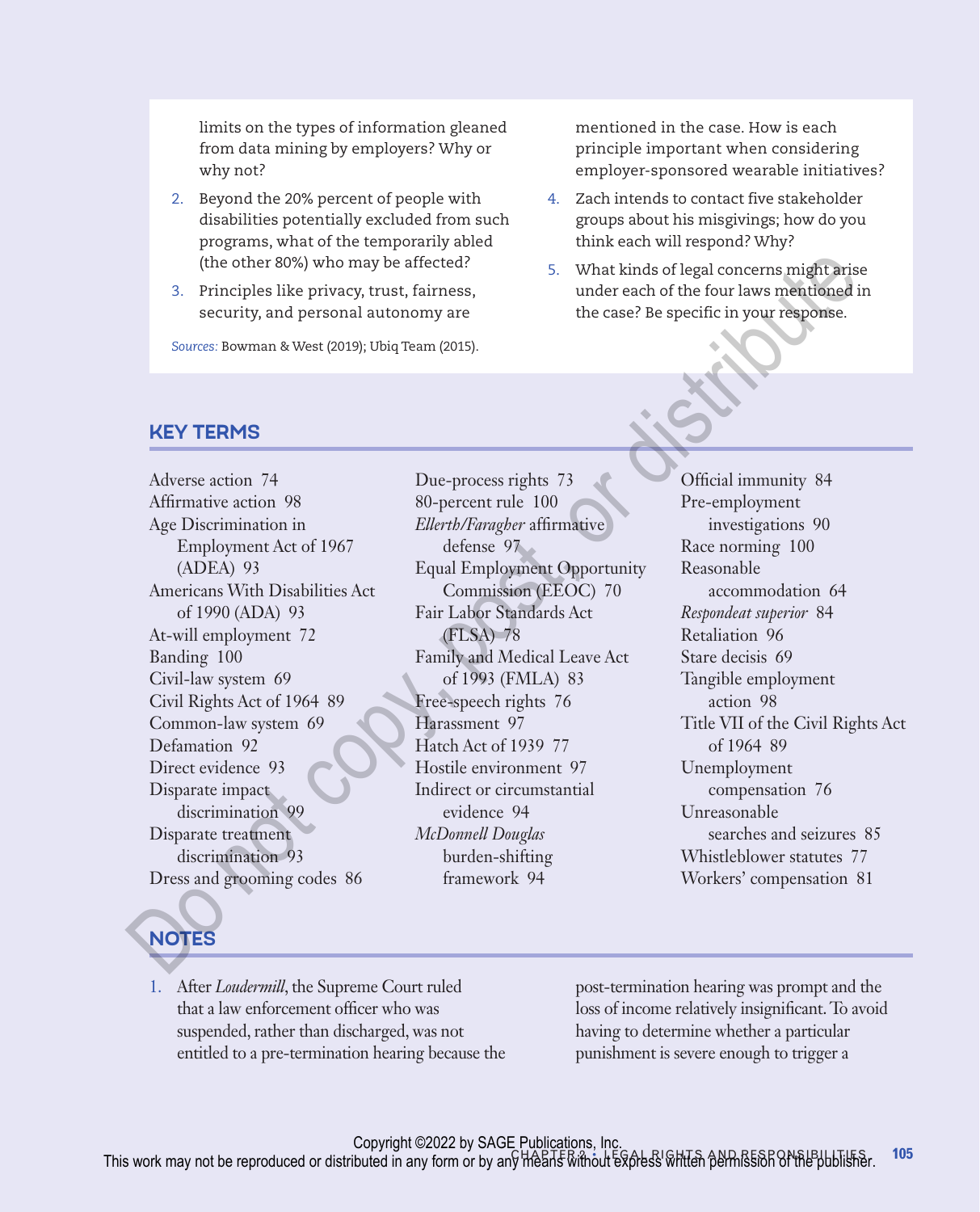*Loudermill* pre-deprivation hearing, many organizations provide such hearings for all adverse actions. Although the Supreme Court predicted that agencies would catch and correct mistakes at pre-termination hearings, in practice, employers routinely use them to offer employees the option to resign and avoid being discharged.

- 2. In 2011, the Supreme Court held that suits under the Petition Clause of the First Amendment, which bars the passing of any law prohibiting petitioning for a governmental redress of grievances, are subject to the same "public concern" test as suits under the Speech Clause. A borough's allegedly retaliatory actions against a police chief who filed and won a grievance did not give rise to liability under the Petition Clause, because the grievance did relate to a matter of public concern. Courts are divided over whether the "public concern" test applies to the First Amendment right to freedom of association (the right to association is not explicit, but it has been recognized as protected by the First Amendment). In one case, a youth worker claimed he was fired for retaining an attorney to assist him in a disciplinary matter. The Tenth Circuit Court of Appeals held that the underlying dispute was not an issue of public concern, so the association was not protected by the First Amendment. 2011, the Supreme Court held that<br>
section (The state and the pletion Clause of the First state and other benefits to the particular of the First<br>
under the Petition Clause of the First media and the hence for the content
- 3. Disagreements may arise over whether a condition was preexisting, a treatment is medically necessary, or a treatment is experimental, but most often parties disagree about whether an injury-related disability is permanent and how much money will adequately compensate for it.
- 4. Government Accounting Standards Board (GASB) Statements 43 and 45, effective in 2006 and 2007, require public employers to report net present liability for future retiree benefits on an accrual basis. A similar accounting change for private employers was blamed for a decline

in retiree health coverage in the private sector. Whether public employers will reduce benefits for retirees remains to be seen.

- 5. Even before *Windsor*, some executive-branch agencies extended health and other federal benefits to same-sex partners. For example, Secretary of State Hillary Clinton directed her agency to extend a variety of relocation, medical, and other benefits to the partners of employees in same-sex, committed relationships (Ginsberg, 2010).
- 6. Strip searches are in a different category. Employees with public safety duties have a diminished expectation of privacy, but strip searches are so intrusive they must meet a higher standard to be reasonable. The Eighth Circuit Court of Appeals adopted a "reasonable suspicion" standard for strip searches of correctional officers, which means there must be specific objective facts and rational inferences supporting the belief that an employee has contraband hidden on his or her person.
	- The District of Columbia has one of the nation's broadest dress code and grooming statutes. The law prohibits discrimination based on "the outward appearance of any person, irrespective of sex, with regard to bodily condition or characteristics, manner or style of dress, and manner or style of personal grooming, including, but not limited to, hair style and beards" (District of Columbia Human Rights Act, 2008). An employer violated this statute by discharging a receptionist who often had disheveled hair and wore low-cut, tight blouses.
- 8. The federal laws prohibiting discrimination include the Equal Pay Act, the Rehabilitation Act, the Family Medical Leave Act, Title IX, the 19th-century Civil Rights Acts (§§ 1981, 1983, and 1985), the Genetic Information Nondiscrimination Act, the Uniformed Services Employment and Reemployment Act, and the Black Lung Act.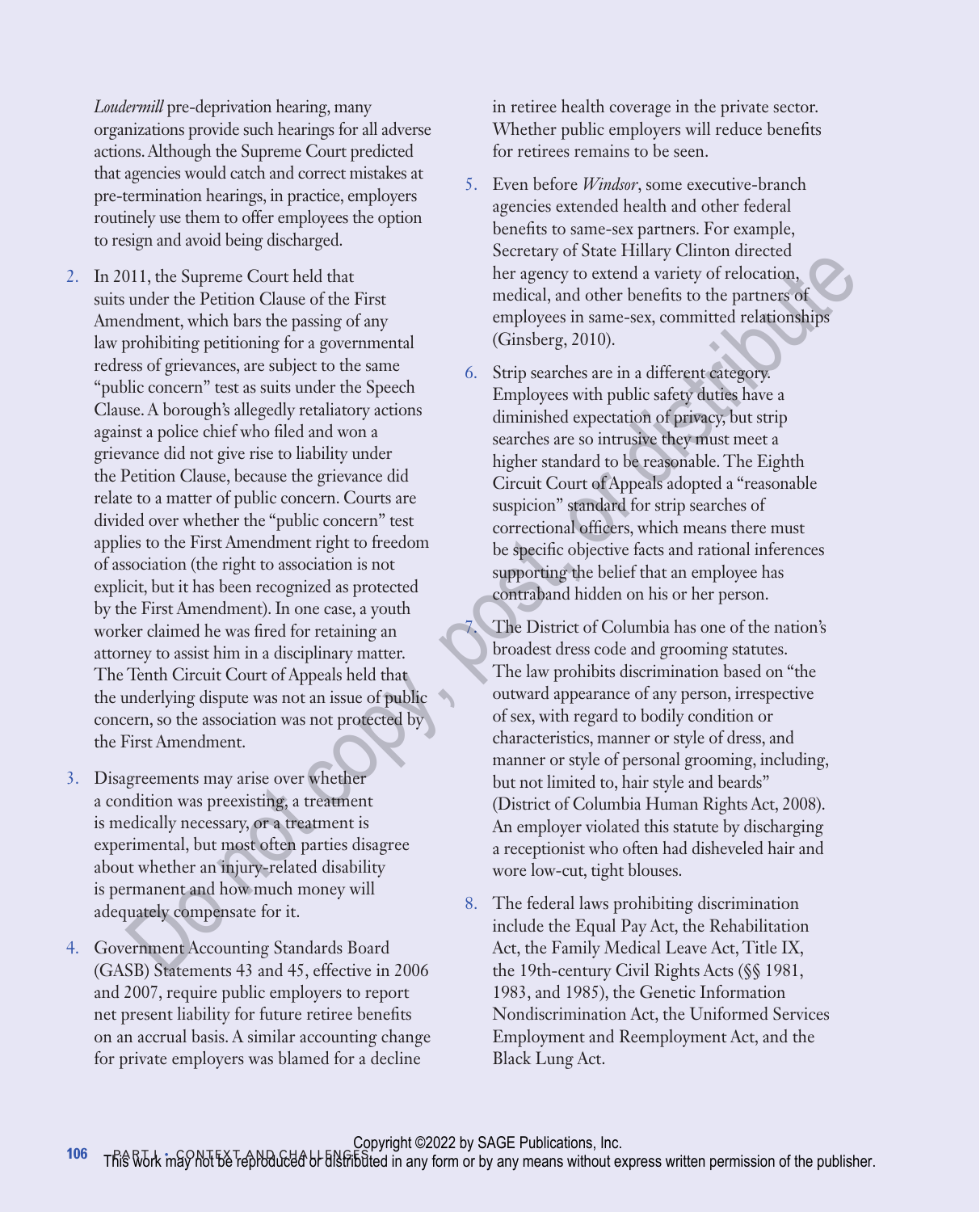9. Two cases demonstrate how this is possible. In 2003, seven Caucasian police officers sued the city of Boston, alleging that their rights were violated when the police department promoted to the rank of sergeant three African American officers with identical test scores instead of them. The First Circuit found that the department's history of discrimination was well documented by past litigation and records, and the city's

evidence of disparity in the promotion of officers to sergeant was strong. In another case in 2007, the Seventh Circuit approved the disadvantaged business enterprises program of Illinois's state transportation agency, which included goal setting. The state relied on the federal government's compelling interest in remedying the effects of past discrimination in the national construction market.

## EXERCISES

#### **Class Discussion**

- 1. Some departments in universities believe that their faculty should mirror the demographic composition of the student body and that faculty recruitment should use diversity policies to pursue this objective. Assess the merits of this proposition. What laws does it implicate? Can a lawful policy be drafted?
- 2. Increasingly, people conduct work at home and take care of personal tasks at work. Which privacy rights and responsibilities, if any, does this trend raise, and how might managers deal with them?
- 3. Many education reformers claim that teacher tenure (in particular, the right to be dismissed only for cause) is an impediment to improvement of primary and secondary schools. Use the test of balancing employees', employers', and society's interests to develop a range of possible policies addressing job security for secondary-school teachers. Which policy strikes the proper balance? More the effects of past distrimination was well documented<br>
by past lingation and records, and the city's<br>
Class Discussion<br>
C. Some departments in universities believe that<br>
the factor is construction market.<br>
EXERCISES<br>
	- 4. Assume that a person with a mobility disability applies for a job in your office. Which interview questions can you ask about this disability without violating ADA provisions? Which questions should you not ask? How does this problem exemplify the paradox of needs discussed in the book's Introduction?

5. Consider the steps of the hiring process. How can a manager prove that he or she did not discriminate in hiring based on a forbidden criterion but had a legitimate business reason for the choice? What witnesses and documents are available to prove this defense?

#### **Team Activities**

- 6. Design a workgroup seminar to inform employees about their rights and limits when using social networks, email, texting, and the internet while at work. What paradoxes exist, and how can they be dealt with?
- 7. Assume that a coworker informs you, in confidence, that she feels attracted to another coworker in your office. What legal or policy advice would you give her? If she supervises the person she is attracted to, does that change your advice?
- 8. Assume that an employee requests a leave of absence to attend an event at church. He is important to the success of an effort that you are undertaking as a manager, and the employee's leave is likely to cause some delay and cost. What do you do?
- 9. A classified civil servant who works as a computer technician for the city was arrested in a sting operation. While off duty, he solicited sex from an undercover male officer in a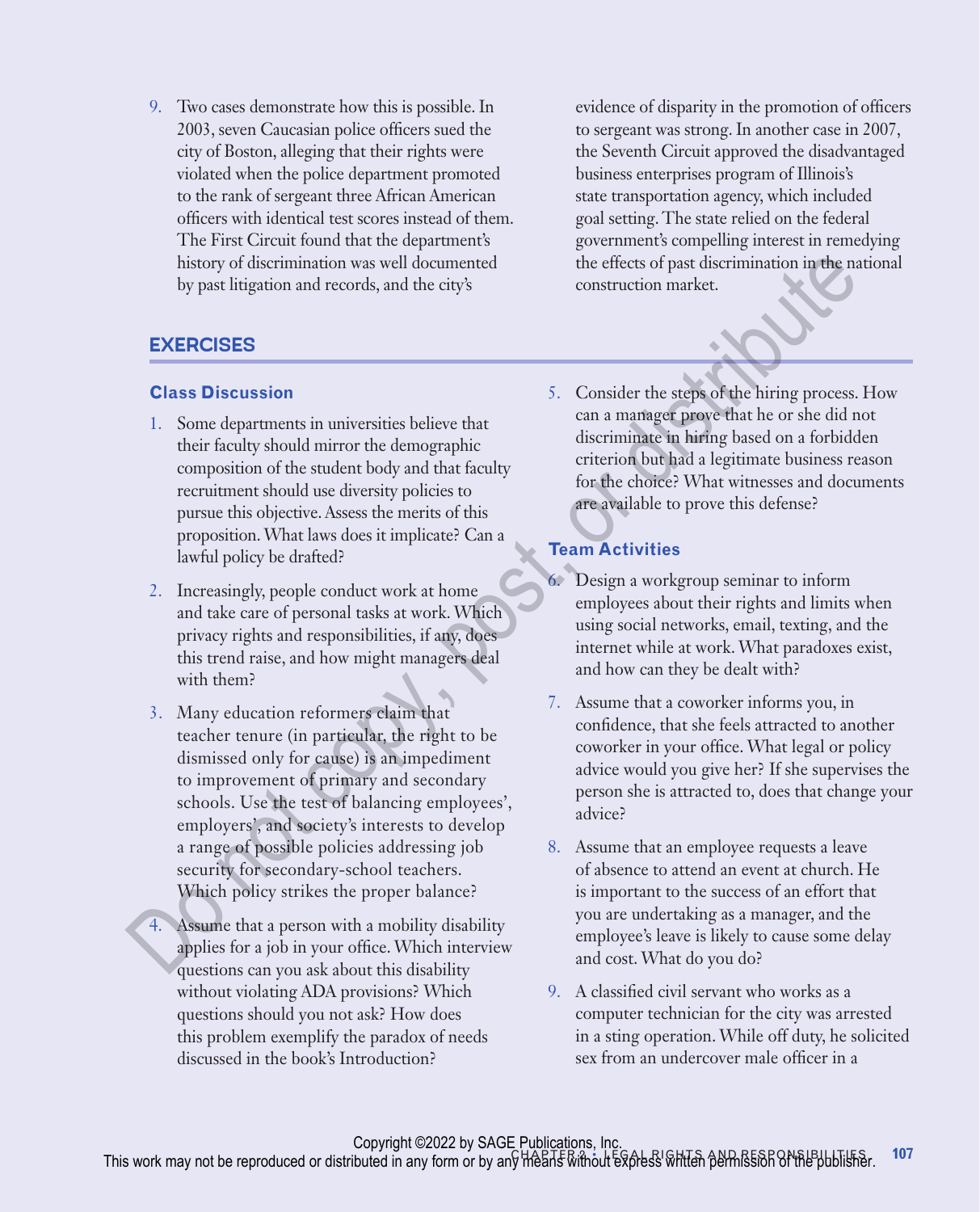public restroom. His arrest was reported in the newspaper, where he was identified as "a city employee." No criminal charges were filed. Should the employee be fired for *immorality*?

10. Assume that your coworker, an abuse investigator at the state agency responsible for child protection, notifies you that she is going to write a letter to the governor and the local newspaper telling them that the heavy caseloads of investigators are endangering children. How would you advise her?

#### **Individual Assignments**

- 11. Explain the free-speech rights of employees. Are there any limits on these rights?
- 12. For what unlawful actions can public employees be held individually responsible?
- 13. Define and explain the 80-percent rule.
- 14. What substantial interests do public employees have in their jobs?
- 15. What accommodations must employers make for persons with disabilities?
- 16. Based on your experience, give an example of either the paradox of democracy or the paradox of needs, using one of the issues raised in this chapter. (Both paradoxes are discussed in the book's Introduction.)
- 17. How may an employer use an applicant's criminal record in a hiring decision? For example, a school district received an application from a man for the position of HVAC engineer. He appears well qualified, but a criminal background check revealed that 20 years ago he was convicted of possessing half a gram of cocaine, a felony for which he received probation. What laws apply? potentially denoted in the space of the space of the space of the space of the space of the bear of the bear of the bear of the bear of the bear of the bear of the bear of the bear of the bear of the bear of the bear of t
	- 18. Roman playwright and carpenter Plautus (254–184 BCE) advised, "Practice what you preach." Do you agree with this advice? Explain your answer using issues from this chapter.

## **REFERENCES**

American Academy of Dermatology. (2008). [Website]. http://www.aad.org

Bloch, S. J. (2005, Winter). The judgment of history: Faction, political machines, and the Hatch Act. *University of Pennsylvania Journal of Labor & Employment Law, 7*, 255–277.

Board of Regents v. Roth, 408 U.S. 564 (1972).

Bowman, J. (1992). Dress standards in government: A national survey of state administrators. *Review of Public Personnel Administration, 12*(1), 35–51.

Bowman, J. S., & West, J. P. (2007). Lord Acton and employment doctrines: Absolute power and the spread of at-will employment. *Journal of Business Ethics, 74*, 119–130.

Bowman, J. S., & West, J. P. (2009). To "re-Hatch" public employees or not? An ethical analysis of the relaxation of restrictions on political activities in civil service. *Public Administration Review, 69*(1), 52–62.

Bowman, J. S., & West, J. P. (2019). Wearables in the workplace: An analysis of ethical issues. In R. R. Sims & S. K. Bias (Eds.), *Human resource management issues, challenges, and trends* (pp. 119–144). Information Age Publishing.

Branti v. Finkel, 445 U.S. 507 (1980).

Brenner v. Scott, 999 F. Supp. 2d 1278 (N.D. Fla. 2014).

Bureau of Labor Statistics. (2014, July 25). *Employee benefits in the United States—March 2014* [News release]. U.S. Department of Labor. https://www.bls .gov/news.release/archives/ebs2\_07252014.pdf

Bureau of Labor Statistics. (2016). *Census of Fatal Occupational Injuries (CFOI): Table 4*. U.S. Department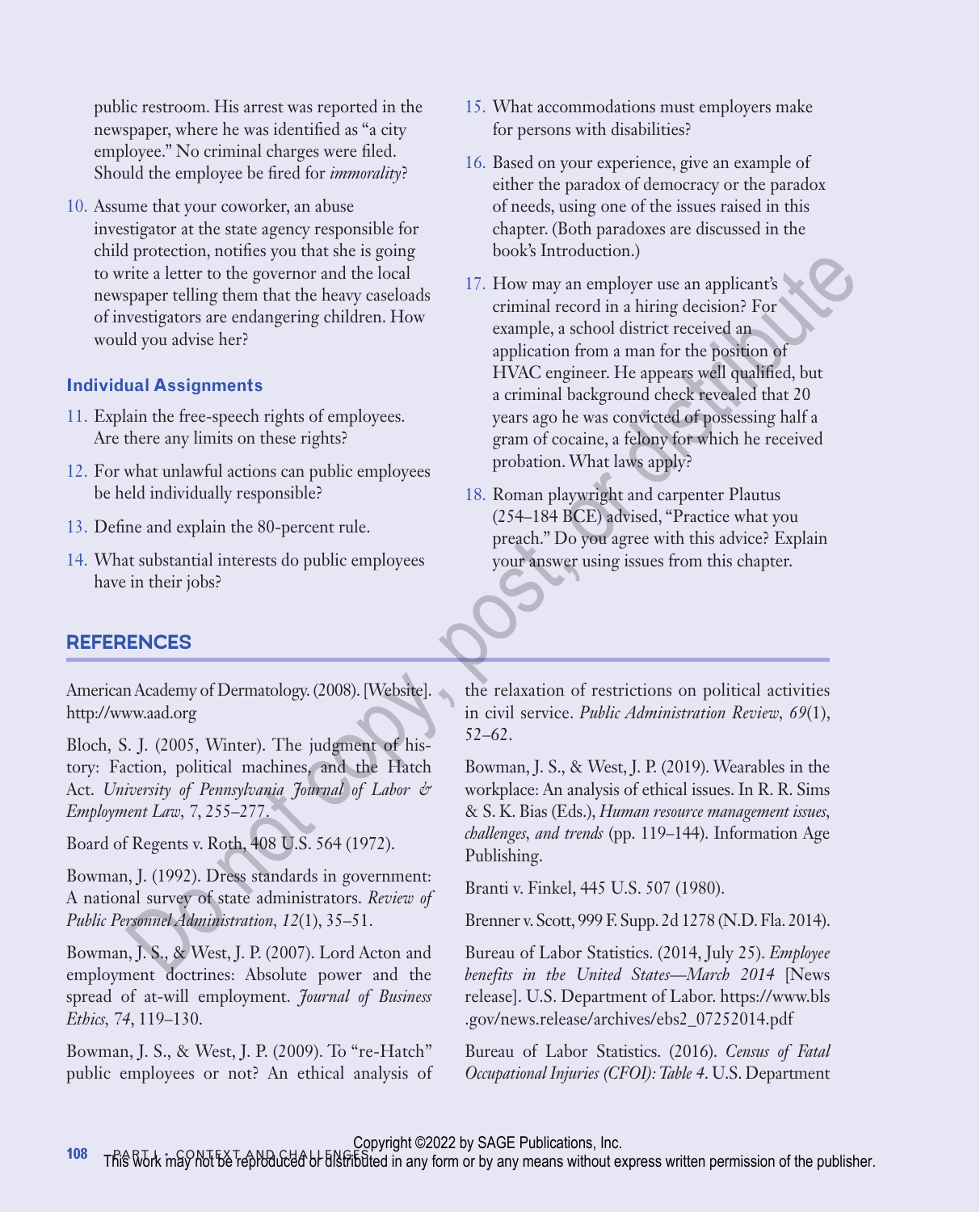of Labor. https://www.bls.gov/news.release/cfoi.t04 .htm

Bureau of Labor Statistics. (2017). *National compensation survey: Employee benefits in the United States, March 2017*. U.S. Department of Labor. https://www.bls.gov/ncs/ebs/benefits/2017/home .htm

Burlington Northern & Santa Fe Railway Co. v. White, 548 U.S. 53 (2006).

Cleveland Board of Education v. Loudermill, 470 U.S. 532 (1985).

Connick v. Myers, 461 U.S. 138 (1983).

Cooper, M. (2001, Fall). Job reference immunity statutes: Prevalent but irrelevant. *Cornell Journal of Law and Public Policy, 11*, 1–68.

Cunningham, W., Preacher, K. J., & Banaji, M. R. (2001). Implicit attitude measures: Consistency, stability, and convergent validity. *Psychological Science, 12*(2), 163–170.

District of Columbia Human Rights Act, D.C. Code § 2–1401.02 (22) (2008).

Elrod v. Burns, 427 U.S. 347 (1976).

EEOC v. Abercrombie & Fitch Stores, Inc., 575 U.S.  $(2015).$ 

Equal Employment Opportunity Commission (2008). Section 12: Religious discrimination. In *EEOC compliance manual*. 135 S. Ct. 2028 (2015). http://www.eeoc.gov/policy/docs/religion.html

Fisher v. University of Texas, 579 U.S. \_\_ (2016).

Florida Statutes, Section 110.227(1) (2018).

Garcetti v. Ceballos, 126 U.S. 1951 (2006a).

Garcetti v. Ceballos, 547 U.S. 410, 424 (2006b).

Gertz, S. (2001). Florida's civil service appeal process: How "protective" is it? *Justice System Journal, 22*(2), 117–135.

Gertz, S. (2007). At-will employment: Origins, applications, exceptions, and expansions in public service.

In J. S. Bowman & J. P. West (Eds.), *American public service: Radical reform and the merit system* (pp. 47–74). Taylor & Francis.

Ginsberg, W. R. (2010). *Federal employee benefits and same-sex partnerships* (CRS Report R41030). Congressional Research Service. http://assets.opencrs. com/rpts/R41030\_20100121.pdf

Goggins, B. R., & DeBacco, D. A. (2018, February). *Survey of state criminal history information systems, 2016: A criminal justice information policy report*. SEARCH, The National Consortium for Justice Information and Statistics. https://www.ncjrs.gov/pd ffiles1/bjs/grants/251516.pdf The United States of the United States (2008).<br>
The EV of the States of Consideration of London: London: States and States (2008). At 2018, Eq. White, 548 U.S. 53 (2006).<br>
United States of Education v. London: The States

Greenhouse, S. (2014a, July 15). A push to give steadier shifts to part-timers. *New York Times*. http:// www.nytimes.com/2014/07/16/business/a-push-togive-steadier-shifts-to-part-timers.html

Greenhouse, S. (2014b, July 18). Part-time schedules, full-time headaches. *New York Times*. http:// www.nytimes.com/2014/07/19/business/part-timeschedules-full-time-headaches.html

Goldman v. Weinberger, 475 U.S. 503 (1986).

Griggs v. Duke Power Co., 401 U.S. 424 (1971).

Grutter v. Bollinger, 539 U.S. 306 (2003).

Hsieh, C., & Winslow, E. (2006). Gender representation in the federal workforce: A comparison among groups. *Review of Public Personnel Administration, 26*(3), 276–294.

Human Rights Campaign. (2014a). *Cities and counties with non-discrimination ordinances that include gender identity*. http://www.hrc.org/resources/entry/ cities-and-counties-with-non-discrimination-ordi nances-that-include-gender

Human Rights Campaign. (2014b). *Employer database*. http://www.hrc.org/resources/entry/search-our-em ployer-database

Human Rights Campaign Foundation. (2020). *2020 state equality index: A review of state legislation affecting the LGBTQ community and a look ahead in 2021*.